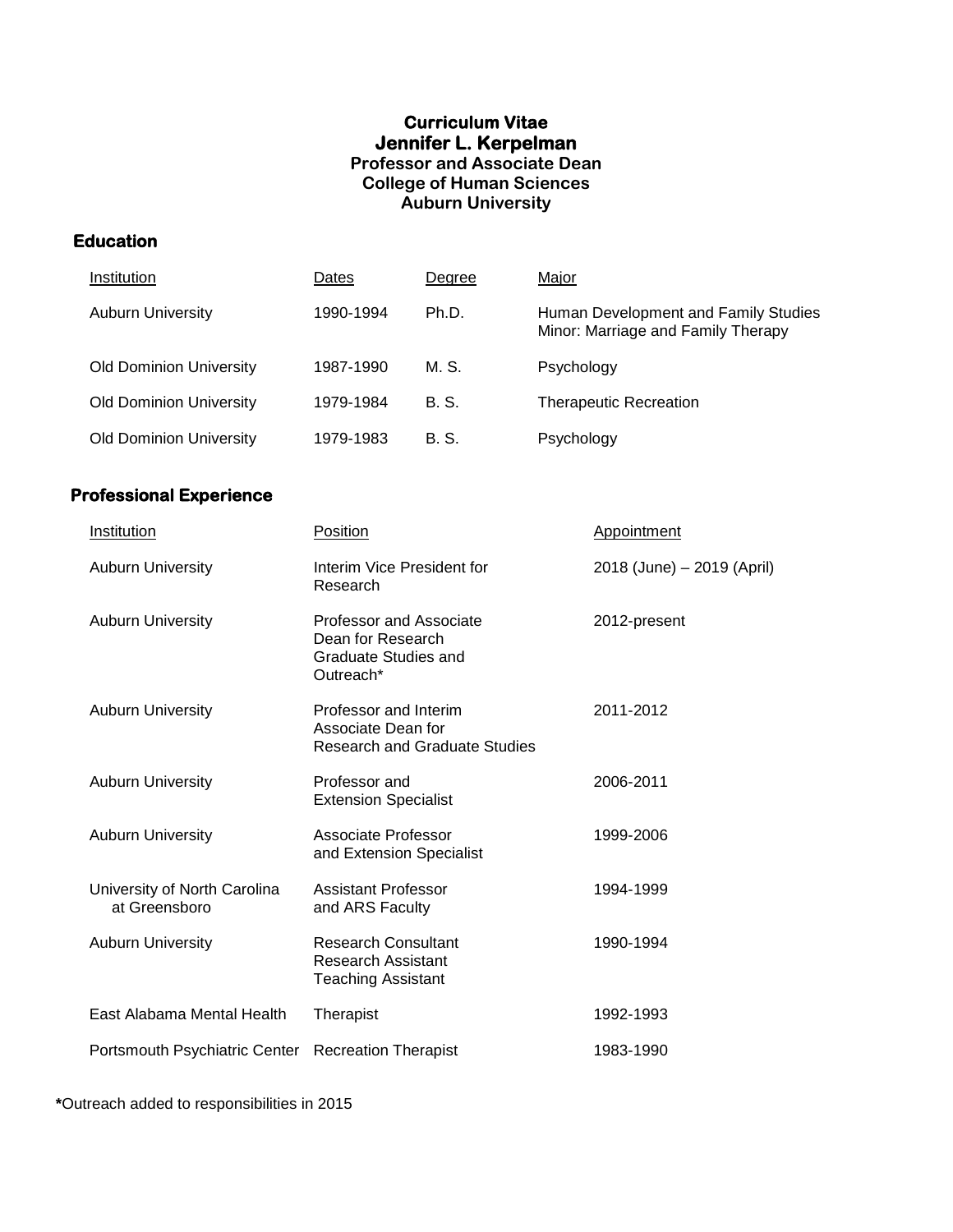## **Honors and Awards**

| 2015-2017<br>2013 | Elected to the Board of Directors for the National Council on Family Relations<br>National Council on Family Relations Fellow |
|-------------------|-------------------------------------------------------------------------------------------------------------------------------|
| 2010              | College of Human Sciences Women's Philanthropy Board 2010 Faculty Award                                                       |
| 2009              | Camp War Eagle 2009 Faculty Honoree                                                                                           |
| 2006              | HDFS Faculty Excellence in Teaching and Service Award                                                                         |
| 2004              | HDFS Nominee for the SGA Outstanding Faculty Member Award                                                                     |
| 1999              | University of North Carolina-Greensboro Human Environmental Sciences Mary Frances Stone                                       |
|                   | <b>Outstanding Teacher Award</b>                                                                                              |
| 1998              | The University of North Carolina-Greensboro nominee for Human Environmental Sciences Mary                                     |
|                   | Frances Stone Outstanding Teacher Award                                                                                       |
| 1994              | Phi Kappa Phi, National Honor Society                                                                                         |
| 1993-1994         | Merriwether Fellowship, Auburn University                                                                                     |
| 1992              | Kappa Omicron Nu, National Honor Society in Human Sciences                                                                    |
| 1991              | Outstanding Young Women of America                                                                                            |
| 1983              | Psi Chi, National Honorary Society in Psychology                                                                              |
| 1983              | James K. Cole Scholarship, Old Dominion University                                                                            |

## **Administrative Leadership Accomplishments**

### *Interim Vice President for Research*

- 1. Auburn University Health Sciences Research Initiative
- Currently engaged in identifying areas where Auburn can lead and have impact. Ongoing efforts address developing and enhancing internal and external partnerships, increasing and diversifying external sponsorships, and growing the national visibility of Auburn in the health sciences arena.
- Appointed a faculty liaison to the AUHSRI steering committee and expanded the committee to include a diversity of key stakeholders.
- Facilitated the hiring of an external health sciences consultant (fall 2018) to help assess current capacity, determine directions for growth, and make recommendations for the goals, leadership, supporting infrastructure, and strategic planning for the AUHSRI. The consultant submitted a midterm report December 2018. Consulting activities continue into spring 2019 with an anticipated final report by April 1, 2019.
- 2. Electronic Research Administration (eRA)
- The Office of the Vice President for Research (OVPR) in collaboration with the Chief Information Officer worked with consultants from IBM to engage an assessment of Auburn University's research administration and compliance processes. The IBM report is being used to improve documents and processes needed to support the adoption of an eRA system.
- Currently working with the IBM consultants on a follow up phase aimed at developing a vision for an eRA "end state" and a journey map. In addition, eRA vendor demonstrations are ocurring December 2018 - February 2019.
- 3. Improving Research Administration
- The OVPR implemented a faculty-wide survey and listening sessions to prioritize areas in need of improvement.
- Problem solving meetings convened with stakeholders are informing changes to policy and practice. Examples include revisions to research participant incentive pay policy, tuition waivers as cost share practices, and improvement in processes/communication among research compliance and the academic units.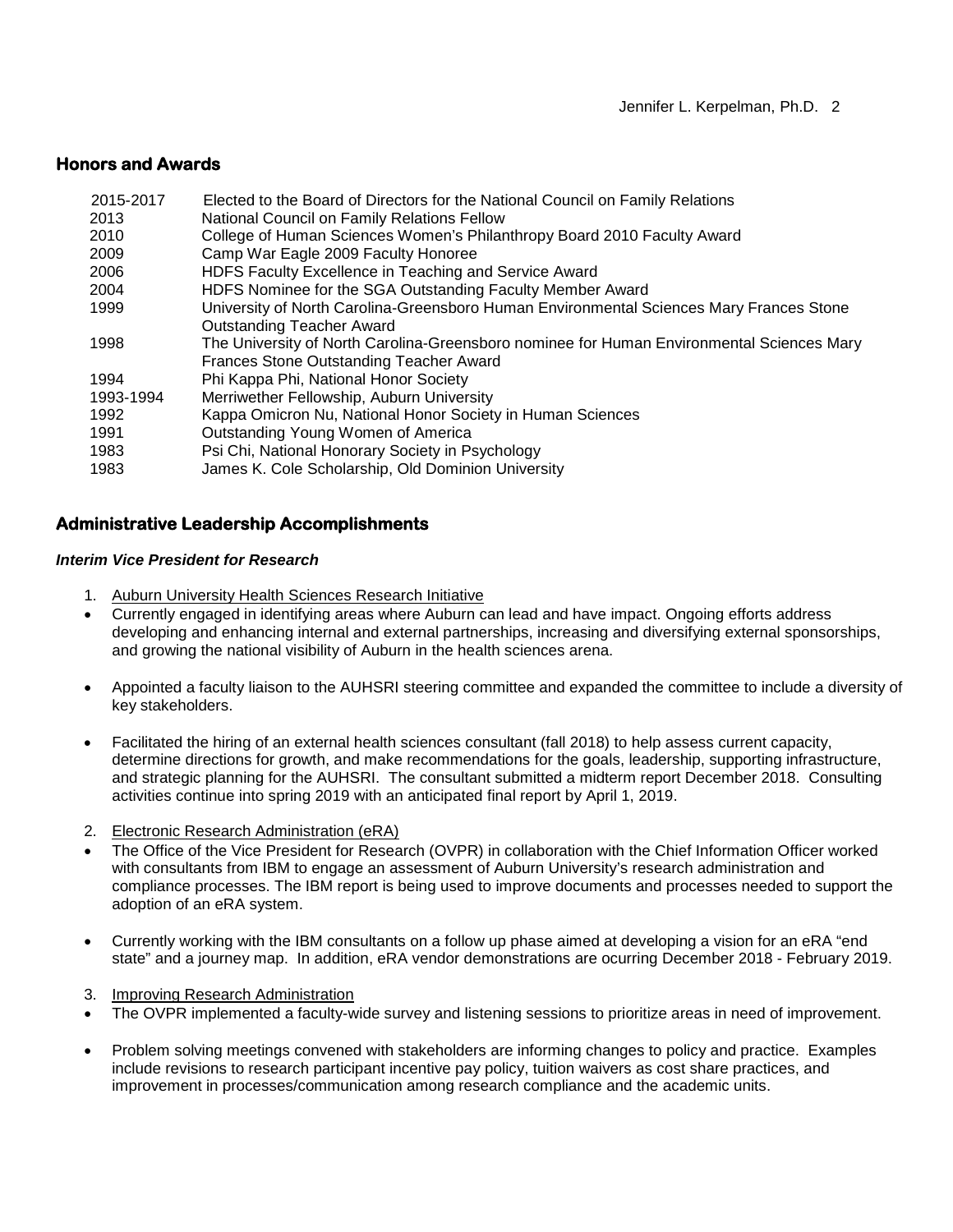- A facilitated solutions team (composed of representation from academic units, central business offices, and OVPR) is now available to convene and moderate productive problem solving processes.
- Filled needed management positions for compliance that are essential for supporting current and growing research capacity at Auburn.
- PI Eligibility: In coordination with the Faculty Research Committee (FRC) and Associate Deans for Research (ADRs), revised the PI eligibility guidelines – posted November 15, 2018
- Incentivizing Scholarship Plan: Collaborated with FRC chair and Associate Provost to develop guidelines for a new plan for incentivizing scholarship. An initial draft of the guidelines was reviewed by the Provost, FRC, ADRs, and academic unit leadership. A revised draft that incorporates input from the stakeholders is now under review with the Provost.
- 4. Supporting Interdisciplinary Team Research
- Currently engaged in facilitation of the 11 teams that received the Presidential Awards for Interdisciplinary Research (PAIR) grants by providing additional services from the Office of Proposal Services and Faculty Support. Additionally, the PAIR teams will be highlighted in the 2019 Auburn University research magazine, as will Auburn's recent attainment (December 2018) of the R1 Carnegie classification.
- Added an interdisciplinary team category to the Intramural Grant Program competition; 95 applications were received. Decisions for funding will occur March 2019.
- Scheduled strategic research cluster team updates to be presented at the 2018-2019 University Research Council meetings. In addition, data are being compiled on the productivity of the cluster members.
- Visibility and networking opportunities were provided during the 2018 Faculty Research Symposium and Creative Scholarship Showcase events.
- 5. Research Infrastructure Assessment and Recommendations
- Convened subcommittees to address shared research infrastructure needs, gaps and priorities in the areas of:
	- o Research space
	- o Core equipment
	- o Computing, IT capacity and statistical support
	- o Research support staff in the academic and central units

Subcommittees are providing monthly updates during the ADR meetings and will submit reports spring 2019.

### *Associate Dean for Research – College of Human Sciences*

- 1. **External Funding**
- Extramural research funding in the College of Human Sciences has risen steadily during the past six years, increasing from \$5 million to over \$10 million.
- Grantsmanship supports provided by the ADR have included course buyouts, summer support, and graduate assistants to facilitate proposal preparation.
- Presubmission reviews and funds to support tasks associated with well-scored proposals are provided to increase funding likelihood (one faculty member who used this support in 2017 was subsequently successful in obtaining funding for an NIH R15 in 2018).
- Regular meetings held with the CHS Research Advisory Committee facilitate good communication and addressing research support needs in the college.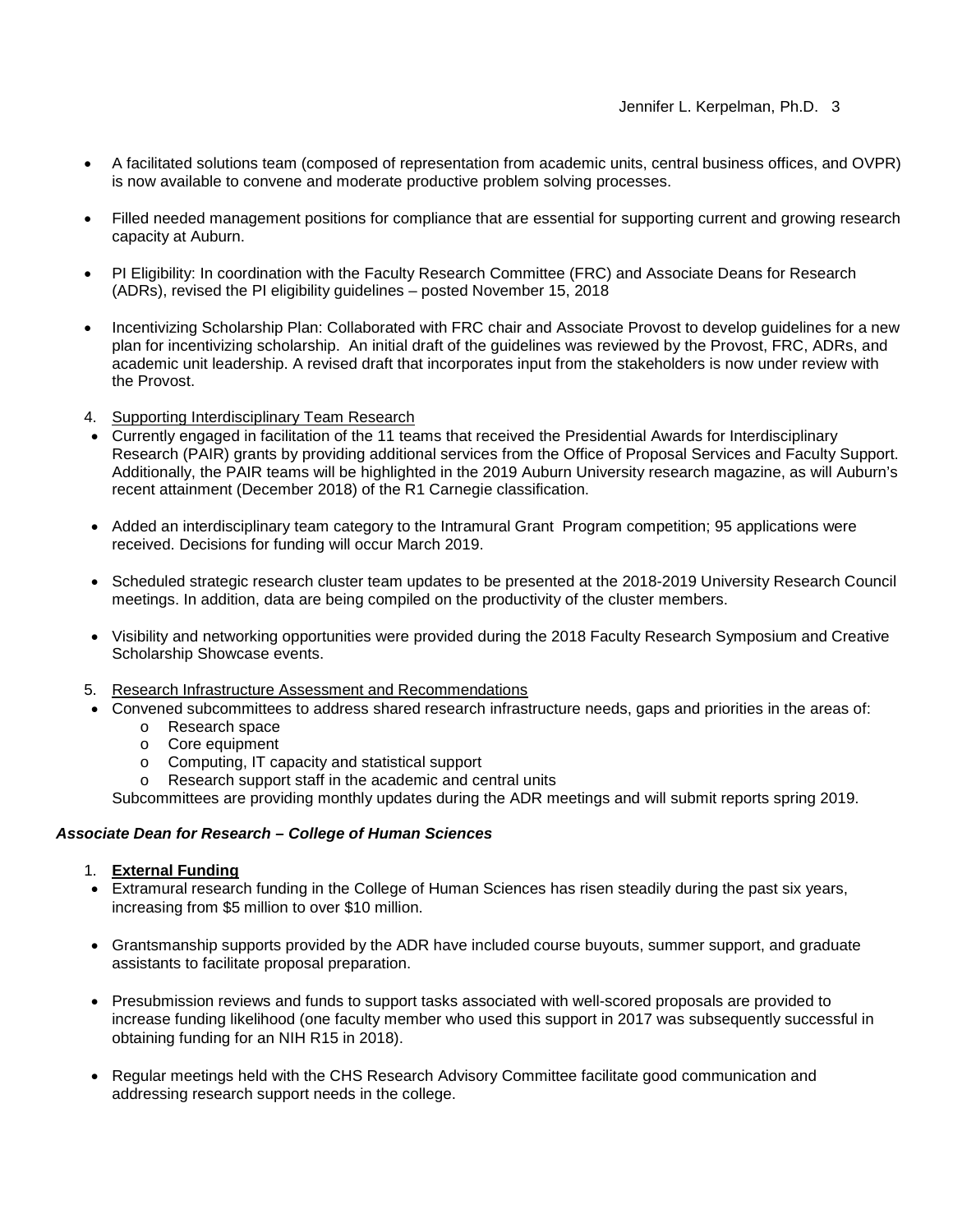- ADR works with the Center for Health Ecology and Equity Research and the Health Disparities Research cluster to foster collaborations among CHS faculty and between CHS faculty and researchers across Auburn University.
- 2. **Research Visibility, Networking, and Leadership**
- Developed a CHS "Cool Research" video that has been used to promote awareness of diverse, exciting research being conducted by human scientists [http://www.humsci.auburn.edu/research/human\\_scientist.php](http://www.humsci.auburn.edu/research/human_scientist.php)
- Co-led development of the Health Disparities Research Cluster proposal and assisted with searches for hiring new faculty affiliated with this cluster. Continue to work with the cluster leader to promote synergy and collaboration among cluster members.
- Chaired the university-wide faculty and student research symposia steering committee from 2013-2017 and continue to serve on the committee as past chair.
- In February 2018, coordinated and co-sponsored an Emergenetics leadership training for a diverse group of 28 AU administrators across the university (associate deans for research, department heads, center directors, division directors, and others in leadership positons).
- Chair of the ADRs (2017-2018). Assisted with planning ADR and other research related meetings, served on committees, led activities that helped improve policies and practices that affect research, and facilitated the ADRs' review of the 101 PAIR proposals.
- Initial point of contact for the AU Health Sciences Research Initiative (AUHSRI) steering committee. Facilitated steering committee meetings and encouraged subgroup activities that produced the AUHSRI vision/guiding principles, AUHSRI leadership vision, AUHSRI advisory councils/board member suggestions; and development of a document that summarizes health sciences research currently in process across the AU campus.

## 3. **Graduate Student Support/Development**

- CHS Graduate Student Research symposium (2017 and 2018). This symposium has had approximately 30 student presentations each year that have permitted faculty and students across the college to learn about their colleagues' research and gain a greater appreciation of the diversity and quality of human sciences research. Some of the CHS symposium award winners have gone on to win awards at the AU student symposium and the 3MT competition.
- Professional development sessions offered for graduate students each semester that focus on a range of topics including: developing job application materials (CV, cover letter, teaching and research statements); interviewing for academic positions; e-portfolios; grantsmanship; and using PIVOT.
- Recruitment and dissertation support provided by the ADR (funding for campus visits of prospective graduate students, college fellowships for top incoming students, defraying dissertation costs, and supporting travel for presenting at professional conferences).
- CHS Undergraduate Research Fellowship program ADR annually secures sponsorship of CHS undergraduate research fellows and their mentors.

## 4. **Human Sciences Extension (HSE)**

- Continued support of the ACES-CHS partnership that comprises the HSE.
- Work closely with the Associate Director of Extension to provide leadership for HSE.
- Assisted with critical changes in the structure and focus of HSE.
- Co-developed a vision for linking HSE with the AUHSRI and facilitating engagement of HSE with the AUHSRI.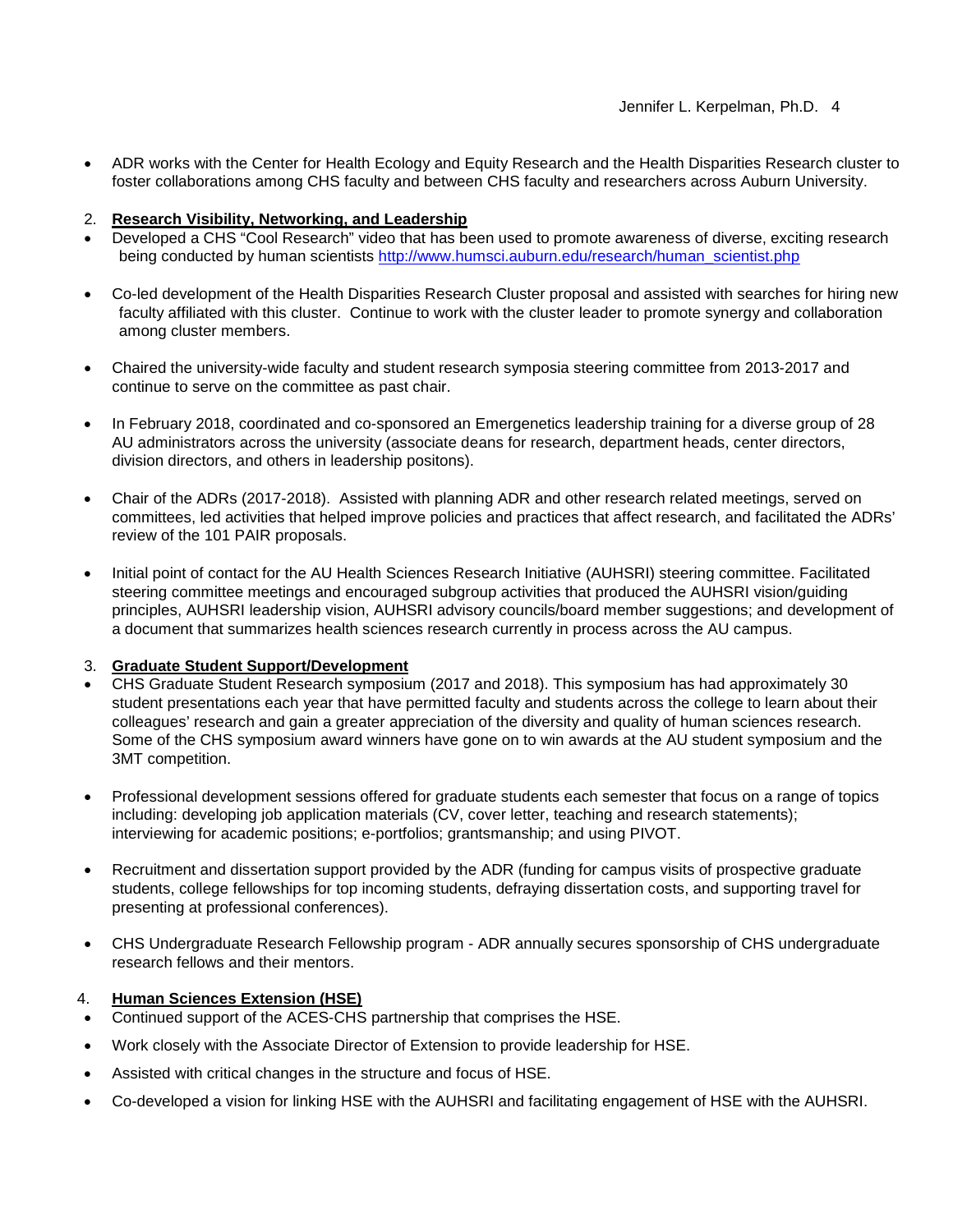## **Teaching**

#### 1. Courses Taught at Auburn University

**Relationship Development and Processes in Adulthood** (graduate). Graduate students examine different aspects of intimate adult relationships in areas such as: theory and methodology, attraction, attachment, love and intimacy, trust and commitment, communication and conflict, intimate partner violence, infidelity, relationship dissolution, and forgiveness. Students learn to carefully dissect empirical articles determining purpose, framework, methods, key findings, limitations, and links to the broader literature. They also look across the adult relationship literature to identify key themes of relationship development during adolescence and adulthood.

**Families and Social Policy** (graduate and undergraduate). Undergraduate and graduate level courses facilitate students' understanding of families and policy making. Students discuss the impact of government policy on family life and how the current state of families has implications for family policy. Special attention is paid to how policy affects disadvantaged groups in American society. The course format is designed to facilitate interaction between all class participants and to provide students with the opportunity to take responsibility for determining the nature of their class projects. When appropriate, student projects are presented to legislators or shared with the media. As of Spring 2010, the policy class became a combined graduate/undergraduate course (HDFS 5300/6300). Course structure and assignments have been modified to fit a more diverse student audience.

**Adolescence and Early Adult Development** (undergraduate). This course addresses adolescent development within important social contexts. Students taking this course learn about changes that occur to the individual during adolescence within the environments of family, school, peer groups, and culture. Emphasis is placed on factors that promote healthy adolescent development. Students review and apply empirical studies and research-based programs that address adolescent development to several class projects. Smaller projects across the semester integrate into a collaborative project that focuses on individual and relational processes during adolescence.

#### 2. Courses taught at the University of North Carolina Greensboro

**Adolescent Development in the Family** (undergraduate)*.* This course covers the social contexts in which adolescents develop, with a special emphasis on the family context and parent-adolescent relationships. In addition to reading the course text, students review empirical research and apply research-based knowledge to the critique of popular press information about adolescents and their relationships with their parents and peers.

**Family Resource Management** (undergraduate)*.* In this course, students address many aspects of family life that require the management of resources. How family processes affect the management of time, human energy, money, love, technology, and other valued resources are examined using an ecosystems perspective.

**Family Observation and Assessment** (undergraduate). This advanced undergraduate course is designed to increase students' understanding and application of family assessment techniques used by social science researchers. Students learn three main approaches to family assessment: survey, interview, and observation. Student groups use a multi-method approach that incorporates all three approaches to assess a particular area of functioning in a volunteer family. The data collected are used by students to construct a family assessment report.

**Current Research and Theory on the Family** (graduate). This course places emphasis on analyzing and synthesizing current research on families in a broad range of areas. Theory, ranging from grand theory to mid-range models applied to family processes and outcomes are examined within the research content areas to which they are commonly applied. Round table discussions and peer critiques of students' work are two processes used to promote student-directed learning in the classroom.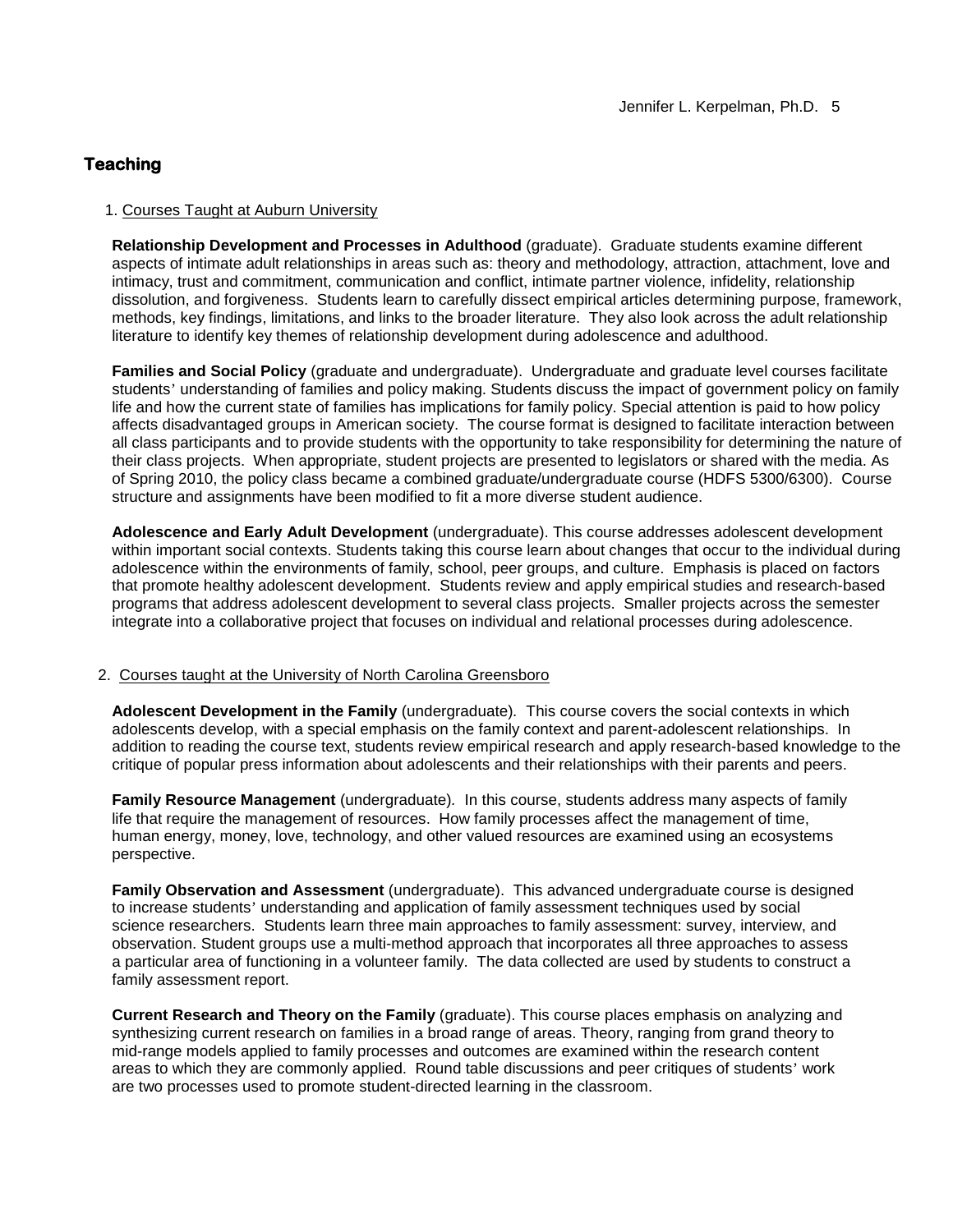**Work and Family Linkages** (graduate and undergraduate) This course focuses on the interface between work and family domains. The course is divided into three main sections: theories of the work-family interface, research on the work-family interface, and work-family policies. Factors affecting the work-family interface, such as gender, race, and SES are discussed throughout the course. Students work in pairs to evaluate existing work-family policies within selected areas.

**Identity and Relationship Development in Early Adulthood** (graduate). This graduate level course provides students with an in-depth look at theory and research methods applied to the study of identity and relationship development in early adulthood. Course objectives include facilitating students' awareness of: psychosocial identity formation in late adolescence, processes underlying the development of romantic relationships in early adulthood, and how identity formation processes operate within close relationship contexts. Students also develop and apply a research protocol that can be used to collect quantitative and qualitative data relevant to identity and relationship development in early adulthood.

### 3. Graduate Student Committees

3a. Master's (M.S.) Thesis Committees (**Bold** indicates Kerpelman as Major Professor).

| <b>Name</b>                 | Institution              | Date | Post Degree Position           |
|-----------------------------|--------------------------|------|--------------------------------|
| <b>Angela Whitaker</b>      | <b>Auburn University</b> | 2014 | <b>Doctoral Student</b>        |
| <b>Caroline May</b>         | <b>Auburn University</b> | 2012 | Therapist                      |
| Lydia Lorang                | <b>Auburn University</b> | 2012 | Civilian Military position     |
| Julianne McClane            | <b>Auburn University</b> | 2012 | <b>Doctoral Student</b>        |
| <b>Rachel Dawkins</b>       | <b>Auburn University</b> | 2012 | Youth Development Professional |
| Alex Chan                   | <b>Auburn University</b> | 2012 | Doctoral Student               |
| <b>Carly Arends</b>         | <b>Auburn University</b> | 2011 | Seeking Employment             |
| <b>Kristy Malone</b>        | <b>Auburn University</b> | 2011 | Therapist                      |
| Hans Saint-Eloi Cadely      | <b>Auburn University</b> | 2010 | <b>Doctoral Student</b>        |
| <b>Marinda Harrell-Levy</b> | <b>Auburn University</b> | 2010 | <b>Doctoral Student</b>        |
| <b>Janet Bowles Soto</b>    | <b>Auburn University</b> | 2009 | Manager for Community Outreach |
| Angela Montoya              | <b>Auburn University</b> | 2009 | World Food Programme           |
| <b>Amy Newell</b>           | <b>Auburn University</b> | 2009 | Inner City Fund International  |
| <b>Bailey Lathem</b>        | <b>Auburn University</b> | 2008 | TBD - Nashville                |
| <b>Mallory Erickson</b>     | <b>Auburn University</b> | 2008 | <b>Doctoral Student</b>        |
| <b>Kate Stringer</b>        | <b>Auburn University</b> | 2007 | <b>Doctoral Student</b>        |
| <b>Karen Martin</b>         | <b>Auburn University</b> | 2007 | Unknown                        |
| <b>Amber Paulk</b>          | <b>Auburn University</b> | 2006 | <b>Doctoral Student</b>        |
| <b>Sarah Swart</b>          | <b>Auburn University</b> | 2005 | <b>Project Director</b>        |
| Kara Lipsmeyer              | <b>Auburn University</b> | 2005 | Impact Alabama                 |
| Jennifer Wells              | <b>Auburn University</b> | 2005 | Master's Student               |
| <b>Carolyn Stephens</b>     | <b>Auburn University</b> | 2005 | Case Manager                   |
| Kevin Wimbish               | <b>Auburn University</b> | 2004 | Therapist                      |
| Katheryn Jones              | <b>Auburn University</b> | 2003 | Therapist                      |
| <b>Bridget Wingo</b>        | <b>Auburn University</b> | 2003 | Research Project Manager       |
| Danielle Riback             | <b>Auburn University</b> | 2003 | Therapist                      |
| Elizabeth Cook              | <b>Auburn University</b> | 2003 | Therapist                      |
| Jennifer McFadyen           | <b>Auburn University</b> | 2003 | Volunteer                      |
| <b>Brendt Blanks</b>        | <b>Auburn University</b> | 2002 | Therapist                      |
| Lisa Taylor                 | <b>Auburn University</b> | 2002 | <b>Doctoral Student</b>        |
| <b>Emily Lowery</b>         | <b>Auburn University</b> | 2002 | Therapist                      |
| <b>Lauren Scott</b>         | <b>Auburn University</b> | 2002 | <b>Extension Agent</b>         |
| <b>Cuiting Li</b>           | <b>Auburn University</b> | 2002 | <b>Doctoral Student</b>        |
| Jon Larsen                  | <b>Auburn University</b> | 2001 | Therapist                      |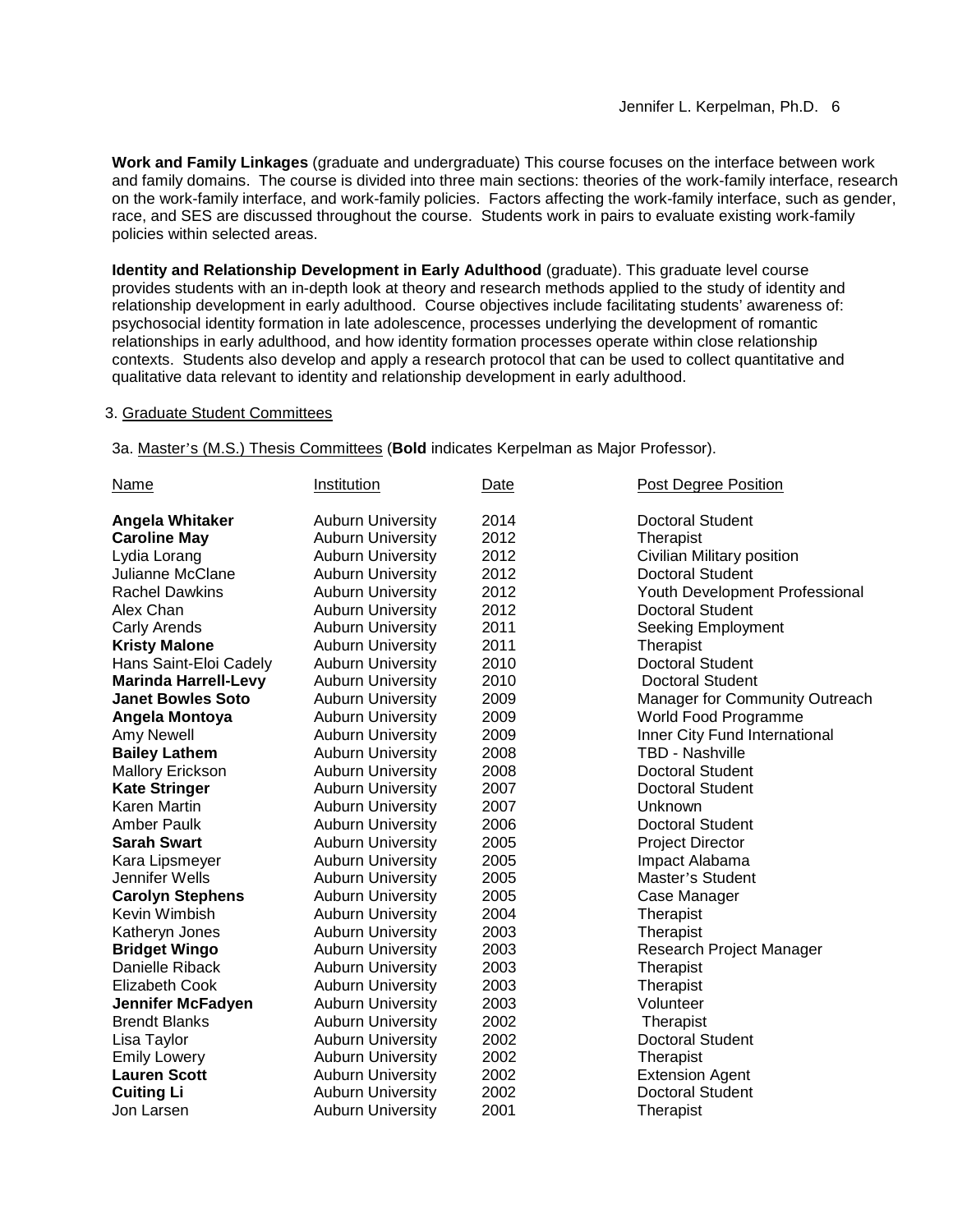| Carrol Heller       | <b>Auburn University</b> | 2000 | Doctoral Student          |
|---------------------|--------------------------|------|---------------------------|
| <b>Blake Snyder</b> | <b>Auburn University</b> | 1999 | Doctoral Student          |
| <b>Amy Claborn</b>  | University of North      | 1999 | <b>Community Programs</b> |
|                     | Carolina-Greensboro      |      |                           |
| Terri Phoenix       | University of North      | 1999 | Doctoral Student          |
|                     | Carolina-Greensboro      |      |                           |
| <b>Ted Futris</b>   | University of North      | 1998 | Doctoral Student          |
|                     | Carolina-Greensboro      |      |                           |
| Jun He              | University of North      | 1996 | <b>Business field</b>     |
|                     | Carolina-Greensboro      |      |                           |
| April Bullin        | University of North      | 1996 | <b>NC Extension</b>       |
|                     | Carolina-Greensboro      |      |                           |
|                     |                          |      |                           |

3b. Doctoral (Ph.D.) Dissertation Committees (Bold indicates Kerpelman as Major Professor).

| <b>Name</b>                 | Institution                  | Date | <b>Current Position</b>                          |
|-----------------------------|------------------------------|------|--------------------------------------------------|
| Mandy van der Gaag          | University of Groningen 2017 |      | <b>Post Doctoral Fellow</b>                      |
| Yanling Ma                  | <b>Auburn University</b>     | 2015 | <b>Research Assistant</b>                        |
| <b>Brandan Wheeler</b>      | <b>Auburn University</b>     | 2015 | <b>Assistant Professor</b>                       |
| <b>Alyssa McElwain</b>      | <b>Auburn University</b>     | 2015 | <b>Assistant Professor</b>                       |
| Hans Saint-Eloi Cadely      | <b>Auburn University</b>     | 2015 | <b>Assistant Professor</b>                       |
| <b>Felicia Tuggle</b>       | <b>Auburn University</b>     | 2014 | Assistant Professor/Program Director             |
| Jake Jensen                 | <b>Auburn University</b>     | 2014 | <b>Assistant Professor</b>                       |
| Eugenia Parrett Gwynn       | <b>Auburn University</b>     | 2012 | <b>Community Programs</b>                        |
| <b>Mallory Lucier-Greer</b> | <b>Auburn University</b>     | 2012 | <b>Associate Professor</b>                       |
| <b>Marinda Harrell-Levy</b> | <b>Auburn University</b>     | 2012 | <b>Assistant Professor</b>                       |
| <b>Kate Stringer</b>        | <b>Auburn University</b>     | 2010 | Researcher, McREL International                  |
| <b>Suna Eryigit</b>         | <b>Auburn University</b>     | 2009 | <b>Research Fellow</b>                           |
| <b>Ilse Smits</b>           | Katholieke University        | 2009 | Program Evaluator                                |
| Amber Paulk                 | <b>Auburn University</b>     | 2008 | Associate Professor                              |
| Kari Lee Adamson Henley     | University of North          |      |                                                  |
|                             | Carolina-Greensboro          | 2006 | Associate Professor                              |
| <b>Jennifer Crosswhite</b>  | <b>Auburn University</b>     | 2005 | <b>NCFR Director of Public Affairs</b>           |
| Lisa Taylor                 | <b>Auburn University</b>     | 2005 | <b>Associate Professor</b>                       |
| Rhonda Buckley              | <b>Auburn University</b>     | 2005 | <b>Associate Professor</b>                       |
| <b>Cuiting Li</b>           | <b>Auburn University</b>     | 2005 | Professor                                        |
| Brian Higginbotham          | <b>Auburn University</b>     | 2005 | Assoc. VP for Extension                          |
| Lara Belliston              | <b>Auburn University</b>     | 2004 | <b>Research Assistant</b>                        |
| <b>Tommy Phillips</b>       | <b>Auburn University</b>     | 2003 | <b>Assistant Professor</b>                       |
| <b>Blake Snyder</b>         | <b>Auburn University</b>     | 2002 | <b>Assistant Professor</b>                       |
| Karen Bartoszuk             | <b>Auburn University</b>     | 2002 | <b>Associate Dean and Associate</b><br>Professor |
| <b>Ted Futris</b>           | University of North          |      |                                                  |
|                             | Carolina-Greensboro          | 2000 | Associate Professor                              |
| Maurice Allen, Ph.D.        | University of North          |      |                                                  |
|                             | Carolina-Greensboro          | 2000 | Academic Advisor                                 |
| <b>Paul Schvaneveldt</b>    | University of North          |      |                                                  |
|                             | Carolina-Greensboro          | 1999 | Professor                                        |
| Francesca Adler             | University of North          |      |                                                  |
|                             | Carolina-Greensboro          | 1999 | Professor                                        |
| <b>Kathy Etz</b>            | University of North          |      |                                                  |
|                             | Carolina-Greensboro          | 1998 | Natl. Science Found.                             |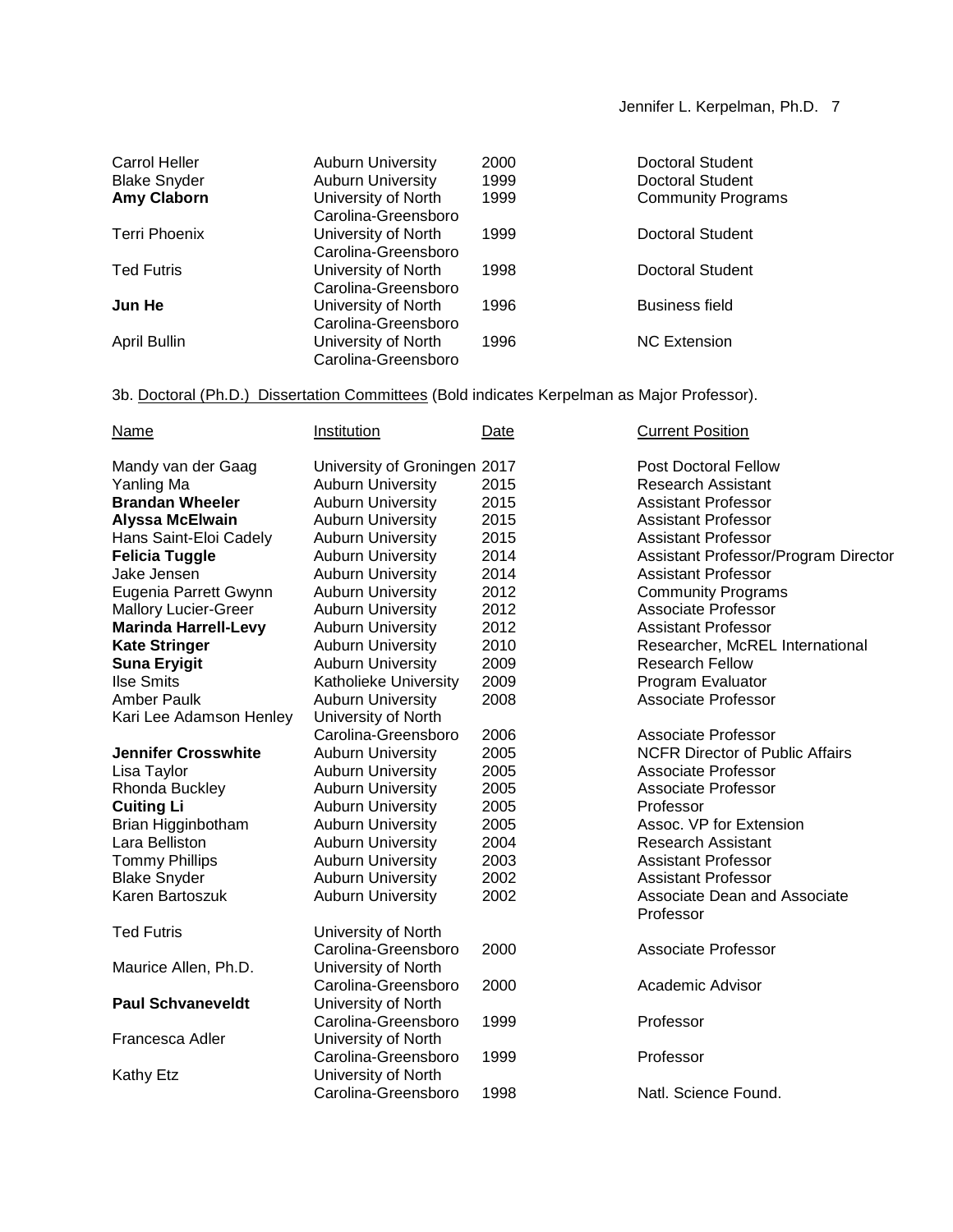## Jennifer L. Kerpelman, Ph.D. 8

| Kathy Rhodes                    | University of North                    |              |                     |
|---------------------------------|----------------------------------------|--------------|---------------------|
|                                 | Carolina-Greensboro                    | 1998         | Counselor           |
| <b>Mark Scholl</b>              | University of North                    |              |                     |
|                                 | Carolina-Greensboro                    | 1998         | Counselor           |
| <b>Kelly Coker</b>              | University of North                    |              |                     |
|                                 | Carolina-Greensboro                    | 1998         | Counselor           |
| Kimberly Dillihunt              | University of North                    |              |                     |
|                                 | Carolina-Greensboro                    | 1998         | Counselor           |
| <b>Bette Beane</b>              | University of North                    |              |                     |
|                                 | Carolina-Greensboro                    | 1997         | Adjunct Instructor  |
| Sondra Smith                    | University of North                    |              |                     |
|                                 | Carolina-Greensboro                    | 1996         | Associate Professor |
|                                 |                                        |              |                     |
| 3c. Undergraduate Honors Thesis |                                        |              |                     |
|                                 |                                        |              |                     |
| Name                            | <b>University</b>                      | Date         |                     |
| <b>Kate Stringer</b>            | <b>Auburn University</b>               | 2005         |                     |
| <b>Mary Elizabeth Hicky</b>     | <b>Auburn University</b>               | 2001         |                     |
| 3d. Undergraduate Interns       |                                        |              |                     |
|                                 |                                        |              |                     |
|                                 |                                        |              |                     |
| Name                            |                                        |              |                     |
| Erin Mehaffey                   | University<br><b>Auburn University</b> | Date<br>2011 |                     |
| Lindsey Lyles Henry             | <b>Auburn University</b>               | 2011         |                     |
| <b>Missy Midlik</b>             | <b>Auburn University</b>               | 2008         |                     |
| Julia Henderson                 | <b>Auburn University</b>               | 2007         |                     |
| Sarah Hamby                     | <b>Auburn University</b>               | 2007         |                     |
| <b>Monica Powell</b>            | <b>Auburn University</b>               | 2006         |                     |
| Kate Stringer                   | <b>Auburn University</b>               | 2005         |                     |
| <b>Whitney Dobrenic</b>         | <b>Auburn University</b>               | 2005         |                     |
| Erin Scott                      | <b>Auburn University</b>               | 2004         |                     |
| Ashley Webb                     | <b>Auburn University</b>               | 2002         |                     |
| <b>Heather Cowen</b>            | <b>Auburn University</b>               | 2001         |                     |

### 4. Other Contributions to Teaching

4a. Graduate Student Professional Development Seminars for the College of Human Sciences. These professional development seminars are designed to strengthen and complement the professional development of graduate students occurring in the CHS departments. Topics addressed in the seminars include: Developing a strong Curriculum Vitae and Cover Letter; Grantsmanship Basics; Teaching and Research Statements; E-Portfolios; Effective Collaboration; Tips for Being Successful during Graduate School; Interviewing; using PIVOT.

4b. Family Impact Seminars. Training at the University of Wisconsin-Madison in conducting Family Impact Seminars (FIS; a nonpartisan, educational effort to facilitate communication between researchers and policymakers). Subsequently, students in the graduate and undergraduate policy classes were engaged in a range of FIS-related activities.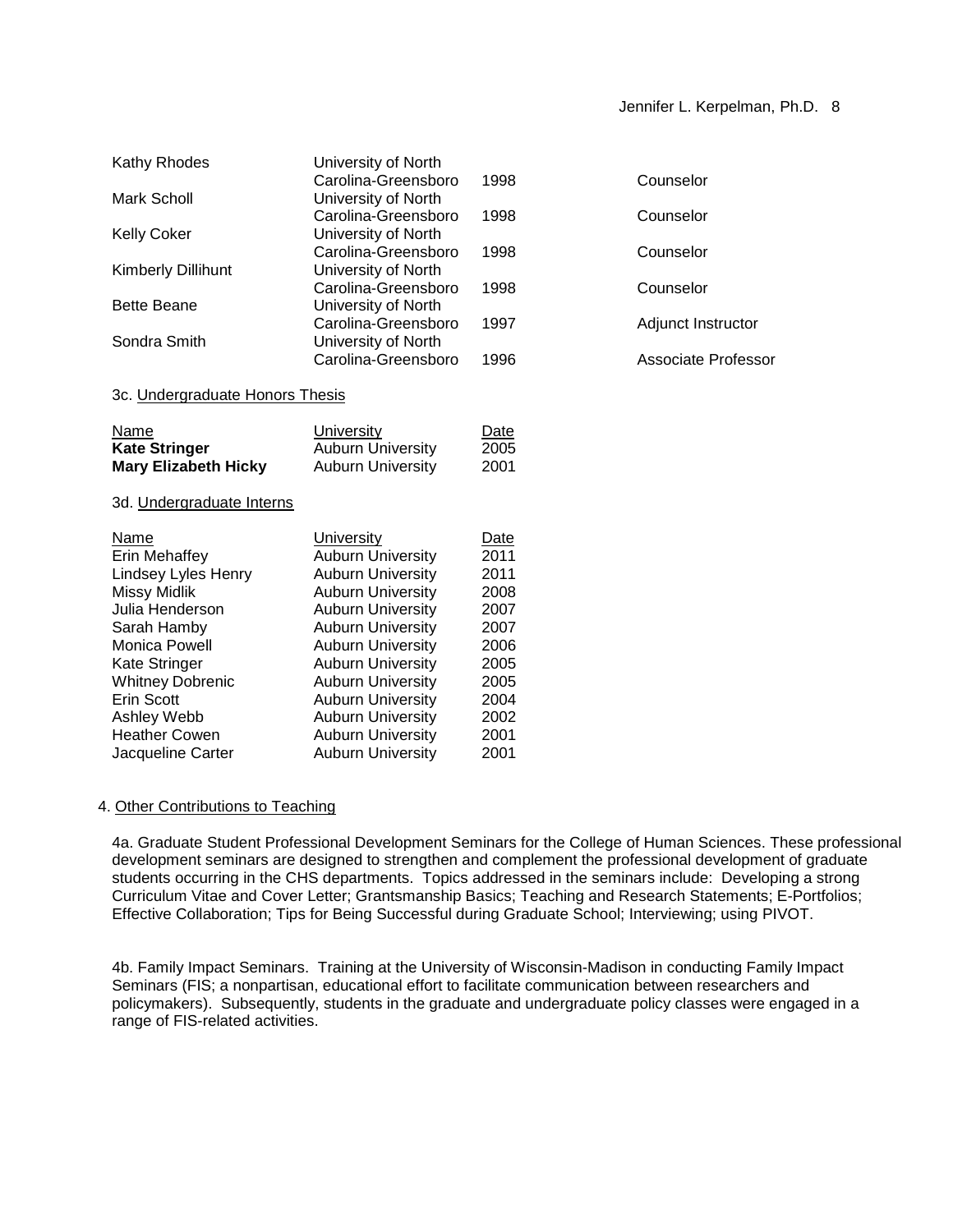4c. Social Policy Conferences. Held by the National Council on Family Relations in Washington DC. These conferences provided tools and experiences for communicating with policy makers. Used these tools with Auburn graduate students who presented Alabama representatives with two policy briefs, addressing healthcare and education, developed by student teams in the social policy class.

4d.CHS@AU in Italy. This study abroad program promotes students' application of knowledge from the fields of nutrition, hospitality, clothing/textile design, and human development and family studies. Assignments included: a personal account that documented individual student growth during the course of the program; assignment of weekly travel blogs that documented ongoing experiences; a group project that resulted in a presentation of "Italy in Pictures" to capture highlights and significance of places visited; an integrated group paper that addressed food and hospitality, fashion and product design, and families/communities across Italy. Comparisons were made between Italy's northern and southern regions and between Italy and the U.S.

4e. Mentoring: I have supervised research and outreach internships and independent studies for over 200 undergraduate students and over 50 graduate students. I have served as major professor for 25 graduate students), directed two undergraduate honor's theses, and served as the mentor for a 2004-2005 undergraduate research fellow. Through mentoring relationships, students learn a range of research skills, including: critical literature review, conceptualization of research questions, data collection (questionnaire, observational, and interview data), data entry, quantitative coding of audio taped and videotaped data, qualitative coding of interview transcripts, statistical analysis of quantitative data, and dissemination of research findings through presentations and manuscripts. Those doing applied work are trained in several youth development programs (i.e., Promoting Alabama Youth Development; Relationship Smarts Plus; Stay Connected; Bridging the Great Divide) and serve as facilitators of these programs in Alabama high schools and community groups.

4f. Auburn University Student Campaign to End World Hunger: Early in Auburn University's involvement in the student campaign, I incorporated relevant activities into both my undergraduate and graduate Families and Social Policy courses. Undergraduate students facilitated a19 cents a day, pay it forward initiative. Each student found 19 people to donate 19 cents to the campaign and asked each of these 19 people to find 19 more (and so on). These students also wrote a statement that was read into the Alabama Congressional Record. Other undergraduate students created public service announcements that serves to educate other students about world and domestic hunger and encourage their involvement in the solution. Graduate students wrote an Op-Ed piece addressing world and domestic hunger that was published in the Montgomery Advertiser (June 15, 2005). Graduate students also developed informational summaries on domestic hunger for posting on Auburn's hunger website. Graduate and undergraduate students developed educational activities and community service ideas to engage younger youth in the War on Hunger (WOH). These resources were compiled into a 2008 4-H WOH Facilitator's Guide. The World Food Programme posted some of the educational activities we developed on Alabama on their website.

4g. Faculty Seminar on Exemplary Teaching. Received special training at the North Carolina Center for Advancement of Teaching (NCCAT), Cullowhee, NC. This special training emphasized the merits of collaborative learning practices. Materials for establishing collaborative learning practices, and methods for using these materials were shared with participants.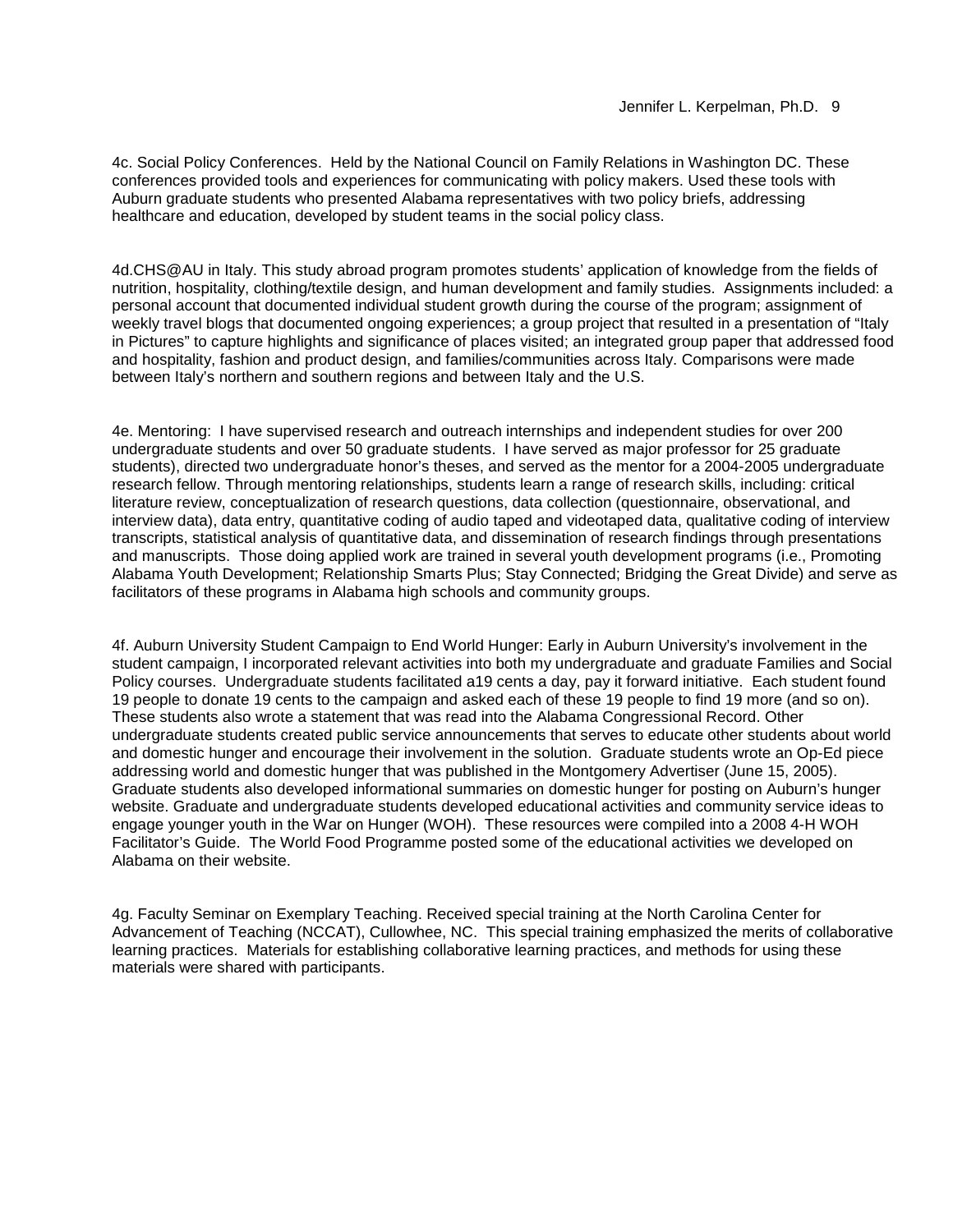#### **Research** (\*denotes student co-author)

- 1. Edited Books
	- Dunkel, C., & **Kerpelman**, J. (Eds.) (2006). *Possible selves: Theory, research and applications.* New York: Nova Science Publishers.
- 2. Article Length Publications

2a. Book Chapters

- **Kerpelman**, J.L., McElwain, A.D.\*, & Saint-Eloi-Cadely, H.\* (2015). Adolescent development and romantic relationships. In J. Arditti (Ed.), *Family problems: Stress, risk, & resilience* (pp. 249-270)*.*  Hoboken, NJ: Wiley-Blackwell.
- **Kerpelman**, J.L. (2006). Using Q-methodology to study adolescents' possible selves. In C. Dunkel & J. Kerpelman (Eds.), *Possible selves: Theory, research and applications* (pp.163-186). New York: Nova Science Publishers.
- Pittman, J. F., & **Kerpelman**, J. L. (1993). Family work of husbands and fathers in dual-earner marriages. In J. Frankel (Ed.), *The employed mother and the family context* (pp.89-112). New York: Springer Publishing Company.
- 2b. Refereed Journal Articles
	- **Kerpelman**, J. L., & Pittman, J. F. (2018). Revisiting Erikson's theory and its linkages with Bowlby's attachment theory: Identity and romantic attachment in adolescence. *Identity: An International Journal of Theory and Research*, 18, 306-314.<https://doi.org/10.1080/15283488.2018.1523726>
	- Cadely, H. S., **Kerpelman**, J. L., & Pittman, J. F. (2018). Connections between identity, attachment, and psychological dating aggression during adolescence. *Identity: An International Journal of Theory and Research, 18,* 44-59. <https://doi.org/10.1080/15283488.2017.1410158>
	- Tuggle, F.J.\*, **Kerpelman**, J. L., & Pittman, J. F. (2016). Young adolescents' shared leisure activities with close friends and dating partners: Associations with supportive communication and relationship satisfaction. *Journal of Leisure Research, 48,* 374-394. doi: [http://dx.doi.org/10.18666/JLR-](http://dx.doi.org/10.18666/JLR-2016-V48-I5-6899)[2016-V48-I5-6899](http://dx.doi.org/10.18666/JLR-2016-V48-I5-6899)
	- Wheeler, B.\*, & **Kerpelman**, J. L. (2016). Change in disagreements about money, time, and sex and marital outcomes. *Journal of Relationships Research,* doi: <https://doi.org/10.1017/jrr.2016.8>
	- McGill, J.\*, Adler-Baeder, F., Bradford, A., **Kerpelman,** J., Ketring, S., & Sollie, D. (2016). The role of relational instability on individual and partner outcomes following couple relationship education participation. *Family Relations, 65*, 407-423.
	- McElwain, A.\*, Finnegan, V., Whitaker, A.\*, **Kerpelman**, J., Adler-Baeder, F., & Duke, A. (2016). Evaluation and lessons learned from an undergraduate service learning course providing youth-focused relationship education. *Evaluation and Program Planning, 58*, 116-124.
	- Harrell-Levy, M. K.\*, **Kerpelman**, J. L., & Henry, D. J. (2016). Practices of exemplary transformative teachers, as perceived by students transformed by an urban high school social justice course. *Urban Review,* [http://link.springer.com/article/10.1007/s11256-015-0346-5](http://link.springer.com/article/10.1007/s11256-015-0346-5.doi)*.*doi: 10.1007/s11256- 015-0346-5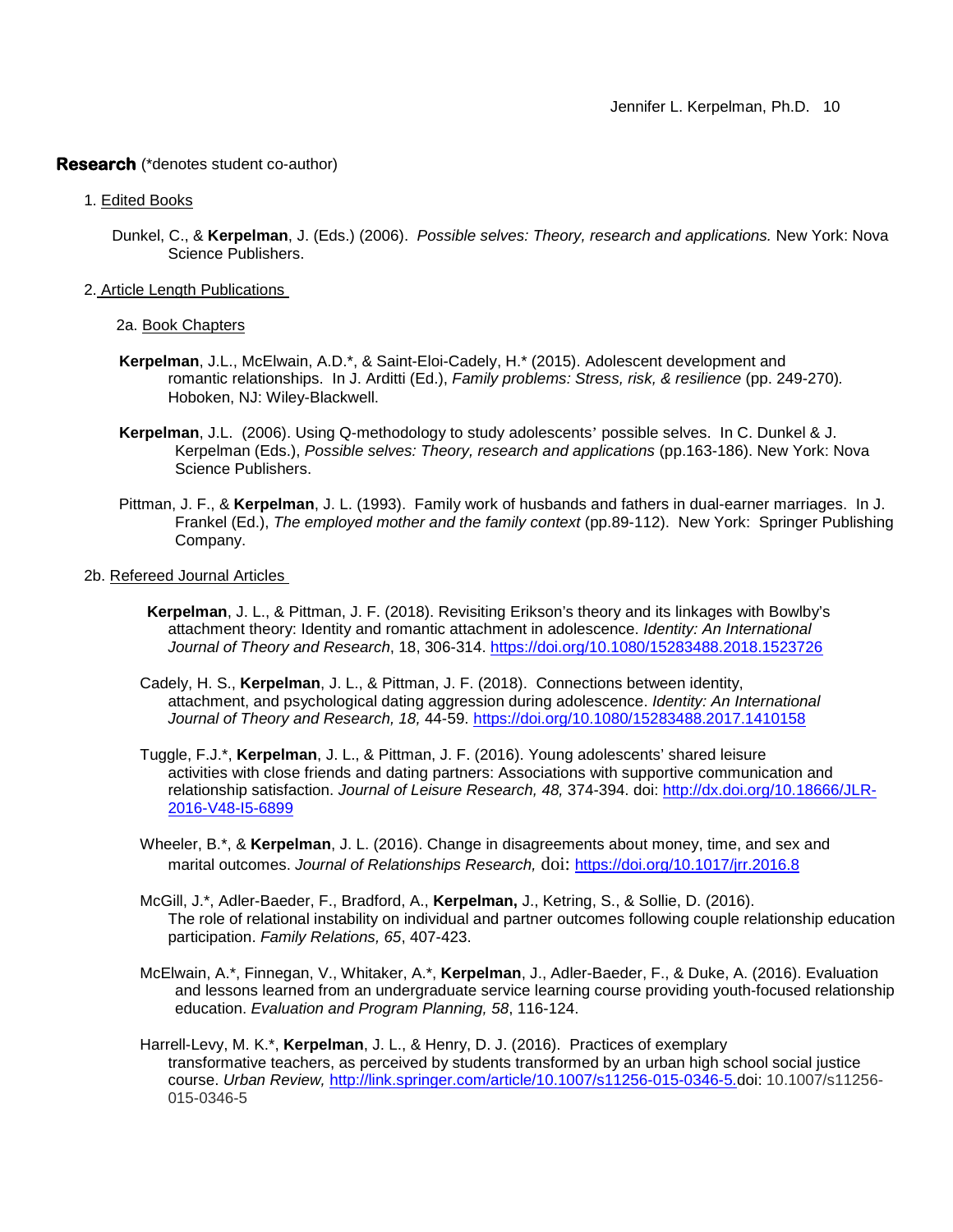Jennifer L. Kerpelman, Ph.D. 11

- Harrell-Levy, M. K.\*, **Kerpelman**, J. L., & Henry, D. J. (2016). "Minds were forced wide open:" Black adolescents' identity exploration in a transformative Social Justice class. *Education, Citizenship and Social Justice.* doi: 10.1177/1746197915626075
- Harrell-Levy, M. K.\*, & **Kerpelman,** J. L.(2015). The relationship between perceived Transformative class experiences and subsequent prosocial intentions. *Education, Research and Perspectives, 42,* 429-458*.*
- McElwain, A. M.\*, **Kerpelman**, J. L., & Pittman, J. F. (2015). The role of romantic attachment security and dating identity exploration in understanding adolescents' sexual attitudes and cumulative sexual risktaking. *Journal of Adolescence, 39,* 70-81. [doi:10.1016/j.adolescence.2014.12.005](http://dx.doi.org.spot.lib.auburn.edu/10.1016/j.adolescence.2014.12.005)
- McGill, J.\*, Adler-Baeder, F., Sollie, D. L., & **Kerpelman**, J. L. (2015). Exploring the experiences of female emerging adult mentors: Building a conceptual model. *Journal of Adolescent Research*, *30*, 538-564. doi: 10.1177/0743558414538317
- Ma, Y. \*, Pittman, J. F., **Kerpelman**, J. L., Adler-Baeder, F. (2014). Relationship education and classroom climate impact on adolescents' standards for partners/relationships. *Family Relations, 63,* 453-468*.*
- Tuggle, F. J.\*, **Kerpelman**, J. L., & Pittman, J. F. (2014). Early adolescents' relationship satisfaction with friends and dating partners: The influence of the parent-adolescent relationship and peer relationship processes. *Family Relations, 63,* 496-512*.*
- Stringer, K.\*, & **Kerpelman**, J. L. (2014). Career identity among community college students. *Community College Journal of Research and Practice*, *38.* 310-322. DOI: 10.1080/10668926.2010.544557
- Smith-Adcock, S., Lee, S. M., **Kerpelman**, J. L.,Majuta. A.\*, & Young, C. B. (2013). Reputation enhancement and high school delinquency: A longitudinal study using the National Educational Longitudinal Survey [NELS: 88]. *Journal of Youth & Society, 45,* 201-220.
- **Kerpelman**, J. L., McElwain, A.D.\*, Pittman, J.F., & Adler-Baeder, F. (2013). Engagement in risky sexual behavior: Adolescents' perceptions of self and the parent-child relationship matter, *Journal of Youth and Society. Online* DOI: 10.1177/0044118X13479614
- Galliher, R. V., & **Kerpelman**, J. L. (2012). The intersection of identity development and peer relationship processes in adolescence and young adulthood: Contributions to this special issue. *Journal of Adolescence, 35,* 1409-1415. doi: 10.1016/j.adolescence.2012.09.007
- Pittman, J. F., **Kerpelman**, J. L., Soto, J. R.\*, & Adler-Baeder, F. M. (2012). Identity exploration in the dating domain: The role of attachment dimensions and parenting practices. *Journal of Adolescence, 35,*  1485-1499.
- **Kerpelman**, J.L., Pittman, J. F., Saint-Eloi Cadely, H.\*, Tuggle, F. J.\*, Harrell-Levy, M. K.\*, & Adler-Baeder, F. M. (2012). Identity and intimacy during adolescence: Connections among identity styles, romantic attachment and identity commitment. *Journal of Adolescence, 35,* 1427-1439.
- Crosswhite, J.\*, & **Kerpelman**, J. L. (2012). Parenting and children's self-control: Concurrent and longitudinal relations, *Deviant Behaviors, 33,* 715-737*.*
- Stringer, K.\*, **Kerpelman**, J. L., & Skorikov, V. B. (2012). A Longitudinal examination of career preparation and adjustment during the transition from high school. *Developmental Psychology*. 48, 1343-1354.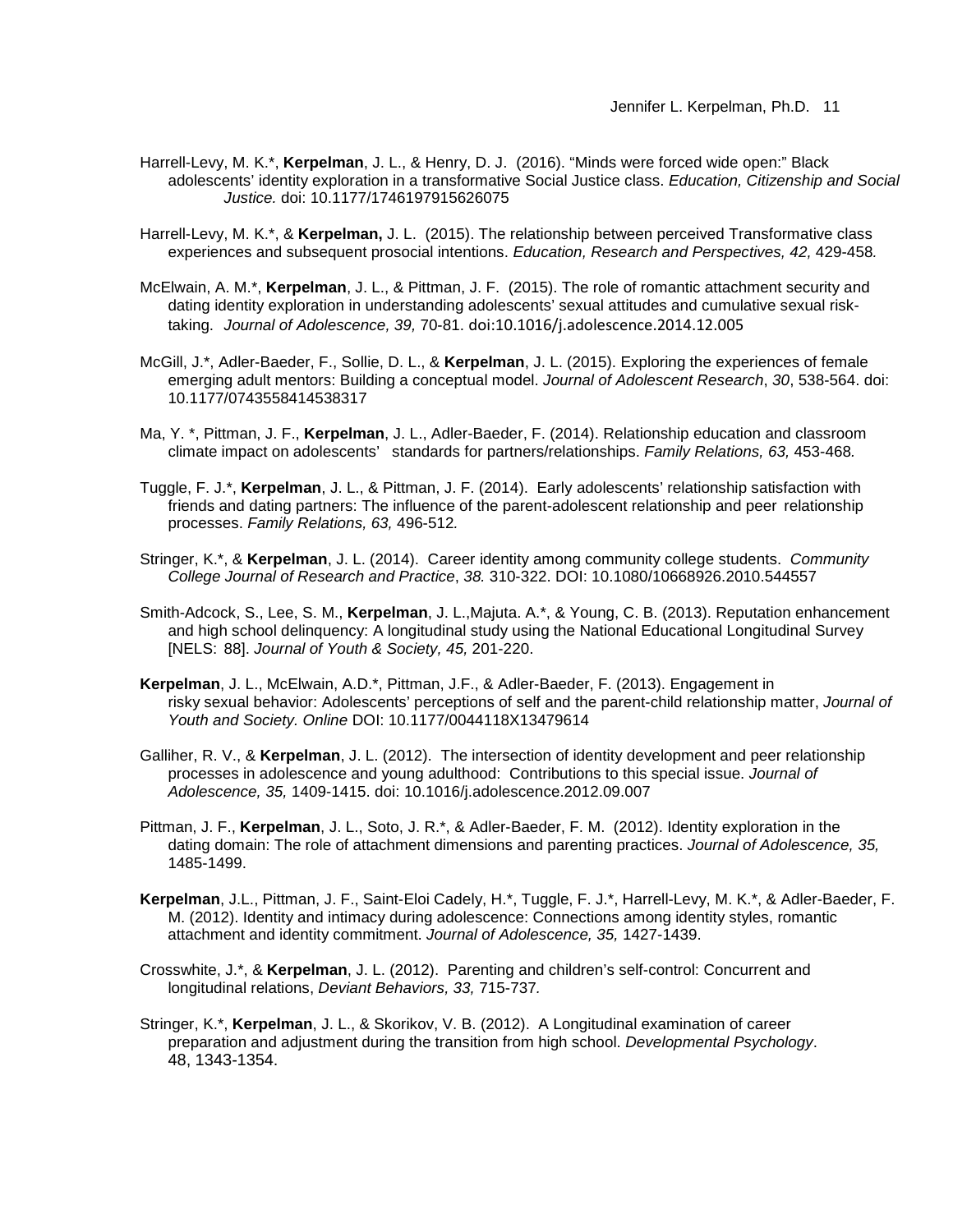- Paulk, A.\*, Pittman, J. F., **Kerpelman**, J. L., & Adler-Baeder, F. (2011). Associations between dimensions of security in romantic relationships and interpersonal competence among dating and nondating high school adolescents. *Journal of Social and Personal Relationships, 28,* 1027-1047.
- Saint-Eloi Cadely, H.\*, Pittman, J. F., **Kerpelman,** J. L., & Adler-Baeder, F. (2011). The role of identity styles and academic possible selves on academic outcomes for high-school students. *Identity: An International Journal of Theory and Research, 11*, 267-288.
- Schvaneveldt, P.L., **Kerpelman, J. L**., Pasley, B. K., & Acock, A. C. (2011). Parental, peer and substance use influence on postsecondary educational attainment. Family Science Review, 16, 27-43.
- Stringer, K.\*, **Kerpelman**, J. L., & Skorikov, V. B. (2011). Career preparation: A longitudinal, process-oriented examination. *Journal of Vocational Behavior,79,*158-169 *.*
- Eryigit, S.\*, & **Kerpelman**, J. L. (2011). Cross-Cultural Investigation of the link between identity processing styles and identity formation behaviors. *Child and Youth Care Forum, 40,* 43-64.
- Pittman, J. F., Keiley, M. K., **Kerpelman**, J. L., & Vaughn, B. E. (2011). Attachment, identity, and intimacy: Parallels between Bowlby's and Erikson's paradigms. *Journal of Family Theory and Review, 3,* 32-46*.*
- Adler-Baeder, F, **Kerpelman**, J., Griffin, M.\*, & Schramm, D.\* (2010). Evaluating multiple prevention programs: Methods, results, and lessons learned. *Journal of Extension, 48, http://www.joe.org/joe/2010december/a1.php*
- Adler-Baeder, F., Russell, C., Lucier-Greer, M.\*, Bradford, A.\*, **Kerpelman**, J., Pittman, J., Ketring, S., Smith, T., Stringer, K\*. (2010). Thriving in stepfamilies: Exploring competence and well-being among African American youth in nuclear and stepfamilies. *Journal of Adolescent Health,4, 396-398*.
- Stringer, K.\*, & **Kerpelman**, J. L. (2010). Career identity development in college students: Decision-making, parental support, and work experience. *Identity*. 10, 181-200.
- Harrell-Levy, M.\*, & **Kerpelman**, J. L. (2010). Identity process and transformative pedagogy: Teachers as agents of identity formation. *Identity*. *10,* 79-91.
- **Kerpelman**, J. L., Pittman, J. F., Adler-Baeder, F., Stringer, K. J.\*, Eryigit, S.\*, Cadely, H. S.\*, Harrell-Levy, M.\* (2010). What adolescents bring to and learn from relationships education classes: Does social address matter? *Journal of Couple and Relationship Therapy*. *9*, 95-112.
- **Kerpelman**, J. L., Pittman, J. F., Adler-Baeder, F., Eryigit, S.\*, & Paulk, A. L.\* (2009). Evaluation of a statewide youth-focused relationships education curriculum. *Journal of Adolescence, 32,* 1359-1370.
- Crosswhite, J.\*, & **Kerpelman**, J. L. (2009). Critiquing the General Theory of Crime's empirical evidence: Does the evidence support the theory? *Journal of Family Theory and Review, 1,* 146-163.
- Crosswhite, J.\*, & **Kerpelman**, J. L. (2009). Coercion theory, self-control, and social information processing: Understanding potential mediators for how parents influence deviant behaviors. *Journal of Deviant Behavior, 30,* 611-646.
- Eryigit, S.\*, & **Kerpelman**, J. L. (2009). Using the Identity Processing Style Q-sort to examine identity styles of Turkish young adults. *Journal of Adolescence, 32,* 1137-1158.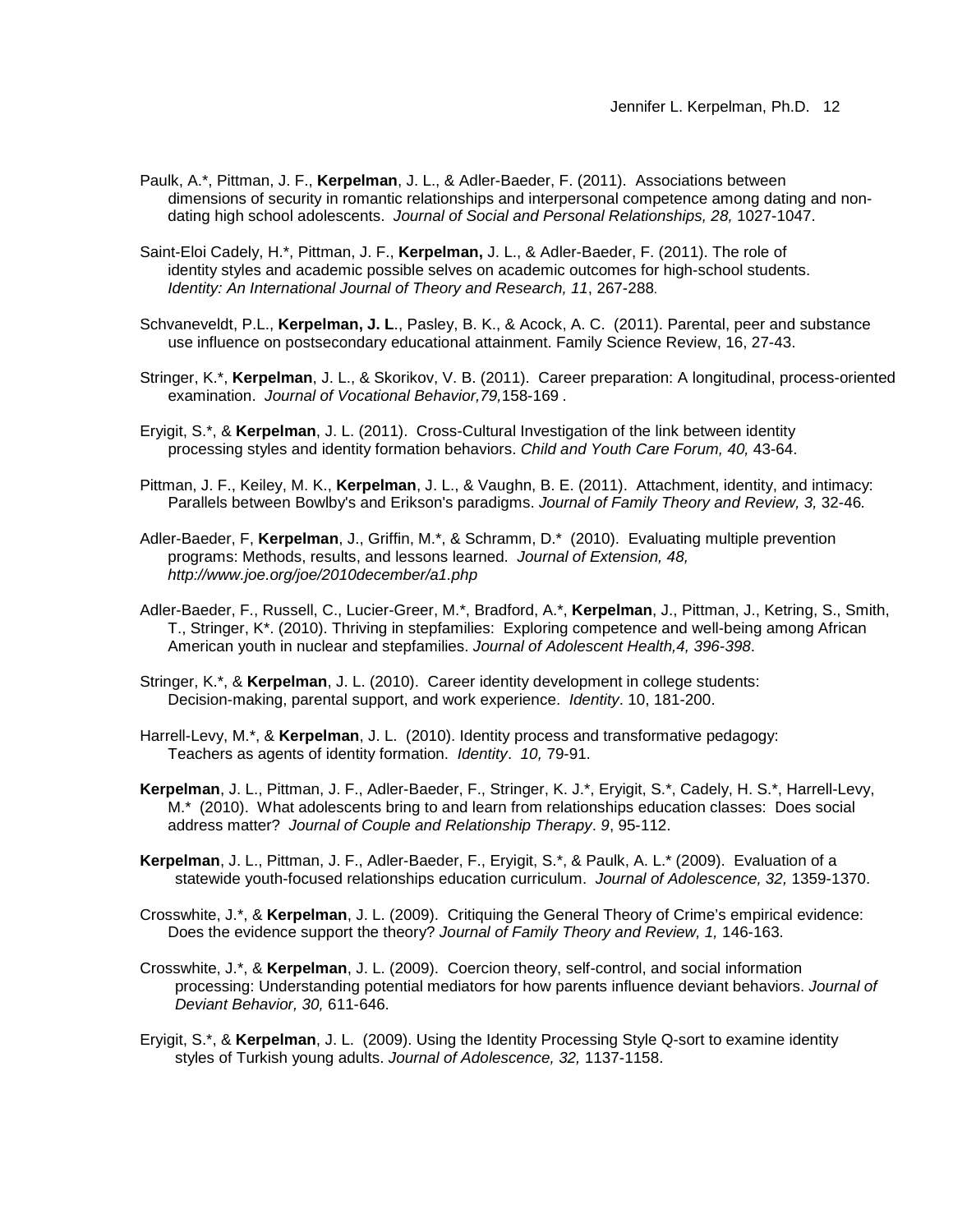- Pittman, J.F., **Kerpelman**, J. L., Lamke, L. K., & Sollie, D.L. (2009). Development and validation of a qsort measure of identity processing style: The Identity Processing Style Q-sort. *Journal of Adolescence, 32,* 1239-1265.
- **Kerpelman**, J., Eryigit, S.\* & Stephens, C.\* (2008). African American adolescents' future education orientation: Associations with self-efficacy, ethnic identity, and perceived parental support. *Journal Youth and Adolescence*, *37,* 997-1008*.*
- **Kerpelman**, J. L., Pittman, J. F., & Adler-Baeder, F. (2008). Identity as a moderator of intervention-related change: Identity style and adolescents' responses to relationships education. *Identity, 8, 151-171*.
- Adler-Baeder, F., **Kerpelman**, J. L., Schramm, D. G.\*, Higginbotham, B.\*, & Paulk, A.\* (2007). The impact of relationship education on adolescents of diverse backgrounds. *Family Relations, 56,* 291- 303.
- **Kerpelman**, J. L. (2007). Youth focused relationships and marriage education. *The Forum for Family and Consumer Issues, 12* (1). Online: http://ncsu.edu/ffci/publications/2007/v12-n1-2007-spring/kerpelman/fa-7-kerpelman.php
- Adamson, L., Ferrer-Wreder, L., & **Kerpelman**, J.L. (2007). Personal future and self-concept during the transition to adulthood. *Young, 15,* 91-112*.*
- Li, C.\*, & **Kerpelman**, J.L. (2007). Parental influences on young women's certainty about their career aspirations. *Sex Roles, 56,* 105-115.
- **Kerpelman**, J. & White, L.\* (2006).Interpersonal identity and social capital: The importance of commitment for low income, rural African American adolescents. *Journal of Black Psychology, 32,* 219-242.
- Smith-Adcock, S., & **Kerpelman,** J. (2005). Girls' self-perception of reputation and delinquent involvement. *International Journal of Adolescence and Youth, 12,* 301-323.
- **Kerpelman**, J. L., & Smith, S. L. (2005). Female adolescents' delinquent activity: The intersection of bonds to parents and reputation enhancement. *Youth and Society, 37,* 176-200.
- Schvaneveldt, P. L., **Kerpelman,** J. L., & Schvaneveldt, J. D (2005). Generational and cultural changes in family life in the United Arab Emirates: A comparison of mothers and daughters. *Journal of Comparative Family Studies*, 36, 77-91.
- McFadyen, J. M.\*, **Kerpelman**, J. L., & Adler-Baeder, F. (2005). Examining the impact of workplace supports: Work-family fit and satisfaction in the U. S. military. *Family Relations, 54,* 131-144.
- **Kerpelman**, J. L. (2004). Implications of youth development models for family education programs. *Family Relations, 53*, 16-19.
- Pittman, J.F., **Kerpelman**, J. L., & McFadyen, J.\* (2004). Internal and external adaptation in Army families: Lessons from Operations Desert Shield and Desert Storm. *Family Relations*, *53*, 249-260.
- **Kerpelman**, J. L., & Mosher, L. S.\* (2004). Rural African American adolescents' future orientation: The importance of self-efficacy, control and responsibility, and identity development. *Identity: An International Journal of Theory and Research, 4,* 187-208*.*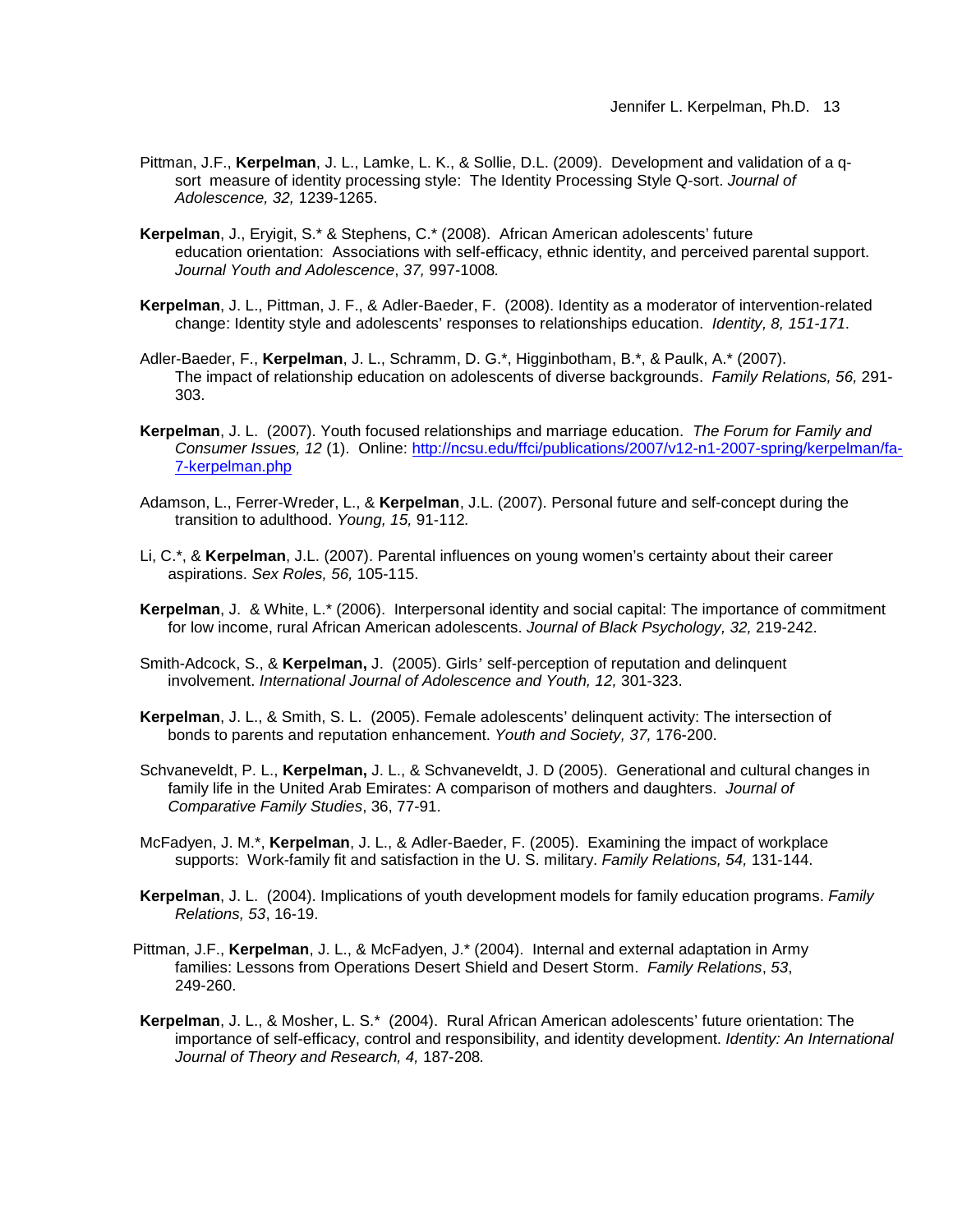- Smith, S.L., & **Kerpelman,** J. L. (2002). Adjudicated adolescent girls and their mothers: Examining relationship quality and communication styles. *Journal of Addictions and Offender Counseling, 23*, 15-32.
- **Kerpelman,** J. L., Shoffner, M. F., & Ross-Griffin, S.\* (2002). African American mothers' and daughters' beliefs about possible selves and their strategies for reaching the adolescent daughters' future academic and career selves. *Journal of Youth and Adolescence, 31(4)*, 289-302.
- **Kerpelman**, J. L., & Pittman, J. F. (2001). The instability of possible selves: Identity processes within late adolescents' close peer relationships. *Journal of Adolescence, 24*, 491-512.
- Pittman, J. F., **Kerpelman**, J. L., & Solheim, C. A. (2001). Stress and performance standards: A dynamic approach to time spent in housework. *Journal of Marriage and the Family, 63*, 1111-1121.
- **Kerpelman**, J. L. (2001). Identity control theory, exploration and choice: A commentary on Schwartz's The evolution of Eriksonian and Neo-Eriksonian identity theory and research. *Identity: An International Journal of Theory and Research, 1*, 81-86.
- Pasley, K., **Kerpelman**, J. L. & Gilbert, D. E.\* (2001). Gendered conflict, identity disruption, and marital instability: Expanding Gottman's model. *Journal of Social and Personal Relationships, 18*, 5-27.
- DeBord, K., Canu, R. F.,\* & **Kerpelman**, J. L. (2000). Understanding a work-family fit for single parents: Moving from welfare to work. *Social Work, 45*, 313-324.
- **Kerpelman,** J. L., & Schvaneveldt, P. L.\* (1999). Young adults' anticipated identity commitments to career, marital, and parental roles: Comparisons of men and women with different role balance orientations, *Sex Roles, 41(3-4)*, 189-217.
- Pittman, J. F., Teng, W.,\* **Kerpelman**, J.L., & Solheim, C.A. (1999). Satisfaction with the performance of housework: A couple-level analysis examining time spent, quality assessments, and stress. *Journal of Family Issues, 20*, 746-770.
- **Kerpelman**, J. L., & Smith, S. L.\* (1999). Adjudicated adolescent girls and their mothers: Examining identity perceptions and processes. *Youth and Society, 30*, 313-347.
- **Kerpelman**, J. L., & Lamke, L. K. (1997). Anticipation of future identities: A control theory approach to identity development within the context of serious dating relationships. *Personal Relationships, 4,* 47-62.
- **Kerpelman**, J. L. , Pittman, J. F., & Lamke, L. K. (1997). Revisiting the identity control theory approach: A rejoinder. *Journal of Adolescent Research, 12*, 363-371.
- **Kerpelman**, J. L. , Pittman, J. F., & Lamke, L. K. (1997). Toward a microprocess perspective on adolescent identity development: An identity control theory approach. *Journal of Adolescent Research, 12*, 325-346.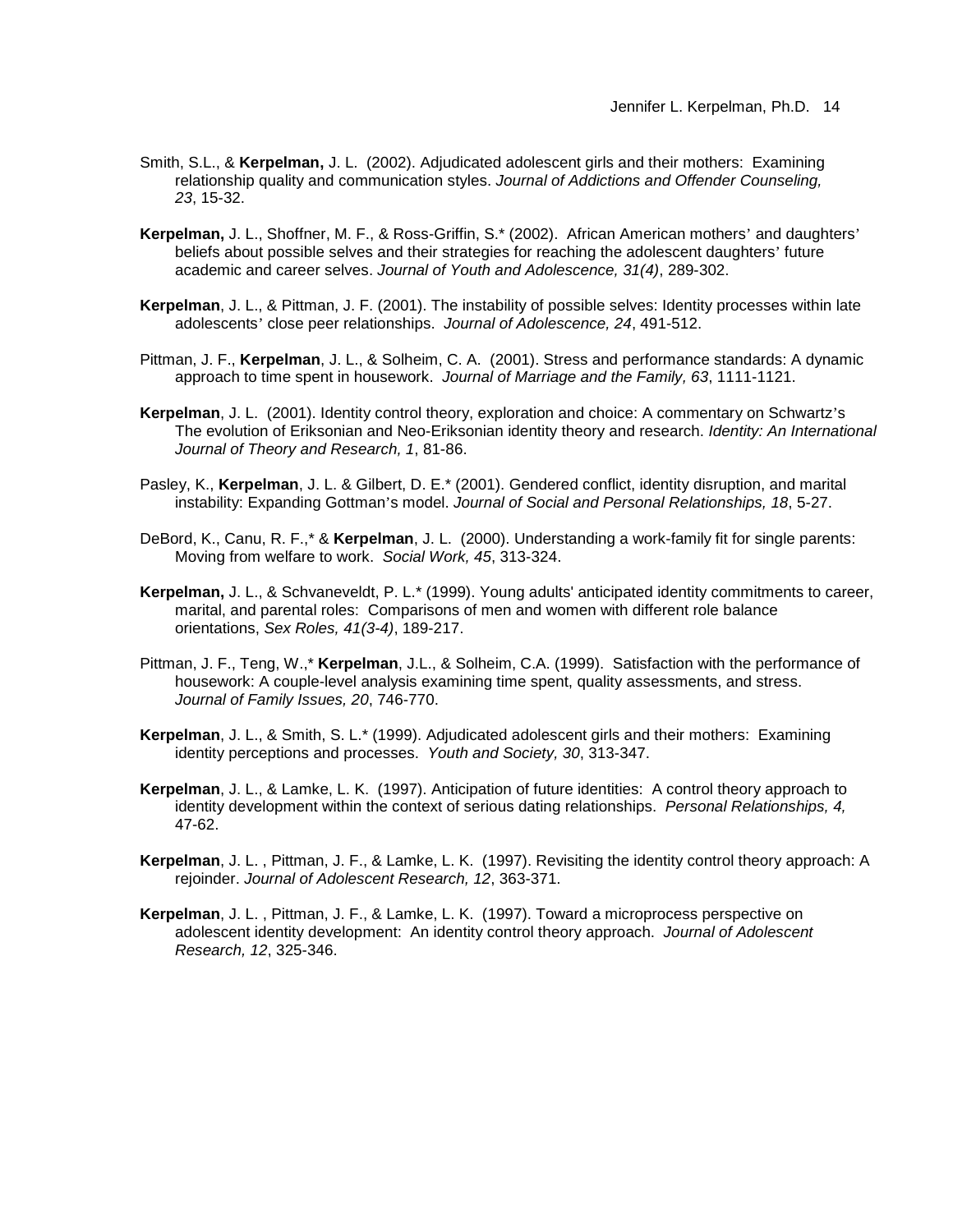### 2c. Technical Reports

- Adler-Baeder, F., Harcourt, K. T., McGill, J., Whittaker, A**.**, Morrison, S., Savasuk, R., Albers, L., Mangone, A., Ketring, S., Smith, T., & **Kerpelman**, J. (October 2013). *Findings for youth participants in relationship education (RE) 2011-2013*. Auburn University.
- Adler-Baeder, F., Skuban, E., Harcourt, K. T., McGill, J., Whittaker, A., Morrison, S., Williams, L., Stewart, S., Ketring, S., Smith, T., & **Kerpelman**, J. (January 2013). *Findings for youth participants in relationship education (RE) 2011-2012*. Auburn University.
- **Kerpelman**, J. L., Adler-Baeder, F., Pittman, J. F. (2011). Healthy Couples, Healthy Children: Targeting Youth (90OJ2017). Final Project Report for the Office of Planning, Research and Evaluation, U. S. Department of Health and Human Services, Washington D.C.
- **Kerpelman**, J. L., & Pittman, J. F. (2010). Implications of Identity Development and Dating Patterns in Adolescence for Risk of Relationship Conflict and Aggression in Early Adulthood End of Year Report. Final Year 2 report for the Alabama Agricultural Experiment Station Foundation Grant, Auburn University, Auburn, AL.
- **Kerpelman**, J. L., Adler-Baeder, F., Pittman, J. F., (2010). Healthy Couples, Healthy Children: Targeting Youth (90OJ2017) End of Year Report. Final year 5 report for the Office of Planning, Research and Evaluation, U. S. Department of Health and Human Services, Washington D.C.
- **Kerpelman**, J. L., Adler-Baeder, F., Pittman, J. F., Eryigit, S., Stringer, K., Bowles-Soto, J., Harrell-Levy, M., & Saint-Eloi Cadely, H. (2009). Healthy Couples, Healthy Children: Targeting Youth (90OJ2017) End of Year Report. Final year 4 report for the Office of Planning, Research and Evaluation, U. S. Department of Health and Human Services, Washington D.C.
- **Kerpelman**, J. L., & Pittman, J. F. (2009). Implications of Identity Development and Dating Patterns in Adolescence for Risk of Relationship Conflict and Aggression in Early Adulthood End of Year Report. Final Year 1 report for the Alabama Agricultural Experiment Station Foundation Grant, Auburn University, Auburn, AL
- **Kerpelman**, J. L., Adler-Baeder, F., Pittman, J. F., Eryigit, S.\*, Stringer, K.\*, & Bowles-Soto, J.\* (2008). Healthy Couples, Healthy Children: Targeting Youth (90OJ2017) End of Year Report. Final year 3 report for the Office of Planning, Research and Evaluation, U. S. Department of Health and Human Services, Washington D.C.
- **Kerpelman**, J. L., Adler-Baeder, F., Pittman, J. F., Eryigit, S.\*, Paulk, A.\*, & Stringer, K.\* (2007). Healthy Couples, Healthy Children: Targeting Youth (90OJ2017) End of Year Report. Final year 2 report for the Office of Planning, Research and Evaluation, U. S. Department of Health and Human Services, Washington D.C.
- **Kerpelman**, J. L., & Pittman, J. F. (2008). Implications of Identity Development and Dating Patterns in Adolescence for Risk of Relationship Conflict and Aggression in Early Adulthood End of Year Report. Final Year 1 report for the Alabama Agricultural Experiment Station Foundation Grant, Auburn University, Auburn, AL.
- **Kerpelman**, J. L., Adler-Baeder, F., Pittman, J. F., Swart, S.\*, Eryigit, S.\*, & Stringer, K.\* (2006). Healthy Couples, Healthy Children: Targeting Youth (90OJ2017) End of Year Report. Final year 1 report for the Office of Planning, Research and Evaluation, U. S. Department of Health and Human Services, Washington D.C.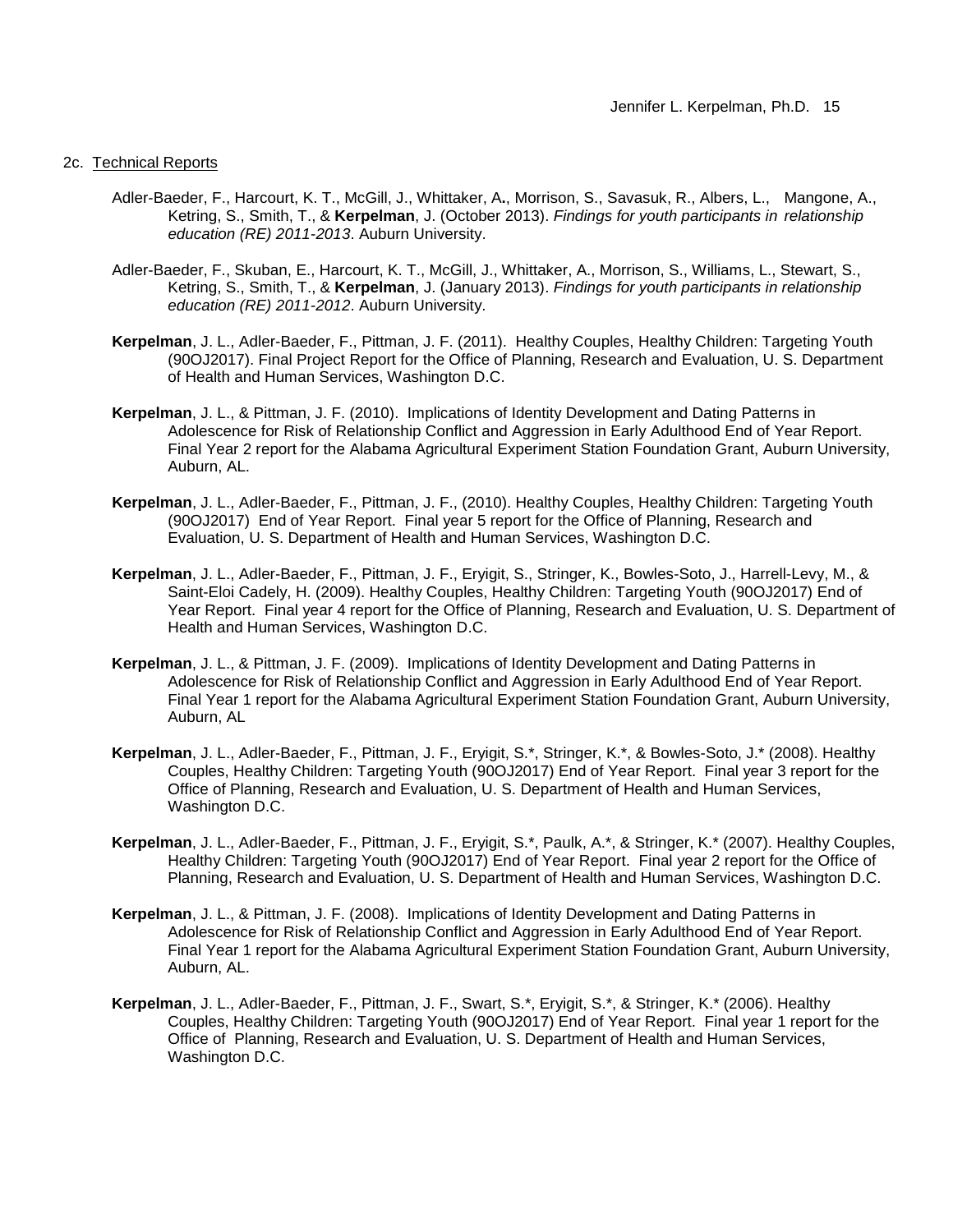- **Kerpelman**, J. L., Adler-Baeder. F., & Swart, S.\* (2006). Healthy Couples, Healthy Children: Relationship Smarts end of year report. Final report for the Department of Child Abuse & Neglect Prevention/Children's Trust Fund of Alabama, Montgomery, AL.
- **Kerpelman**, J., Pittman, J., Lamke, L., & Sollie, D. (2006). Adolescent identity processes and capital building activities in rural African American and Caucasian families. Final report for the Alabama Agricultural Experiment Station Foundation Grant, Auburn, AL.
- **Kerpelman**, J. Pittman, J. Lamke, L., Sollie, S., & Eryigit, S. (2005). The Possible Selves Project (PSP). Research project summary report for Alexander City School Superintendent and Benjamin Russell High School Principal. Alexander City, AL.
- **Kerpelman**, J., Pittman, J., Vazsonyi, A., & Bartoszuk, K.\* (2002). Enhancing military parent-teen relationships: Healthy Parenting Initiative. Final report for Virginia Tech and the United States Department of Defense, Alexandria, VA.
- Pittman, J. F., & **Kerpelman**, J. L. (1993) Internal and external adaptation in Army families separated by Desert Shield/Storm: The role of services and unit culture. Technical report for the U. S. Army Research Institute for the Behavioral and Social Sciences, Alexandria, VA.
- 2d. Published Proceedings (\*denotes student co-author)
	- Pittman, J. F., & **Kerpelman**, J. L. (2013, May). A cross-lagged model of adolescent dating aggression attitudes and behavior: Relationship education makes a difference. *Published Proceeding*, Hawaii International Social Science Conference, Waikiki, HI.
	- **Kerpelman**, J.L., Pittman, J.F., Lamke, L.K., & Sollie, D.L. (2004, November). Adolescent identity formation and capital building within the family context. *Published Proceeding*,Theory Construction and Research Methodology workshop, Orlando, FL.
	- Crosswhite, J.,\* & **Kerpelman**, J.L. (2004, November). Coercion theory, self-control, and social information processing: Understanding potential mediators for how parents influence deviant behaviors. *Published Proceeding*, Theory Construction and Research Methodology workshop, Orlando, FL.
	- **Kerpelman**, J. L. (1995, November). An investigation of identity processes: Using control theory to examine young adults' expectations for future social roles. *Published Proceeding*, Theory and Research Methodology Workshop of the Annual Meeting of the National Council on Family Relations, Portland, OR.
	- **Kerpelman**, J., Pittman, J., & Cunningham, G.\* (1995, September). Predicting residence expectations of college graduates. Proceedings of the Fourteenth National Rural Families Conference, Manhattan, KS.

#### 2e. Papers under Review and in Preparation

- Wheeler, B., **Kerpelman**, J. L. , and Yorgason, J. (under revision). Economic hardship, financial distress, and marital quality: The role of relational aggression. *Journal of Family and Economic Issues*.
- Finnegan\*, V., & **Kerpelman**, J. L. (under review). Female African American and European American adolescents' future career and education orientation: The influence of parenting and family role salience. *Youth & Society*.
- Cadely, H. S. & **Kerpelman**, J.L. (in preparation). Risky sexual behaviors: Considering adolescents' faulty beliefs, attachment insecurity, and relationship status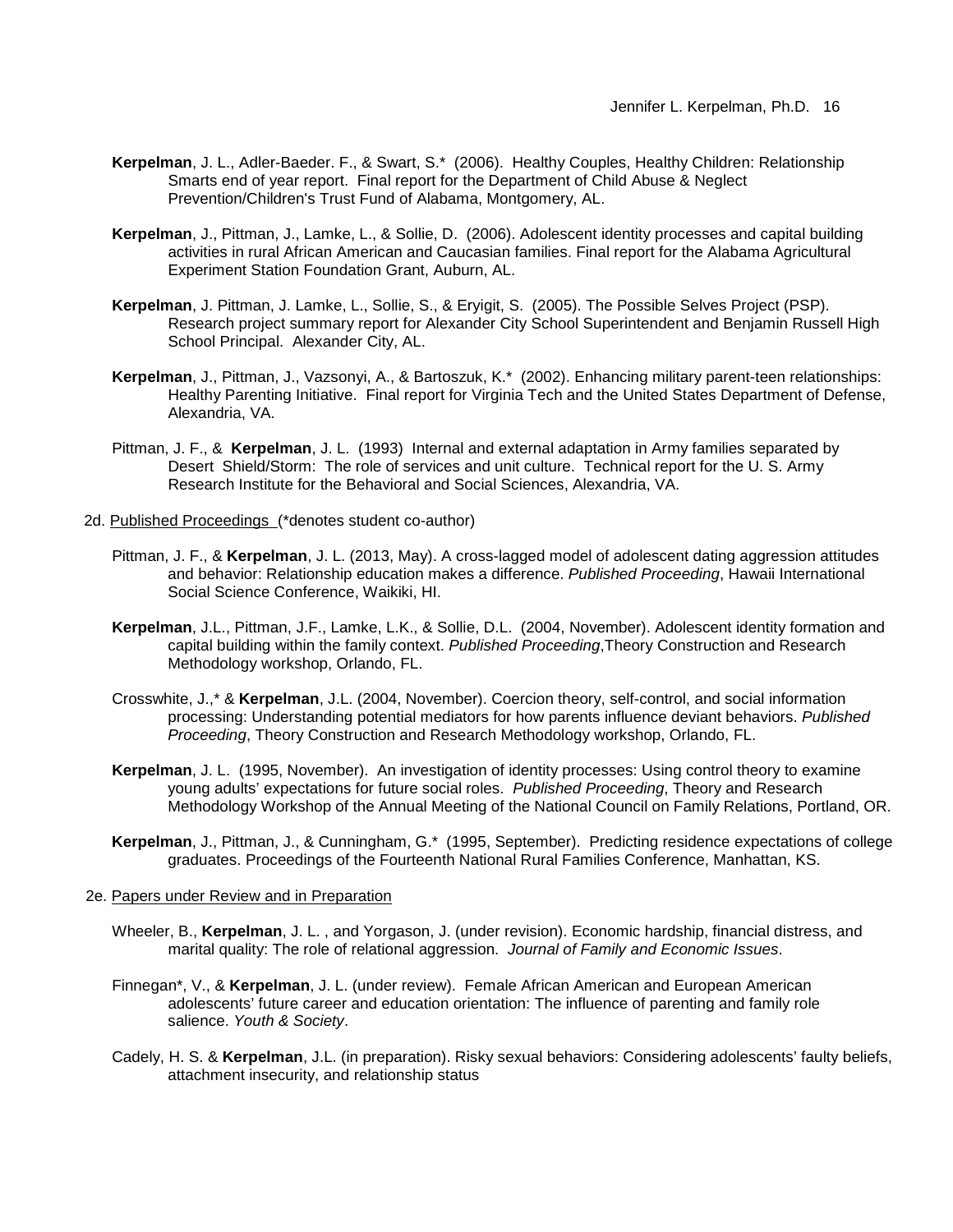- Smith-Adcock, S., & **Kerpelman**, J. L. (in preparation). An interpersonal model of adolescent depression: Parenting, interpersonal stress, and social competence.
- 3. Invited Lectures, Papers, Presentations at Professional Meetings (\*denotes student co-author)
	- 3a. Presentations at International Professional Meetings
	- **Kerpelman,** J. L. (2017, May). Elusive Yet Necessary: The Importance of Perseverance. Interactive session co-facilitated with Steve Berman, Rene Galliher, Elli Schachter, Theo Klimstra, and Saskia Kunnen at the biennial conference of the International Society for Research on Identity, Groningen, the Netherlands.
	- **Kerpelman**, J. L. (2015, November). Preparing for and succeeding in an academic career: Tips for graduate students and new assistant professors. Roundtable presented at the at the annual meeting of the National Council on Family Relations, Vancouver, Canada.
	- Wheeler, B., **Kerpelman**, J. L., and Yorgason, J. (2015, November). Economic hardship and financial distress: A contextual evaluation. Paper presented at the annual meeting of the National Council on Family Relations, Vancouver, Canada.
	- McElwain, A.D., **Kerpelman**, J. L., Pittman, J. F., & Adler-Baeder, F. (2015, November). Parent-adolescent relationship quality and youth relationship education outcomes. Paper presented at the annual meeting of the National Council on Family Relations, Vancouver, Canada.
	- McElwain, A. D., **Kerpelman** J. L, & Pittman, J. F. (2014, July). Adolescents' sexual attitudes and cumulative sexual risk-taking: The roles of romantic attachment security and dating identity exploration. Paper presented at the biennial meeting of the International Society of Relationships Research, Melbourne, Australia.
	- Pittman, J. F., & **Kerpelman**, J. L. (2013 May/June). A Cross-lagged Model of Adolescent Dating Aggression Attitudes and Behavior: Relationship Education Makes a Difference. Paper presented at the Hawaii International Conference on Social Sciences, Honolulu, Hawaii.
	- **Kerpelman**, J. L., Pittman, J. F., Harrell-Levy, M. K.\*, Adler-Baeder, F., Saint-Eloi Cadely, H.\*, Ma, Y.\*, Tuggle, F.\* & McElwain, A.\* (2012, March). Adolescent dating aggression: Relationship education makes a difference. Paper presented at the biennial meeting of the Society for Research on Adolescence, Vancouver, Canada.
	- Saint-Eloi Cadely, H.\*, Pittman, J. F., **Kerpelman**, J. L., & Adler-Baeder, F. (2011, March/April). Academic Possible Selves' Influence to Academic Outcomes on High School Students. Paper presented at the biennial meeting of the Society for Research on Child Development, Montreal, Canada.
	- Skuban, E.M., Adler-Baeder, F., Bradford, A.\*, **Kerpelman**, J. L., & Pittman, J. F. (2011, March/April. Family Structure and Adolescent Adjustment: Moderating Influence of Socio-Demographic Characteristics. Paper presented at the biennial meeting of the Society for Research on Child Development, Montreal, Canada.
	- Pittman, J. F., & **Kerpelman**, J. L. (2010, November). The Identity Processing Style Q-Sort (IPSQ): Using Q-sort Methodology to Examine Identity Styles. Presented to the psychology department at Sapienza University of Rome, Rome, Italy.
	- Eryigit, S.\*, & **Kerpelman**, J. L. (2010, September). Identity Development during Young Adulthood: A Cross-Cultural Study. Paper presented at the BPS Developmental Psychology Section Conference. Goldsmiths University of London, London, England.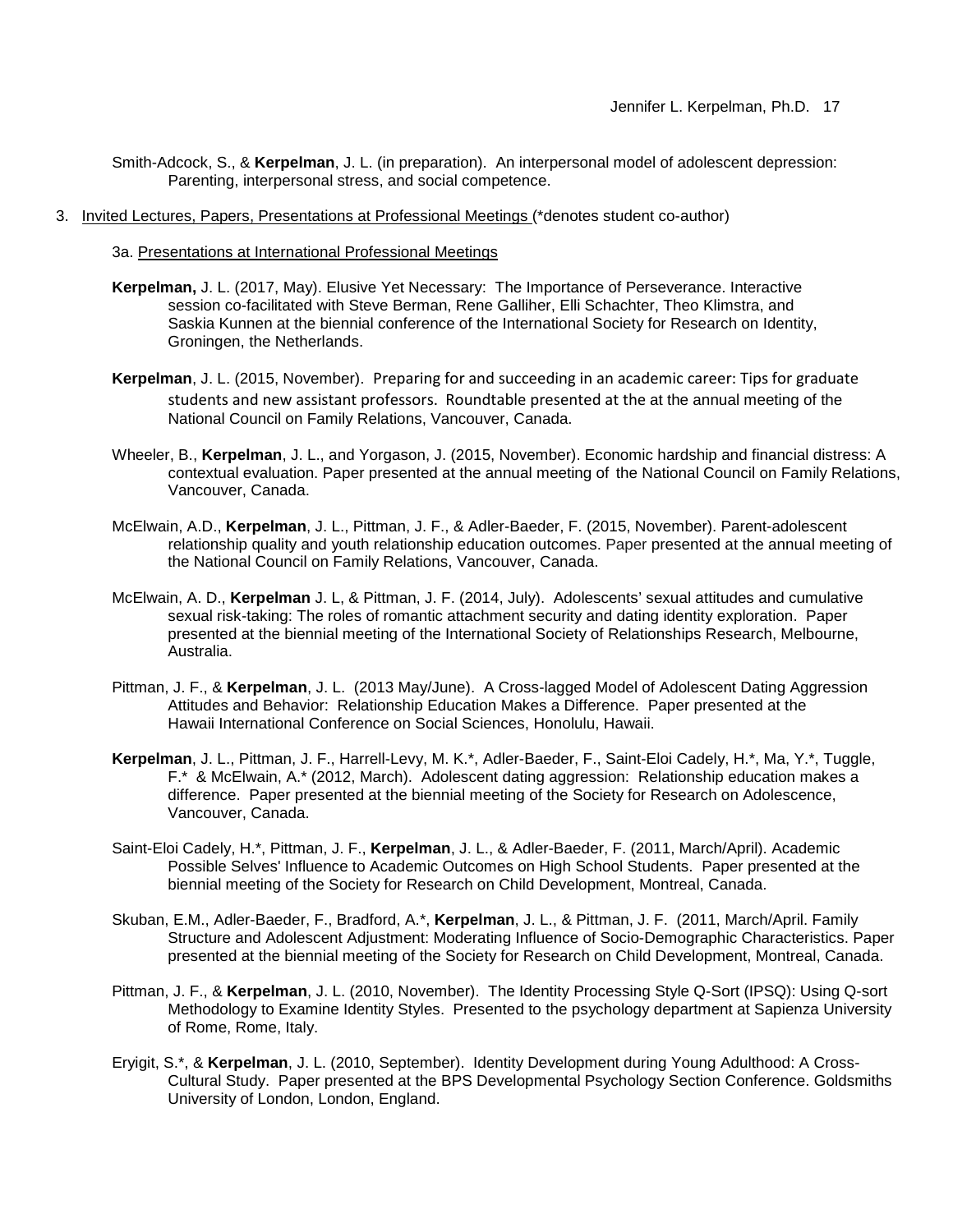- **Kerpelman**, J.L., Pittman, J. F., Eryigit, S.\* Paulk, A.\*, Stringer, K.\*, & Hachiya, M.\* ( 2008, May). Teaching adolescents about dating relationships: Evaluation of a relationship education curriculum. Paper presented at the biennial meeting of the European Association of Research on Adolescence, Torino, Italy.
- Pittman, J. F., **Kerpelman**, J. L., Hachiya, M.\*, Eryigit, S.\*, Paulk, A.\*, Stringer, K.\* (2008, May). A validity study of a Q-sort methodology for assessing identity Styles: The Current Identity Q-sort (CIQ)**.** Paper presented at the biennial meeting of the European Association of Research on Adolescence, Torino, Italy.
- Eryigit, S.\*, & **Kerpelman**, J.L. (2008, May). Identity styles of Turkish youth: Factors Differentiating between styles. Paper presented at the biennial meeting of the European Association of Research on Adolescence, Torino, Italy.
- **Kerpelman**, J. L., Adler-Baeder, F., & Schramm, D.\* (2006, July). Promoting healthy dating and marital relationships: Education targeting youth. Paper presented at the International Conference on Personal Relationships, biennial meeting of the International Association for Relationships Research, Rethymnon, Crete.
- Pittman, J.F., **Kerpelman**, J.L., Lamke, L.K., & Sollie, D.L. (2005, February). Validity assessment of the Current Identity Q-sort (CIQ). Paper presented at the annual conference of the Society for Research on Identity Formation, Miami, FL.
- Li, C.\*, & **Kerpelman**, J. L. (2005, February). What matters for young adults' well-being: A closer look at identity style and identity structure. Paper presented at the annual conference of the Society for Research on Identity Formation, Miami, FL.
- Stringer, K. J.\*, & **Kerpelman**, J. L. (2005, February). Adolescent identity style, parental knowledge and perceived parental support. Paper presented at the annual conference of the Society for Research on Identity Formation, Miami, FL.
- White, L.\*, & **Kerpelman**, J. L. (2005, February). Interpersonal identity development, interpersonal competence and social capital: The importance of commitment for low income, rural African American adolescents. Paper presented at the annual conference of the Society for Research on Identity Formation, Miami, FL.
- McCullough, S.\* , & **Kerpelman**, J. L. (2005, February). Adolescent action-taking: Influences of identity, possible selves and social support. Paper presented at the annual conference of the Society for Research on Identity Formation, Miami, FL.
- **Kerpelman**, J.L., Pittman, J.F., Lamke, L. K., & Sollie, D.L. (2004, July). The Role of the parent-adolescent relationship in identity formation and capital accrual. Paper presented at the International Conference on Personal Relationships, biennial meeting of the International Association for Relationships Research, Madison, WI.
- **Kerpelman**, J.L, Pittman, J.F., Lamke, L.K., & Sollie, D.L. (2003, May). The current identity Q-Sort (CIQ): Using Qsort methodology to examine identity styles. Interactive session presented at the annual conference of the Society for Research on Identity Formation, Vancouver, Canada.
- Li, C.\*, & **Kerpelman**, J.L. (2003, May). Parental influences on female adolescents' possible academic and career selves. Paper presented at the annual conference of the Society for Research on Identity Formation, Vancouver, BC, Canada.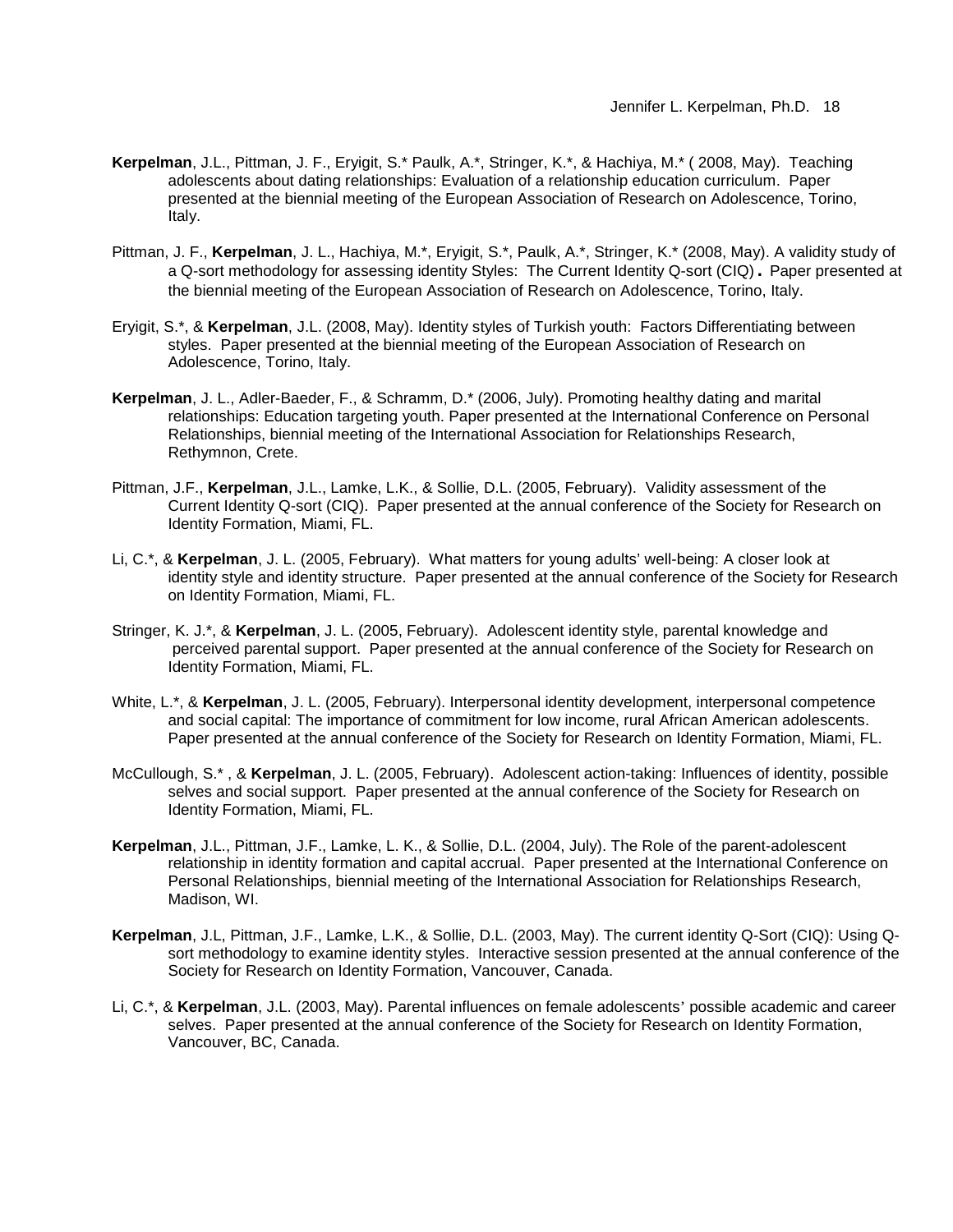- **Kerpelman**, J. L., & Smith-Adcock, S. L. (2002, June). Bonds with parents and peers as moderators of the relations between female adolescents' reputation enhancement beliefs and delinquent activity. Paper presented at the International Conference on Personal Relationships, biennial meeting of the International Society for the Study of Personal Relationships, Halifax, Nova Scotia, Canada.
- **Kerpelman**, J. L., & Shoffner, M. F. (2001, May). Using Q-methodology to examine possible selves. Paper presented as part of a symposium (Possible Selves: When Identity Theorists Leave Never-Never Land, Marshall, S.K., organizer) at the annual conference of the Society for Research on Identity Formation, London, Ontario, Canada.
- **Kerpelman**, J. L. (2000, June). Identity construction in early marriage: Linkages between gendered beliefs, negativity and identity disruption. Paper presented at the International Conference on Personal Relationships, biennial meeting of the International Society for the Study of Personal Relationships, Brisbane, Australia.
- **Kerpelman**, J. L., Claborn, A. D.,\* Ross, S.,\* & Schvaneveldt, P. L.\* (1999, May). Expectations for daughters' possible selves: Comparisons across identity styles. Paper presented at annual conference of the Society for Research on Identity Formation, London, Ontario, Canada.
- **Kerpelman**, J. L., Claborn, A. D.,\* Mendelsohn-Moore, A.,\* & Schvaneveldt, P. L.\* (1998, June). The mother/daughter relationship: An important context for adolescent girls' identity development and future aspirations. Paper presented at the International Conference on Personal Relationships, biennial meeting of the International Society for the Study of Personal Relationships, Saratoga Springs, NY.
- Pittman, J., **Kerpelman**, J, Ludwig, K.,\* & Lee, S.\* (1998, June). Identity disruption and maintenance: A microprocess analysis of identity development in young adult dating relationships. Paper presented at the International Conference on Personal Relationships, biennial meeting of the International Society for the Study of Personal Relationships, Saratoga Springs, NY.
- **Kerpelman**, J. L., & Pittman, J. F. (1997, March). The identity shaping context of dating relationships: Factors affecting young adults' identity commitments to anticipated adult roles. Paper presented at annual conference of the Society for Research on Identity Formation, Miami, FL.
- **Kerpelman**, J. L., & Pittman, J. F. (1996, August). Identity and close relationship influences on young adults' expectations for future career, marital, and parental roles. Paper presented at the International Conference on Personal Relationships, biennial meeting of the International Society for the Study of Personal Relationships, Banff, Alberta, Canada.
- Solheim, C. A., **Kerpelman**, J. L., & Pittman, J. F. (1996, July). Division of household labor: How do standards fit it? Paper presented at the XVIIth Congress of the International Federation for Home Economics. Bangkok, Thailand.
- **Kerpelman**, J. L., & Lamke, L. K. (1994, July). Anticipation of future identities: A control theory approach to identity development within the context of serious dating relationships. Paper presented at the International Conference on Personal Relationships, biennial meeting of the International Society for the Study of Personal Relationships, Groningen, the Netherlands.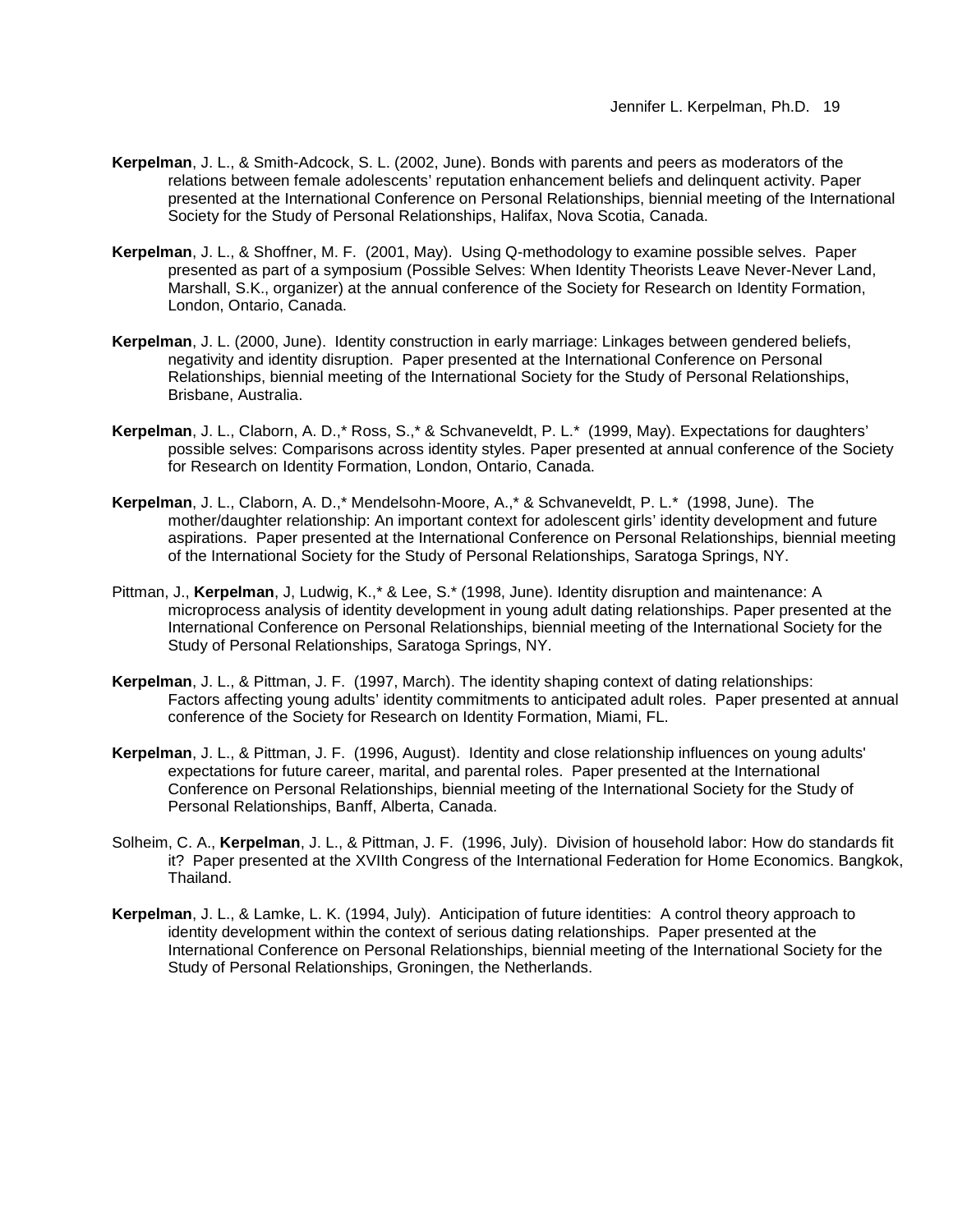#### 3b. Presentations at National Professional Meetings

- **Kerpelman**, J. (2018, April). "Fifty Years Since "Identity: Youth and Crisis": A Renewed Look at Erikson's Contribution to the Study of Identity and Adolescence." Roundtable presented at the biennial meeting of the Society for Research on Adolescence, Minneapolis, MN.
- Saint-Eloi Cadely, H., **Kerpelman**, J.L., & Pittman, J. F. (2016, March). Connections between identity, Attachment and dating aggression. Paper presented at the biennial meeting of the Society for Research on Adolescence, Baltimore, MD.
- **Kerpelman**, J. L., Pittman, J. F., & Adler-Baeder, F. (2015, March). Adolescent romantic relationships: Findings from a 5-year evaluation study. Paper presented as part of a symposium Romantic Competence and Relationship Education," for the biennial meeting of the Society for Research on Child Development, Philadelphia, PA.
- Ma, Y., **Kerpelman**, J. L., Pittman, J. F., Gibson, J., Wells-Marshall, J. (2015, March). School bonding influences on the relationship between parental knowledge and delinquent behaviors. Paper presented at at the biennial meeting of the Society for Research on Child Development, Philadelphia, PA.
- **Kerpelman**, J. L. (2014, November). NCFR Fellows Roundtable: Adolescent Romantic Relationships. Roundtable presented at the annual meeting of the National Council on Family Relations, Philadelphia, PA.
- Whittaker, A., & **Kerpelman**, J. (2014, November). Early Adolescents' Attitudes about Engaging in Risky Relationship Behaviors. Paper presented at the annual meeting of the National Council on Family Relations, Philadelphia, PA.
- Rice, T., Adler-Baeder, F., McGill, J., Harcourt, K. T., Ketring, S., Smith, T., & **Kerpelman**, J. (2014, November). Relationship Education in Adolescence: Impact on the Parent-Child and Peer Relationships. Paper presented at the annual meeting of the National Council on Family Relations, Philadelphia, PA.
- McGill, J., Adler-Baeder, F., Sollie, D., & **Kerpelman,** J. (2014, November). The Experiences of Female Mentors in a Community Mentoring Program: Building a Conceptual Model. Paper presented at the annual meeting of the National Council on Family Relations, Philadelphia, PA.
- Ma, Y., **Kerpelman**, J. L.,, Pittman, J. F., Gibson, J.; Wells-Marshall, J. (2014 August). Paper presented at the American Psychological Association's 122<sup>nd</sup> Annual Convention, Washington, D.C.
- Ma, Y., Pittman, J. F., **Kerpelman**, J. L., & Adler-Baeder, F. (2014, March). Relationship education and classroom climate impact on conflict management skill. Paper presented at the biennial meeting of the Society for Research on Adolescence, Austin, TX.
- Garneau, Skuban, Adler-Baeder, **Kerpelman,** & Pittman (2014, March). Variation in risk factors for early sexual debut: Intersections, of race, gender and ethnicity. Paper presented at the biennial meeting of the Social for Research on Adolescence, Austin, TX.
- Wheeler, B., & **Kerpelman**, J. L. (2013, November). What do debt and assets have to do with it? Disagreements and Marital Outcomes. Paper presented at the annual meeting of the National Council on Family Relations, San Antonio, TX.
- McElwain, A.D., **Kerpelman**, J. L., Pittman, J. F., & Adler-Baeder, F. (2013, November). Dating identity exploration and sexual outcomes among adolescents. Paper presented at the annual meeting of the National Council on Family Relations, San Antonio, TX.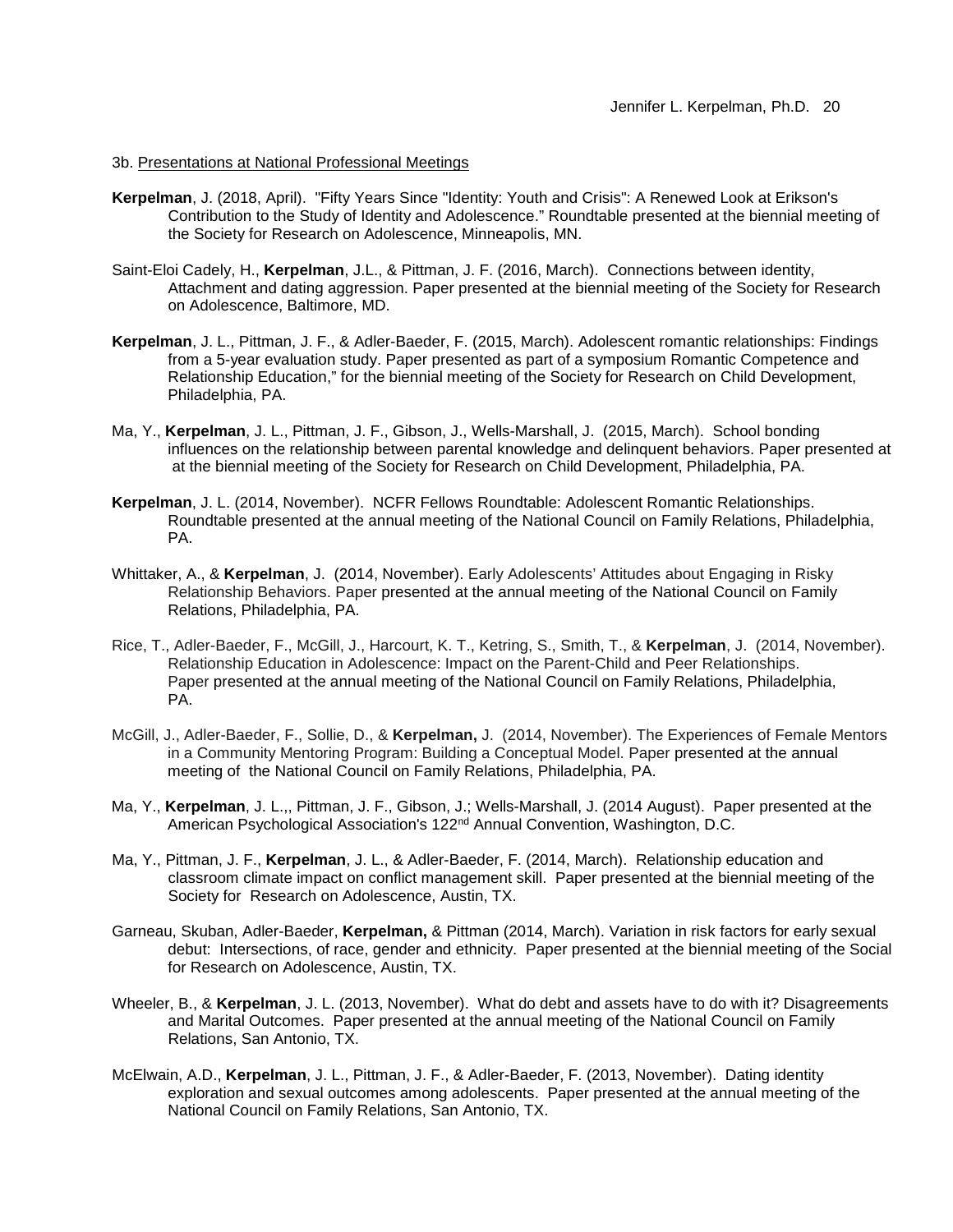- Ma, Y.\*, Pittman, J. F., **Kerpelman**, J. L., Adler-Baeder, F. (2013, November). Relationship Education and Classroom Climate Impact on Faulty Relationship Views. Paper presented at the annual meeting of the National Council on Family Relations, San Antonio, TX.
- Morrison, S., Skuban, E.M., Garneau, C., Whitaker, A., Adler-Baeder, F., **Kerpelman**, J., & Pittman J.F. (2013, November). A cumulative risk model of risky adolescent sexual behavior with a diverse sample. Paper presented at the annual meeting of the National Council on Family Relations, San Antonio, TX.
- Ma, Y.\*, Pittman, J. F., **Kerpelman**, J. L., Adler-Baeder, F. (2013, April). The impact of relationship education and classroom climate on adolescent ideal partner/relationship views. Paper presented at the biennial meeting of the Society for Research on Child Development, Seattle, WA.
- McElwain, A.D.\*, **Kerpelman**, J. L., Pittman, J. F., Adler-Baeder, F. (November, 2012). Predictors of healthy sexual attitudes and behaviors in adolescence. Paper presented at the annual meeting of the National Council on Family Relations, Phoenix, AZ.
- **Kerpelman**, J. L. (November, 2012) "Relationship Smart" Youth A Statewide Study of Relationship Education for High School Students. Paper presented as part of a symposium, "What's New in Relationship Education for Teens and Young Adults? Health Risk Prevention," at the annual meeting of the National Council on Family Relations. Phoenix, AZ.
- **Kerpelman**,J. L. Pittman, J. F., Saint-Eloi Cadley, H.\*, Tuggle,F. J.\*, Harrell-Levy, M. K.\*, Adler-Baeder, F. Ma, Y.,\* May, C.\*, & McElwain, A.\* (November, 2011). The Interplay of Identity and Romantic Attachment during Adolescence. Paper presented at the annual meeting of the National Council on Family Relations, Orlando, FL.
- McElwain, A. D.\*, **Kerpelman**, J. L., Lathem, B.\* E., Adler-Baeder, F. M., & Pittman, J. F. (2011, November). Adolescents' Engagement in Risky Sexual Behaviors: Parenting Matters. Paper presented at the annual meeting of the National Council on Family Relations. Orlando, FL.
- Tuggle, F.J.\*, **Kerpelman**, J. L., Pittman, J. F., Adler-Baeder, F.(2011, November). Predictors of Relationship Satisfaction in 6th, 7th, and 8thgrade students. Paper presented at the annual meeting of the National Council on Family Relations. Orlando, FL.
- Saint-Eloi Cadely, H.\*, Pittman, J. F., **Kerpelman**, J. L., & Adler-Baeder, F. (2011, November). Identity's influence to retention of relationships education curriculum. Paper presented at the annual meeting of the National Council for Family Relations. Orlando, FL.
- Harrell-Levy, M. K.\*, & **Kerpelman**, J. L. (2011, November). Transformative Social Justice: At-Risk Students' Perceptions of Empowerment. Paper presented at the annual meeting of the National Council on Family Relations. Orlando, FL.
- Ma, Y.\*, Pittman, J. F., **Kerpelman**, J. L., & Adler-Baeder, F. (2011, November). Relationship Education and Classroom Effects on Change in Ideal Partner Views. Paper presented at the annual meeting of the National Council for Family Relations, Orlando, FL.
- Paulk, A.\*, Pittman, J. F., **Kerpelman**, J. L., Adler-Baeder, F. (2010, November). Identity Style as a Predictor of Adolescent Interpersonal Competence. Paper presented at the annual meeting of the National Council on Family Relations. Minneapolis, MN.
- Keiley M. K., **Kerpelman**, J. L., Pittman, J. F., & Vaughn, B. E. (2010, September). Attachment and identity; Two sides of the same coin: An experimental examination. Paper presented at the Annual Meeting of the American Association of Marriage and Family Therapy, Atlanta.
- **Kerpelman**, J. L., & Pittman, J. F. (2010, June). Relationships Education for Youth. Presentation to the Federal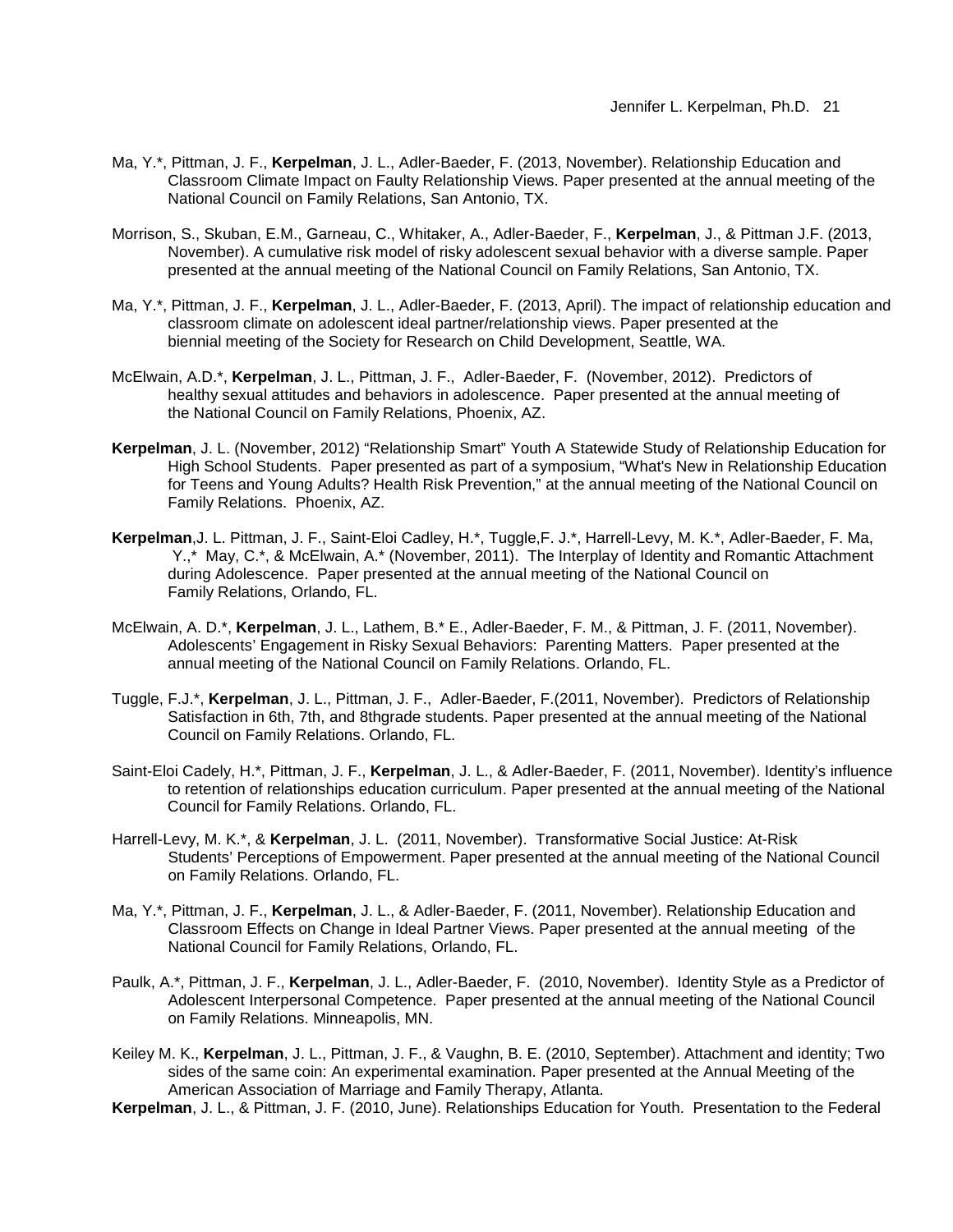Work Group on Teen Domestic Violence, Washington, D.C.

- **Kerpelman**, J. L., & Pittman, J. F. (2010, June). The Healthy Couples, Healthy Children -- Targeting Youth Project: Educating Diverse Adolescents about Healthy Relationships. Paper presented as part of a symposium ACan Preventative Couple Relationship and Parenting Education Help Low-Resource Families? The Emerging Evidence" at the DHHS Office of Planning Research and Evaluation Annual Welfare Research and Evaluation Conference, Washington D. C.
- **Kerpelman**, J. L., Pittman, J. F., Adler-Baeder, F., Stringer, K. J.\*, Saint-Eloi Cadley, H.\*, & Harrell-Levy, M. K.\* (2010, March) Adolescents' Romantic Relationships: Education that Promotes Healthy Attitudes and Behaviors. Paper presented at the biennial meeting of the Society for Research on Adolescence, Pennsylvania, PA.
- **Kerpelman**, J.L., Soto, J.,\* Pittman, J., Adler-Baeder, F., Eryigit, S.\*, Stringer, K.\*, Harrell-Levy, M.\* & Cadely, H.\* (2009, November). Comfort with intimacy, identity style, and parent-adolescent relationships. Paper presented at the annual meeting of the National Council on Family Relations. San Francisco, CA.
- Keiley, M., Vaughn, B., Bosma, H., **Kerpelman**, J., Kobak, R., & Pittman, J. (2009, April). Attachment and Identity: The Possible Confluence of Two Streams of Theory and Research. Paper presented as a Roundtable Discussion Symposium at the biennial meeting of the Society for Research on Child Development. Denver, CO.
- Eryigit, S\*., Stringer, K. J. \*, Pittman, J. F., **Kerpelman**, J. L., & Adler-Baeder, F. (2009, April). Contextual Influences on Identity Styles and Future Orientation. Paper presented at the biennial meeting of the Society for Research on Child Development. Denver, CO.
- Stringer, K. J. \*, Soto, J. \*, Eryigit, S. \*, Pittman, J. F., **Kerpelman**, J. L., & Adler-Baeder, F. (2009, April). Identity Style and Future Orientation in Middle Adolescence. Paper presented at the biennial meeting of the Society for Research on Child Development. Denver, CO.
- **Kerpelman**, J. L., Pittman, J. F., & Eryigit, S.\* (2009, February). Identity and Attachment: Linked Processes of Development. Interactive session presented at the annual conference of the Society for Research on Identity Formation, Pacific Grove, CA.
- Pittman, J. F., & **Kerpelman**, J. L. (2009, February) Expanding our Tools for Assessing Identity Style: The Identity Processing Style Q-sort. Paper presented as part of a symposium, Capturing Identity Styles: A Cross-national and multi-method view on measurement, at the annual conference of the Society for Research on Identity Formation, Pacific Grove, CA.
- Eryigit, S.,\* & **Kerpelman**, J. L. (2009, February). Identity Styles of Turkish Young Adults: The Identity Processing Style Q-sort. Paper presented as part of a symposium, Capturing Identity Styles: A Crossnational and multi-method view on measurement, at the annual conference of the Society for Research on Identity Formation, Pacific Grove, CA.
- Harrell-Levy, M.K.,\* Eryigit, S.,\* Stringer, K. J.,\* Cadely, H. S.,\* **Kerpelman**, J. L, & Pittman, J.F., Alder-Bader, F. (2009, February). Residential Background, Parents' Educational Background and Future Orientation. Paper presented at the annual conference of the Society for Research on Identity Formation, Pacific Grove, CA.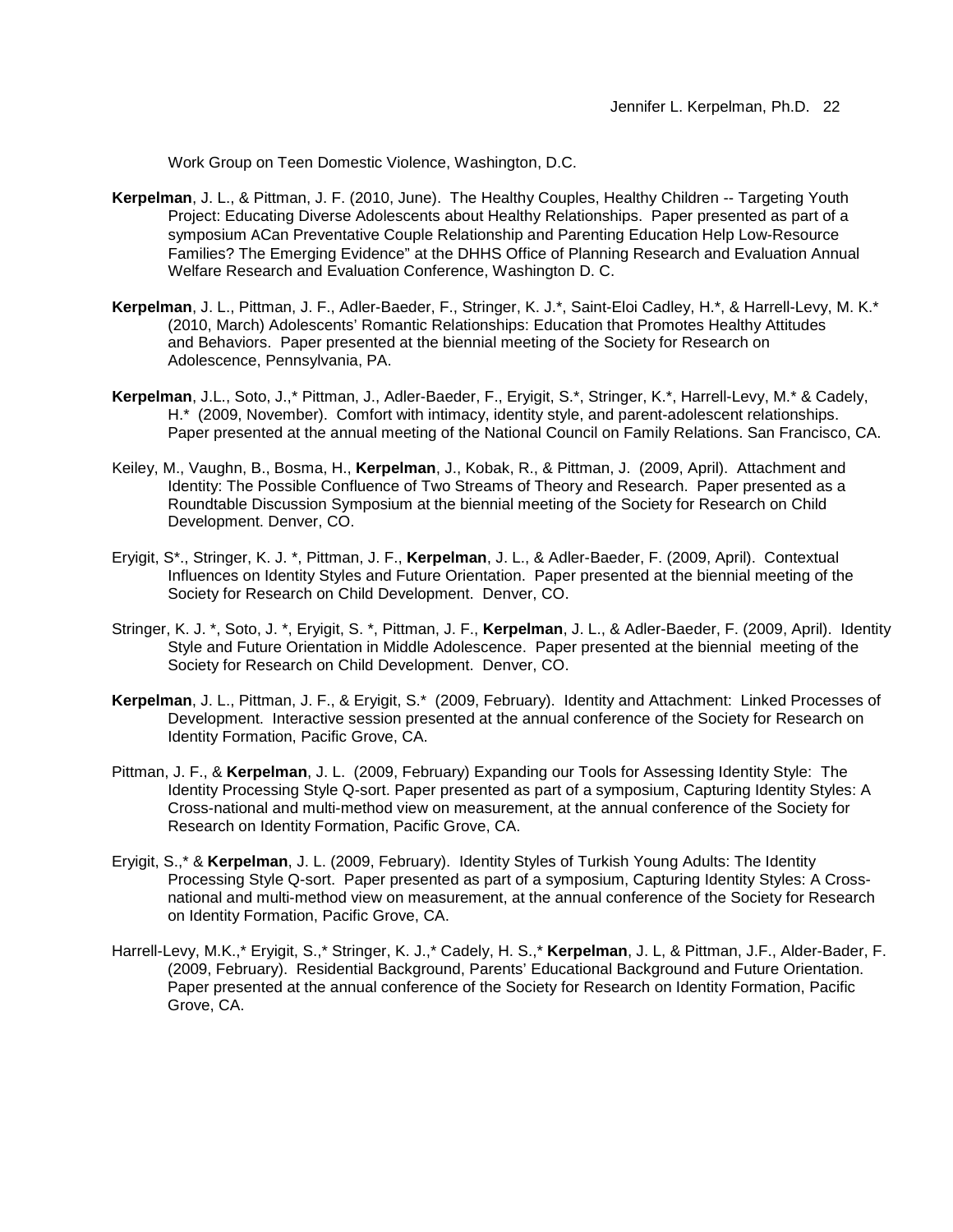- Pittman, J. F., Keiley, M., **Kerpelman**, J. L., & Vaughn, B. (2008, November). Attachment and Identity/Intimacy: Two Sides of the Same Coin? Paper presented at the Theory Construction and Research Methodology Workshop at the National Council on Family Relations preconference, Little Rock, AK.
- **Kerpelman**, J. L., Pittman, J. F., & Adler-Baeder, F. (2008, November). Building a model of relationships education for youth. Paper presented as part of a symposium, The Effects of Relationship/Marriage Education on Youth and Nonmarried Adults, at the annual meeting of the National Council on Family Relations, Little Rock, AK.
- Griffin, M.M.\*, **Kerpelman**, J. L., Adler-Baeder, F., & Schramm, D.\* (2008, November). Evaluating Prevention Programs: Methods, Results, and Lessons Learned. Paper presented at the annual meeting of the National Council on Family Relations, Little Rock, AK.
- Paulk, A.\*, Eryigit, S.\*, Hachiya, M.\*, Stringer, K.\*, Bowles, J.\*, Harrell-Levy, M.\*, **Kerpelman**, J., Pittman, J., & Adler-Baeder, F. (2008, November). *An investigation of predictors of risky sexual behavior during adolescence.* Paper presented at the annual meeting of the National Council on Family Relations, Little Rock, AK.
- Stringer, K.\*, & **Kerpelman**, J. L. (November, 2008). Career Identity Development in 2-Year and 4-Year College Students. Paper presented at the annual meeting of the National Council on Family Relations, Little Rock, AK.
- Crosswhite, J. M.\*, & **Kerpelman**, J. L. (November, 2008). Parenting and Children's Self-Control: Concurrent and Longitudinal Links. Paper presented at the presentation the annual meeting of the National Council on Family Relations, Little Rock, AK.
- **Kerpelman**, J. L. (2008, March). Identity Control Theory: A microprocess approach to identity development. Paper presented as part of a symposium, Identity development in adolescence: 20 years of process-oriented research, at the biennial conference of the Society for Research on Adolescence, Chicago, IL.
- Stringer, K.\*, & **Kerpelman**, J. L. (2008, March). Career Identity Development: Family, Work, and Decision-Making Influences. Paper presented at the biennial conference of the Society for Research on Adolescence, Chicago, IL.
- Li, C.\*, Eryigit, S.\*, **Kerpelman**, J. L., & Hachiya, M.\* (2008, March). Identity content and identity processing styles: Results from two different cultural contexts. Paper presented at the biennial conference of the Society for Research on Adolescence, Chicago, IL.
- Buys, D.\*, **Kerpelman**, J. L., Montoya, A.\* (2007, November). Understanding Health Quality Differences by Social Capital in Rural Alabama. Paper presented at the annual conference of the National Council on Family Relations, Pittsburg, PA.
- **Kerpelman**, J. L., Pittman, J. F, Adler-Baeder, F., Eryigit, S.\*, Paulk, A.\*, Stringer, K.\*, & Hachiya, M.\* (2007, November). Creating a Model of Youth-focused Relationships Education: The First Year. Paper presented at the annual conference of the National Council on Family Relations, Pittsburg, PA.
- **Kerpelman**, J. L., & Adler-Baeder, F. (2007, May). Establishing a model of relationships education targeting youth: Outcomes of the first year of a 5-year statewide project. Paper presented at the annual Children, Youth, and Families at Risk (CYFAR) conference, Chicago, IL.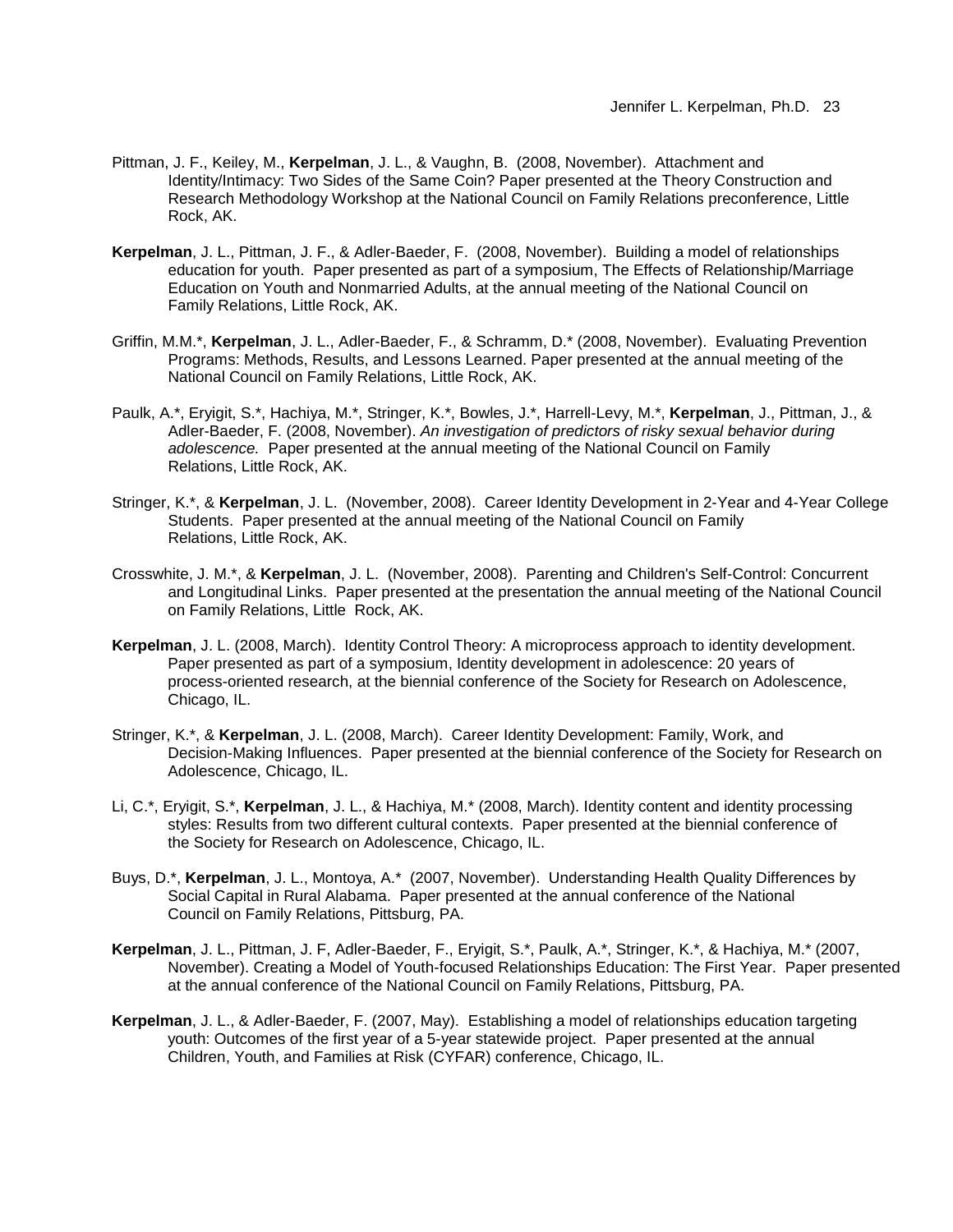- **Kerpelman**, J. L., & and Pittman, J. F. (2007, March). Identity as a moderator of intervention impact: Identity style and adolescents' responses to relationships education. Paper presented as part of a symposium, Identity and Interventions, at the annual conference of the Society for Research on Identity Formation, Washington DC.
- Eryigit, S.\*, & **Kerpelman**, J. (2007, March). Patterns in identity styles of Turkish young adults: A validity study of the Current Identity Q-sort. Paper presented at the annual conference of the Society for Research on Identity Formation, Washington DC.
- Li, C.\*, & **Kerpelman**, J. (2007, March). Measurement of identity structure. Paper presented at the annual conference of the Society for Research on Identity Formation, Washington DC.
- Hachiya, M.\*, Pittman, J. F., & **Kerpelman**, J. (2007, March). Proposing the concept of Ablended identity style" using the Current Identity Q-sort. Paper presented at the annual conference of the Society for Research on Identity Formation, Washington DC.
- Eryigit, S.\*, Hachiya, M.\*, Stringer, K.\*, Paulk, A.\*, **Kerpelman**, J.L., & Pittman, J. F. (2007, March). From being an identity student to identity researcher: Need for collaboration. Interactive session presented at the annual conference of the Society for Research on Identity Formation, Washington DC.
- Bosma, H. A., Lichtwarck-Aschoff, A., **Kerpelman**, J. L., & Kurtines, W. (2007, March). How do coupled micro interactions and patterns lead to the emergence of identity and autonomy? Interactive session presented at the annual conference of the Society for Research on Identity Formation, Washington DC.
- **Kerpelman**, J.L., Adler-Baeder, F., Pittman, J.F., Stringer, K.\*, Eryigit, S.\*, & Paulk, A.\* (2006, November). Youthfocused relationships education: Lessons learned in the first year. Interactive roundtable presented at the annual conference of the National Council on Family Relations, Minneapolis, MN.
- Schramm, D. G.\*, Adler-Baeder, F., & **Kerpelman**, J.L. (2006, November). The impact of relationship education among ethnically-diverse high school youth. Paper presented at the annual conference of the National Council on Family Relations, Minneapolis, MN.
- Pittman, J.F., **Kerpelman**, J. L., Lamke, L.K., & Sollie, D. L. (November, 2006). The case for two underlying dimensions of identity processing style. Paper presented at the annual conference of the National Council on Family Relations, Minneapolis, MN.
- Li, C.\*, & **Kerpelman**, J. L. (November, 2006). Relations between salience of family and identity style and wellbeing. Paper presented at the annual conference of the National Council on Family Relations, Minneapolis, MN.
- **Kerpelman**, J., Eryigit, S.\*, Stephens, C.\*, White, L.\*, & Stringer, K.\* (2006, March). Rural African American adolescents' future education aspirations: The importance of self-beliefs and social support. Paper presented at the biennial conference of the Society for Research or Adolescence, San Francisco, CA.
- Li, C.\*, & **Kerpelman**, J. (2006, March). Identity structure: Its associations with identity style and well-being in early adulthood. Paper presented at the biennial conference of the Society for Research or Adolescence, San Francisco, CA.
- Crosswhite, J.\*, & **Kerpelman**, J. (2006, March). Understanding the link between parenting and adolescent deviance: A longitudinal examination. Paper presented at the biennial conference of the Society for Research or Adolescence, San Francisco, CA.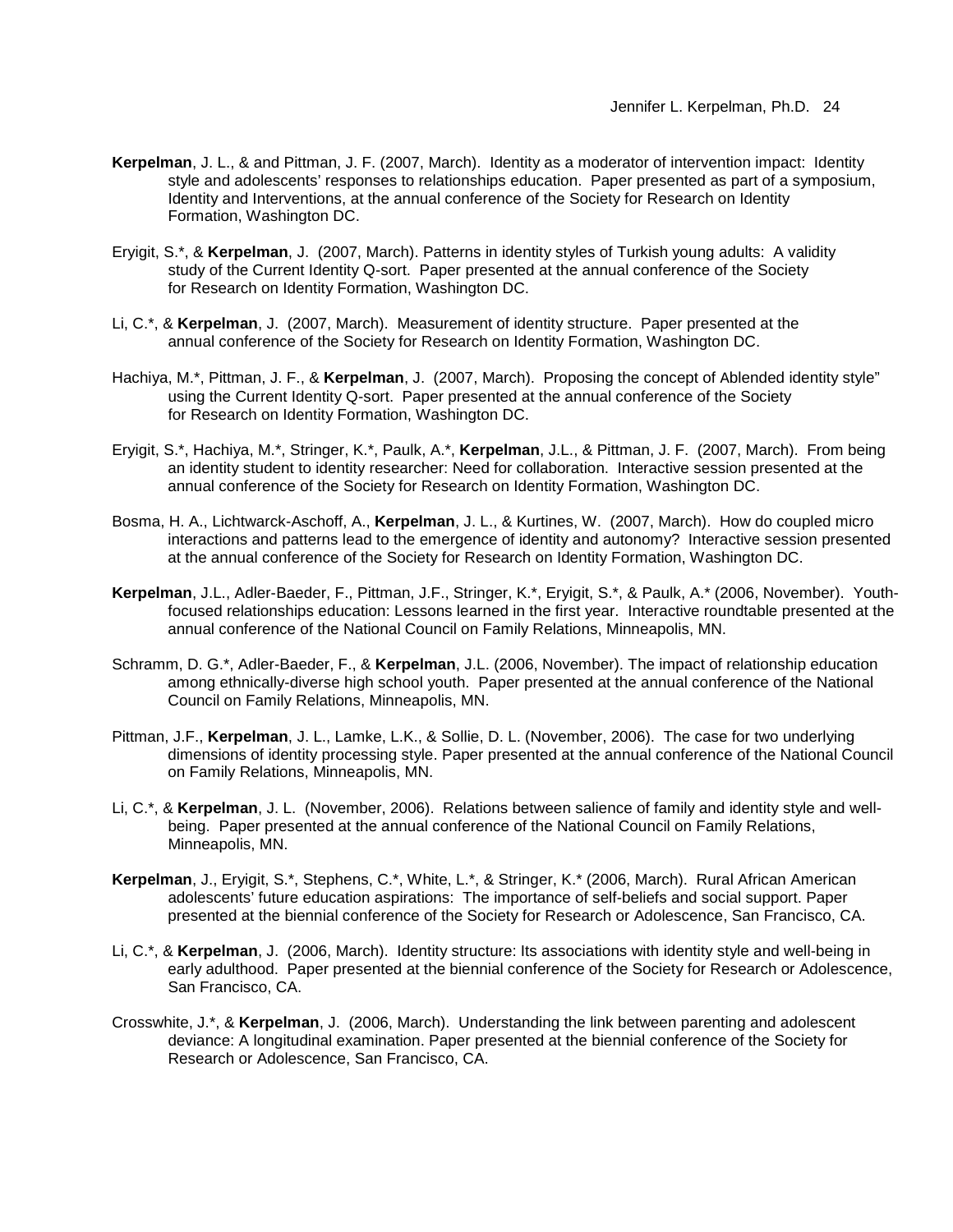- **Kerpelman**, J. L., Stephens, C. J.\*, & Eryigit, S.\* (2005, November). Influences on African American adolescents' future education orientation. Paper presented at the annual conference of the National Council on Family Relations, Phoenix, AZ.
- White, L.\*, & **Kerpelman**, J. L. (2005, November).African American adolescents' identity formation and social capital.Paper presented at the annual conference of the National Council on Family Relations, Phoenix, AZ.
- **Kerpelman**, J.L., Pittman, J.F., & Li, C,\* (2004, March). Exploring the linkages between possible selves, identity style, and time use in adolescence using Q-methodology. Paper presented as part of a symposium entitled APerson-centered analysis strategies: A diverse approach to adolescent research", at the Society for Research on Adolescence biennial conference, Baltimore, MD.
- Crosswhite,\* J. & **Kerpelman**, J. (2004, March). Linking future orientation, parenting processes and delinquency in a sample of rural, African American adolescents. Paper presented at the biennial conference of the Society for Research or Adolescence, Baltimore, MD.
- Li, C.,\* & **Kerpelman**, J. L. (2004, March). Identity and the identity style construct: A critical examination. Paper presented at the biennial conference of the Society for Research or Adolescence, Baltimore, MD.
- **Kerpelman**, J.L., & Smith-Adcock, S. L. (2002, November). Social bonds and reputation enhancement beliefs: Testing additive and interactive models in the prediction of female adolescents' delinquent activity. Paper presented at the annual conference of the National Council on Family Relations, Houston, TX.
- Li, C.\* & **Kerpelman**, J.L.,(2002, November). Late female adolescents' beliefs about their career and educational possible selves: The influence of mother's education, occupation, and behavior. Paper presented at the annual conference of the National Council on Family Relations, Houston, TX.
- **Kerpelman**, J., Li, C.,\* & Scott, L.\* (2002, April). Possible selves: Expectations, hopes, and plans of late female adolescents for their future life roles. Paper presented at the biennial conference of the Society for Research or Adolescence, New Orleans, LA.
- Smith-Adcock, S. L. & **Kerpelman**, J.L. (2002, March). Adjudicated girls and their mothers: Relationship and communication. Paper presented at the American Counseling Association annual conference, New Orleans, LA.
- **Kerpelman**, J. L (2002, March). "Promoting Alabama Youth Development (PAYD): A program for strengthening adolescents' personal and interpersonal skills" Paper presented at the National Extension Family Life Specialists conference, Kansas City, MO.
- **Kerpelman**, J. L., & Li, C.\* (2001, November). Finding better approaches to examine parental influences on adolescents' possible selves: Combining Q methodology with interviews and questionnaires. Round table presented at the annual conference of the National Council on Family Relations, Rochester, NY.
- Schvaneveldt, P. L., & **Kerpelman**, J. L. (2001, November). Generational and cultural changes in family life in the United Arab Emirates: A comparison and mothers and daughters. Paper presented at the annual conference of the National Council on Family Relations, Rochester, NY.
- **Kerpelman**, J. L., & Claborn, A. D.\* (2000, November). Adolescent girls' plans for the future: The importance of the mother-daughter relationship. Paper presented at the annual conference of the National Council on Family Relations, Minneapolis, MN.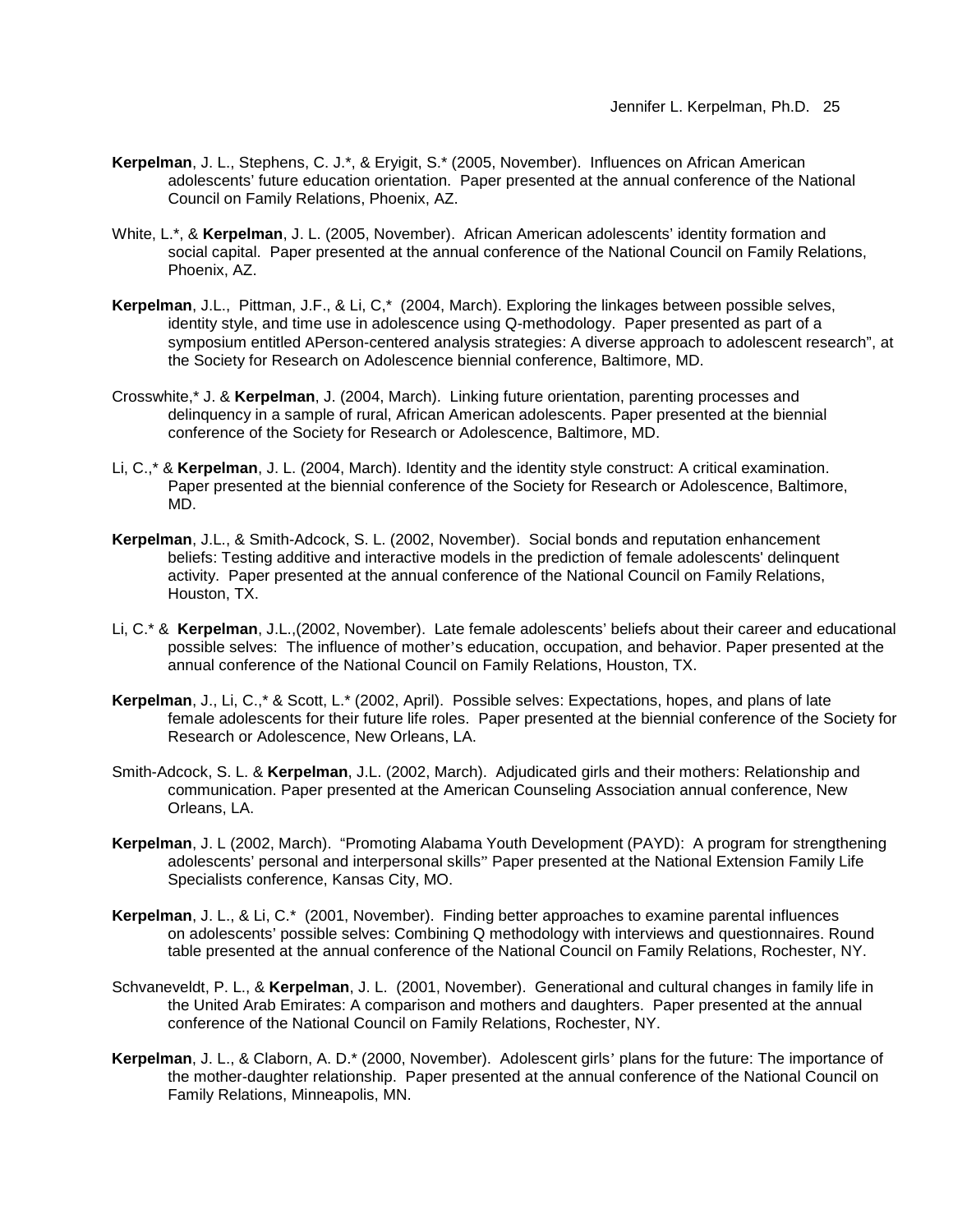- Schvaneveldt, P. L.,\* **Kerpelman**, J. L., & Pasley, K. (2000, November). The role of parents, peers, academic achievement, and substance use in the prediction of post-secondary education attainment. Paper presented at the annual conference of the National Council on Family Relations, Irvine, CA.
- **Kerpelman**, J. L. & Shoffner, M. F. (2000, March). Identity processes within mother-daughter relationships: Disruption and stability. Paper presented at the 2000 Society for Research on Adolescence biennial conference, Chicago, IL.
- Shoffner, M. F. & **Kerpelman**, J. L. (2000, March). Examining the possible selves of rural adolescents girls using a q methodology. Paper presented at the 2000 Society for Research on Identity Formation held as part of the Society for Research on Adolescence biennial conference, Chicago, IL.
- Phillips, T. M.,\* Pittman, J. F., & **Kerpelman**, J. L. (2000, March). Identity work in the context of close interpersonal relationships. Paper presented at the 2000 Society for Research on Adolescence biennial conference, Chicago, IL.
- **Kerpelman**, J. L. (1999, November). Linkages between young adults' and their parents' role balance orientations. Paper presented as part of a symposium, ABalancing Multiple Roles and Identities" at the annual conference of the National Council on Family Relations, Irvine, CA.
- **Kerpelman**, J. , Futris, T.,\* Pasley, K., & Goodman, R.\* (1998, November). Feeling competent in the management of paid work: Examining career adjustment self-efficacy in adulthood. Paper presented at the annual conference of the National Council on Family Relations, Milwaukee, WI.
- Futris, T.,\* Pasley, K., **Kerpelman**, J. , & Goodman, R.\* (1998, November). The effects of work and parental identity prominence on behavior and life satisfaction of fathers. Paper presented at the annual conference of the National Council on Family Relations, Milwaukee, WI.
- Pasley, K., **Kerpelman**, J. , Goodman, R.,\* & Futris, T.\* (1998, November). Exploring the structure of role identities in women and men. Paper presented at the annual conference of the National Council on Family Relations, Milwaukee, WI.
- Claborn, A.,\* **Kerpelman**, J., Mendelsohn-Moore, A.,\* & Schvaneveldt, P.\* (1998, November). In her own voice: Goals and possible selves of rural African American and Caucasian adolescent girls. Paper presented at the annual conference of the National Council on Family Relations, Milwaukee, WI.
- **Kerpelman**, J. L., Smith, S. L.,\* & Claborn, A. D.\* (1997, November). The mother/daughter relationship, and adolescent identity development: Exploring variations within populations of troubled and nontroubled adolescent girls. Paper presented at the annual conference of the National Council on Family Relations, Arlington, VA.
- Schvaneveldt, P.,\* **Kerpelman**, J. L., & Cunningham, G.\* (1997, November). Anticipated identity commitments of young adults to career, marital, and parental roles. Paper presented at the annual conference of the National Council on Family Relations, Arlington, VA.
- Pittman, J. F., **Kerpelman**, J. L., & Ludwig, K.,\* (1997, November). Anticipated identity commitments to future roles: The identity shaping context of dating relationships in early adulthood. Paper presented at the annual conference of the National Council on Family Relations, Arlington, VA.
- Solheim, C. A., **Kerpelman**, J. L., & Pittman, J. F. (1997, November). Components of standards for housework and their relation to division of labor. Paper presented at the annual conference of the National Council on Family Relations, Arlington, VA.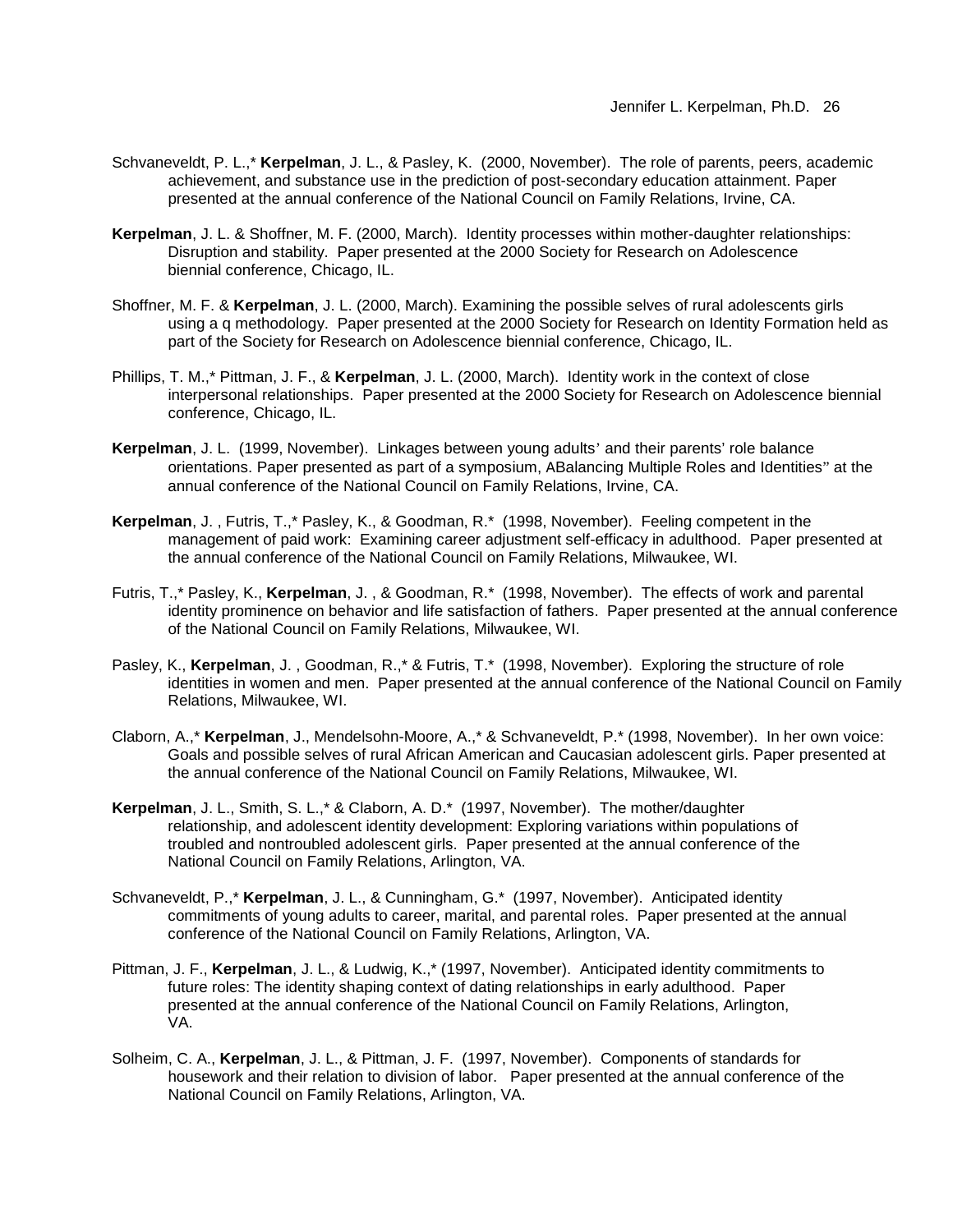- **Kerpelman**, J. L, & Myers-Bowman, K. (1997, November). Mentoring. Round table seminar held at the annual conference of the National Council on Family Relations, Arlington, VA.
- **Kerpelman**, J. L., & Pittman, J. F. (1996, November). Psychosocial influences on the maintenance and change of identity standards: Examining identity microprocesses within young adults' close peer relationships. Paper presented as part of a symposium entitled: Interpersonal Relationships and Identity Development: Theoretical and Methodological Issues at the annual meeting of the National Council on Family Relations, Kansas City, MO.
- Smith, S. L.,\* & **Kerpelman**, J. L. (1996, April). Results of a study in girls' delinquency: Integrative family interventions. Round table seminar held at the American Counseling Association World Conference, Pittsburgh, Pennsylvania.
- Pittman J. F., & **Kerpelman**, J. L. (1995, November). Internal and external adaptation in army families separated by Desert Shield/Storm: The role of services and unit culture. Paper presented at the annual meeting of the National Council on Family Relations, Portland, OR.
- **Kerpelman**, J. L., & Pittman, J. F. (1995, September). Young adults' intentions of living in rural versus urban communities: Examining the influence of identity and relationship factors. Paper presented at the 15th annual National Rural Families conference, Manhattan, Kansas.
- **Kerpelman**, J. L., & Pittman, J. F. (1993, November). Parental stress, the parent-adolescent relationship, and adolescent behaviors: A comparison of three family structures. Paper presented at the annual conference of the National Council on Family Relations, Baltimore, MD.
- **Kerpelman**, J. L., & Pittman, J. F. (1993, November). Standards and stress as dynamic drivers of the allocation of family work. Symposium presented at the annual conference of the National Council on Family Relations, Baltimore, MD.
- **Kerpelman**, J. L., & Pittman, J. F. (1991, November). Stress and adolescent behavior problems in single parent families. Paper presented at the annual conference of the National Council on Family Relations, Denver, CO.
- Pittman, J. F., Sollie, D. L., & **Kerpelman**, J. L. (1990, November). Reconsidering the assessment of the family work day. Paper presented at the annual meeting of the National Council on Family Relations, Seattle, WA.
- 3c. Presentations at Regional Professional Meetings
- Whittaker, A., Garneau, C. Adler-Baeder, F., Ketring, S., Smith, T., & **Kerpelman**, J. (February 2013). *The effect of relationship education on adolescent gender role attitudes and domestic violence beliefs*. Poster session presented at the Quint State Southeastern Symposium on Human Development and Family Studies. Auburn, AL.
- Whittaker, A., Williams, L., Harcourt, K., Adler-Baeder, F., Ketring, S., Smith, T., & **Kerpelman**, J. (February 2013). *Relationship education and adolescent self-esteem: Does relationship status matter?* Poster session presented at the Annual Conference of the Southeastern Council on Family Relations. Birmingham, AL.
- Vazsonyi, A., **Kerpelman**, J. & Pettit, G. (2008, February). Tips from the Inside: A panel discussion about the dos and don'ts of having your work published. Faculty panel presentation at the 34th Southeastern Symposium on Child and Family Development, Auburn University, Auburn, AL.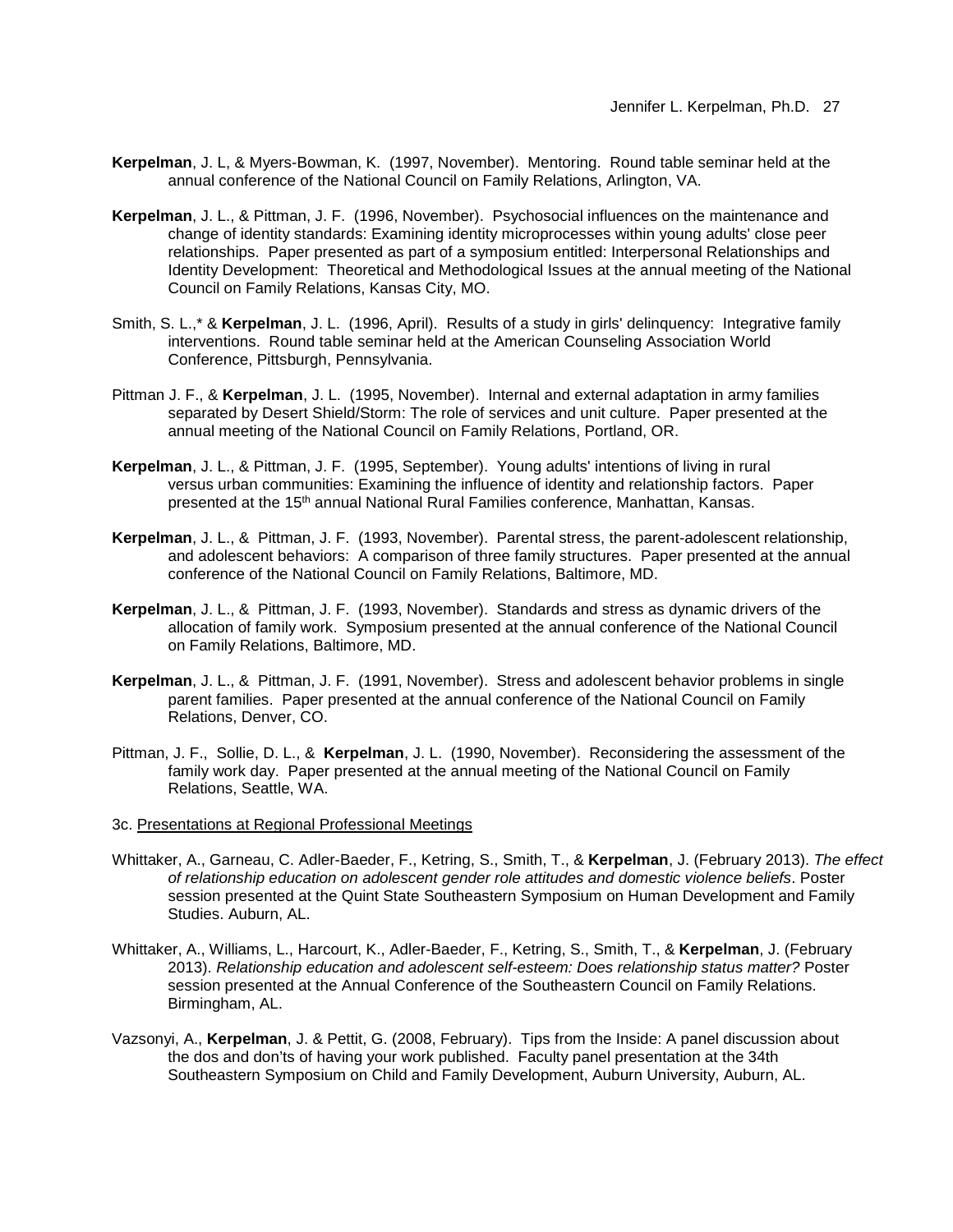- **Kerpelman**, J., Lamke, L., & Pasley, K. (2003, April). Publishing made easier: Things every author should know. Faculty panel presentation at the 29th Southeastern Symposium on Child and Family Development, Auburn University, Auburn, AL.
- Claborn A. D.,\* **Kerpelman**, J. L., & Smith, S. L.\* (1998, February). Identity shaping processes in mother/daughter relationships: A comparison of troubled and nontroubled girls and their mothers. Paper presented at the annual conference of the Southeastern Council on Family Relations, Atlanta, GA.
- **Kerpelman**, J. L., Smith, S. L.,\* Claborn, A. D.,\* & Thomas, J.\* (1997, June). The influence of the mother/daughter relationship on rural adolescent girls' identity development and future life goals. Presentation at the University of North Carolina School of Human Environmental Sciences program: Developing Strong, Healthy, and Safe Families in the 21st Century, Greensboro, NC.
- **Kerpelman**, J. L. (1997, February). Relationship quality and identity beliefs of mothers and daughters: Exploring the variation within a population of adjudicated adolescents. Paper presented at the annual conference of the Southeastern Council on Family Relations, Chapel Hill, NC.
- **Kerpelman**, J. L. (1996, February). Examining identity processes within the contexts of close relationships. Invited paper presented at a meeting of the Family Study Group, Chapel Hill, NC.
- **Kerpelman**, J. L., Pittman, J. F., & Lamke, L. K. (1995, February). A control theory perspective on identity development processes within the context of the family. Paper presented at the annual conference of the Southeastern Council on Family Relations, Atlanta, GA.
- **Kerpelman**, J. L. (1993, April). The launching of the young adult: Co-evolution of parent and child identity development. Paper presented at the 19th Southeastern Symposium on Child and Family Development, Auburn, AL.
- **Kerpelman**, J. L., & Pittman, J. F. (1992, March). Parental stress, the parent-adolescent relationship, and adolescent behavioral outcomes: A comparison of three family structures. Paper presented at the joint annual conference of the Southeastern Council on Family Relations and the Alabama Council on Family Relations, Mobile, AL.
- **Kerpelman**, J. L., & Pittman, J. F. (1992, January). Stress experienced in families with adolescents: Comparing employed parents in three different family structures. Presented at Employee Assistance Program: Families in the '90s: Balancing Work and Family, Auburn, AL.
- **Kerpelman**, J. L., & Pittman, J. F. (1991, May). Single and two parent families with adolescent children: Can paid work have a stress-buffering effect? Paper presented at the annual conference of the Alabama Council on Family Relations, Auburn, AL.
- **Kerpelman**, J. L., & Pittman, J. F. (1991, April). Adolescent behavior problems in single parent families. Paper presented at the 17th Southeastern Symposium on Child and Family Development, Greensboro, NC.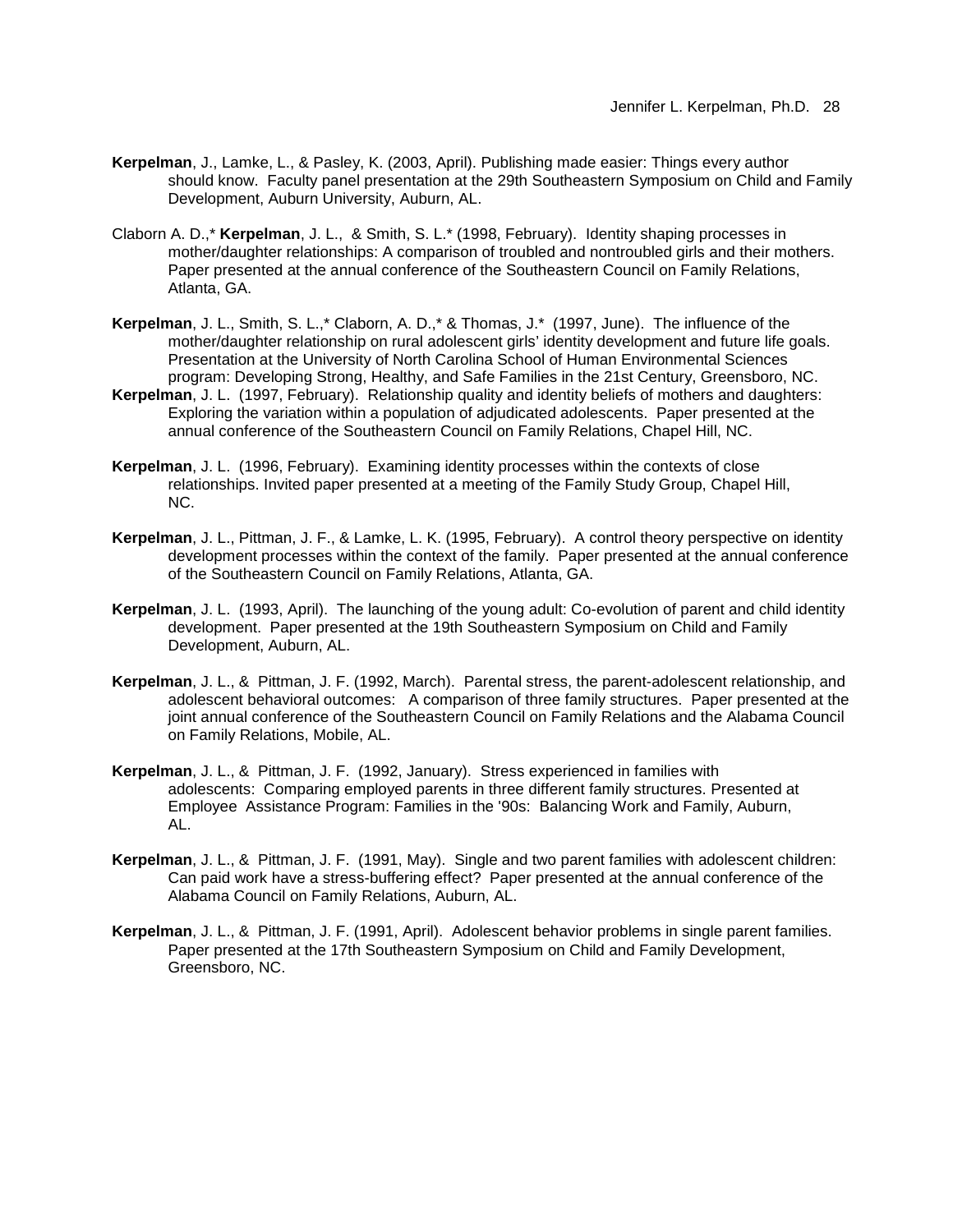### 3d. Invited Discussant for Presentations at Professional Conferences

- **Kerpelman**, J. L. (2006, March). Invited discussant for "Ego Strengths: Psychometrics, Theory, and Research" symposium presented at the biennial conference of the Society for Research on Adolescence, San Francisco, CA.
- **Kerpelman**, J. L. (2005, February). Discussant for "Promoting Positive Youth Development: Outreach Research and New Directions in Developmental Theory, Methods and Research" symposium presented at the annual conference of the Society for Research on Identity Formation, Miami, FL.
- **Kerpelman**, J. L. (2004, November). Discussant for "Adolescents Lives and Decisions" paper session presented at the annual conference of the National Council on Family Relations, Orlando, FL.
- **Kerpelman**, J. L. (1997, November). Discussant for "Mattering Attitudes" Theory Construction and Research Methodology Workshop session presented at the National Council on Family Relations preconference, Arlington, VA.

#### 3e. Invited Lectures

- **Kerpelman,** J. L. (2017 December). Identity development and close relationships. Invited presentation for the Department of Psychology at the University of Groningen, Groningen, Netherlands.
- **Kerpelman**, J. L. (2010, March). Relationships Education for Adolescents. Invited presentation at the Society for Research on Adolescence preconference meeting of the Adolescent Romantic Relationships special interest group, Pennsylvania, Pa.
- **Kerpelman**, J. L., Pittman, J. F., & Eryigit, S. (2008, May). It's more than romance: teaching youth about healthy relationships. An invited lecture in the Department of Counseling, Bogazici University, Istanbul, Turkey.
- **Kerpelman**, J. L., & Pittman, J. F. (2003, November). Identity processes and the accrual of social and human capital. An invited lecture in the Department of Psychology, Rijks University, Groningen, Netherlands.

### 4. Grants & Contracts – Funded projects

- **1.** *The Alabama Healthy Marriage and Relationship Education Initiative (AHMREI). Director and* PI: Adler-Baeder, F.; Co-Directors/Co-PIs: **Kerpelman**, J., Skuban, E., Ketring, S., & Smith, T. **Total Cost = \$7,468,644**. U. S. Department of Health and Human Services/Administration for Children and Families//Office of Family Assistance. Statewide outreach and research project in partnership with the Alabama Department of Child Abuse and Neglect Prevention, the Family Resource Center Network, and a consortium of other state and community agencies focused on implementing and examining the impact of a community saturation model of relationship and marriage education. **(October 1 2011-September 30, 2014)**
- **2.** *Supporting the Personal Responsibility Education Program (PREP) in Alabama*. Principal Investigator: **Kerpelman,** J.; Community Collaborator: Keith, J. **Total Cost= \$77,757.** Contract for training, travel and technical assistance B contract with the Alabama Department of Public Health. **(April 29, 2011 September 30, 2012).**
- **3.** *Auburn University Sustainable Community Project.* **Kerpelman**, J. (Principal Investigator\* and Project Co-Director), Gibson, J. (Project Co-Director), Wells, J. (Evaluation Specialist), Hill, C. (Technology Specialist). **Total Cost = \$638,720.** National Institute of Food and Agriculture (USDA/CYFAR); **(August1, 2011-July 31, 2016).** *\*Due to acceptance of the Associate Dean position in 2012, transition to Gibson as PI beginning August 1, 2012.*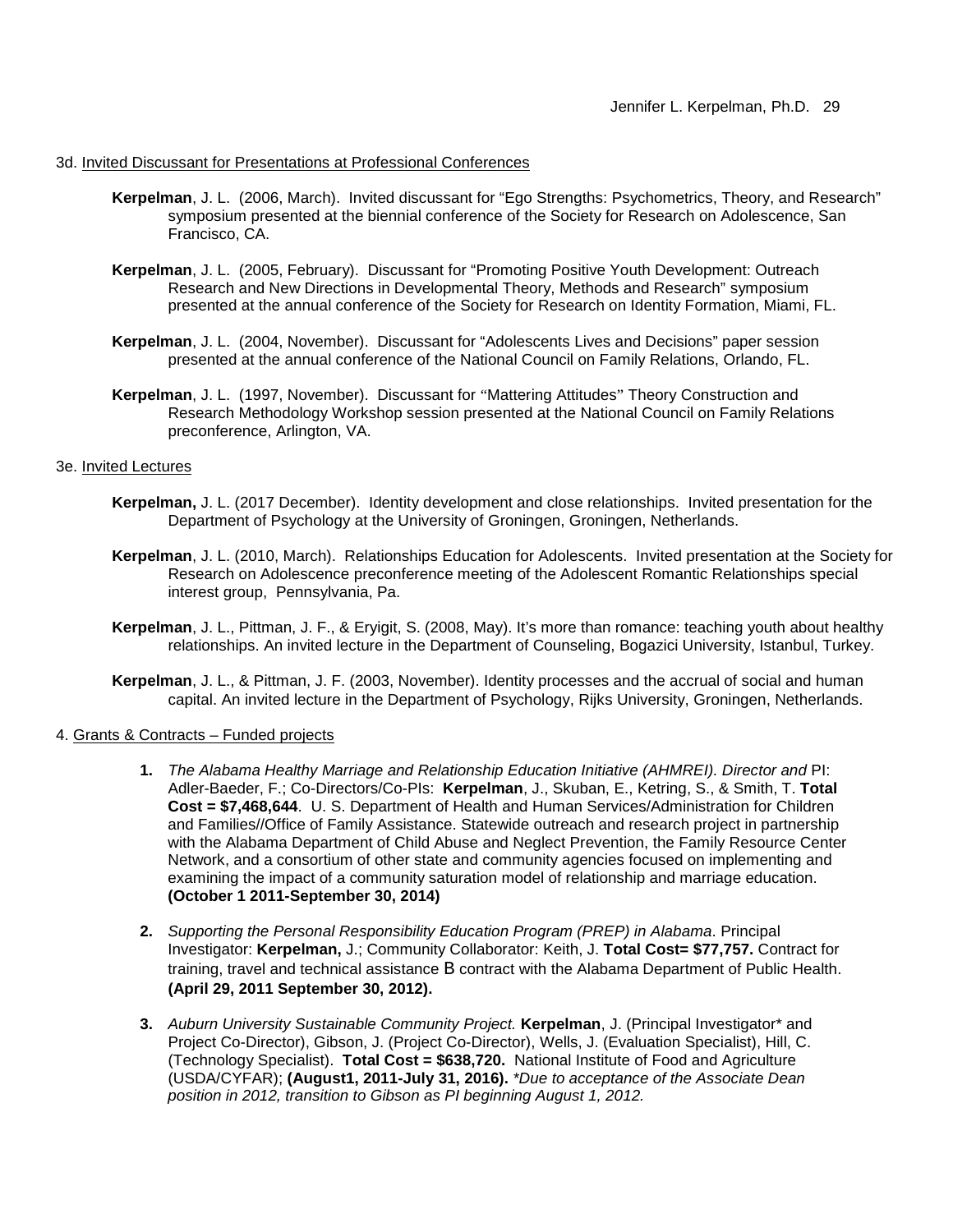- **4.** *Alabama Prosper.* Brown, P. ( P.I.), Gibson, J. (Project Director), Kerpelman, J. (Project Co-Director), & Wells, J. A. (Project Evaluation Coordinator). **Total Cost=\$294,764.** Centers for Disease Control and Prevention/Annie E. Casey Foundation subcontract with Iowa State University **(May, 2010-September, 2012).**
- **5.** *Healthy Couples, Healthy Children: Relationship Smarts.* **Total cost= \$38,000**. (Co-principal Investigators: Jennifer Kerpelman, Ph.D., and Francesca Adler-Baeder, Ph.D.) Alabama Department of Child Abuse and Neglect Prevention **(August, 2008-July, 2009).**
- **6.** *Healthy Couples, Healthy Children: Relationship Smarts.* **Total cost= \$40,000.** (Co-principal Investigators: Jennifer Kerpelman, Ph.D., and Francesca Adler-Baeder, Ph.D.) Alabama Department of Child Abuse and Neglect Prevention **(August, 2007-July, 2008).**
- **7.** *The Alabama Community Healthy Marriage Initiative*. Adler-Baeder, F. (Principal Investigator and Project Director), Smith, T., Ketring, S., Kerpelman, J., Pittman, J., & Vaughn, B. (Co-Principal Investigators). **Kerpelman Co-Principal Investigator 2009-2011; 2-year funding amount = \$3,800,000).** U.S. Department of Health and Human Services, Administration for Children and Families, Office of Family Assistance. Statewide outreach and research project in partnership with the Alabama Department of Child Abuse and Neglect Prevention, the Family Resource Center Network, and a consortium of other state and community agencies focused on implementing and examining the impact of a community saturation model of relationship and marriage education **(October 2006 - September 2011).**
- **8.** *Healthy Couples, Healthy Children: Relationship Smarts.* Total cost= **\$35,000**. (Co-principal Investigators: Jennifer Kerpelman, Ph.D., and Francesca Adler-Baeder, Ph.D.) Alabama Department of Child Abuse and Neglect Prevention **(August, 2006-July, 2007).**
- **9.** *The Impact of Relationships/Marriage Education on Ethnically-diverse, Low Resource Youth: A Short-term Longitudinal Study.* **Total cost = \$974,347**. Jennifer Kerpelman, Ph.D. (Principal Investigator), Francesca Adler-Baeder, Ph.D., & Joe Pittman, Ph.D. (Co-Principal Investigators). United States Department of Health and Human Services" Office of Planning, Research and Evaluation/An office of the Administration for Children and Families **(September, 2005-September, 2011).**
- **10.** *Implications of Identity Development and Dating Patterns in Adolescence for Risk of Relationship Conflict and Aggression in Early Adulthood.* **Total cost = \$75,96**1 (3-year project). Jennifer Kerpelman, Ph.D., & Joe Pittman, Ph.D. (Co-Principal Investigators). Alabama Agricultural Experiment Station Foundation Grant Program for Agriculture and Related Research. AAES grant #ALA080-050; **(October, 2007- September, 2010).**
- **11.** *Program impact study of the Alabama Children's Trust Fund grantee programs.* **Total cost=\$580,458**. Francesca Adler-Baeder, Ph.D., Jennifer Kerpelman, Ph.D., & Joe Pittman, Ph.D. (Co-Principal Investigators). 3-year negotiated contract to evaluate the 279 programs funded by CTF in the areas of parenting, fatherhood, respite care, and youth development **(August, 2006- July, 2009).**
- **12.** *Pilot project to evaluate 5 CTF parenting programs*, **Total cost=\$15,000.** Francesca Adler-Baeder, Ph.D., Jennifer Kerpelman, Ph.D., & Joe Pittman, Ph.D. (Co-Principal Investigators); **(August, 2005- July, 2006).**
- **13.** *The Alabama Marriage and Family Project.* Adler-Baeder, F. (Principal Investigator), Kerpelman, J., Stockton, H., Sumners, J., & Easterwood, M. (Co-Principal Investigators). **Total Cost = \$950,000.** An Intermediary grant project for a 17-month period. U.S. Department of Health and Human Services, Administration for Children and Families, Compassion Capital Fund. Evaluation of an HDFS Department, College of Business, and the AU Economic Development Institute effort to build capacity among community-based agencies in Alabama (**October 2005 - May 2007).**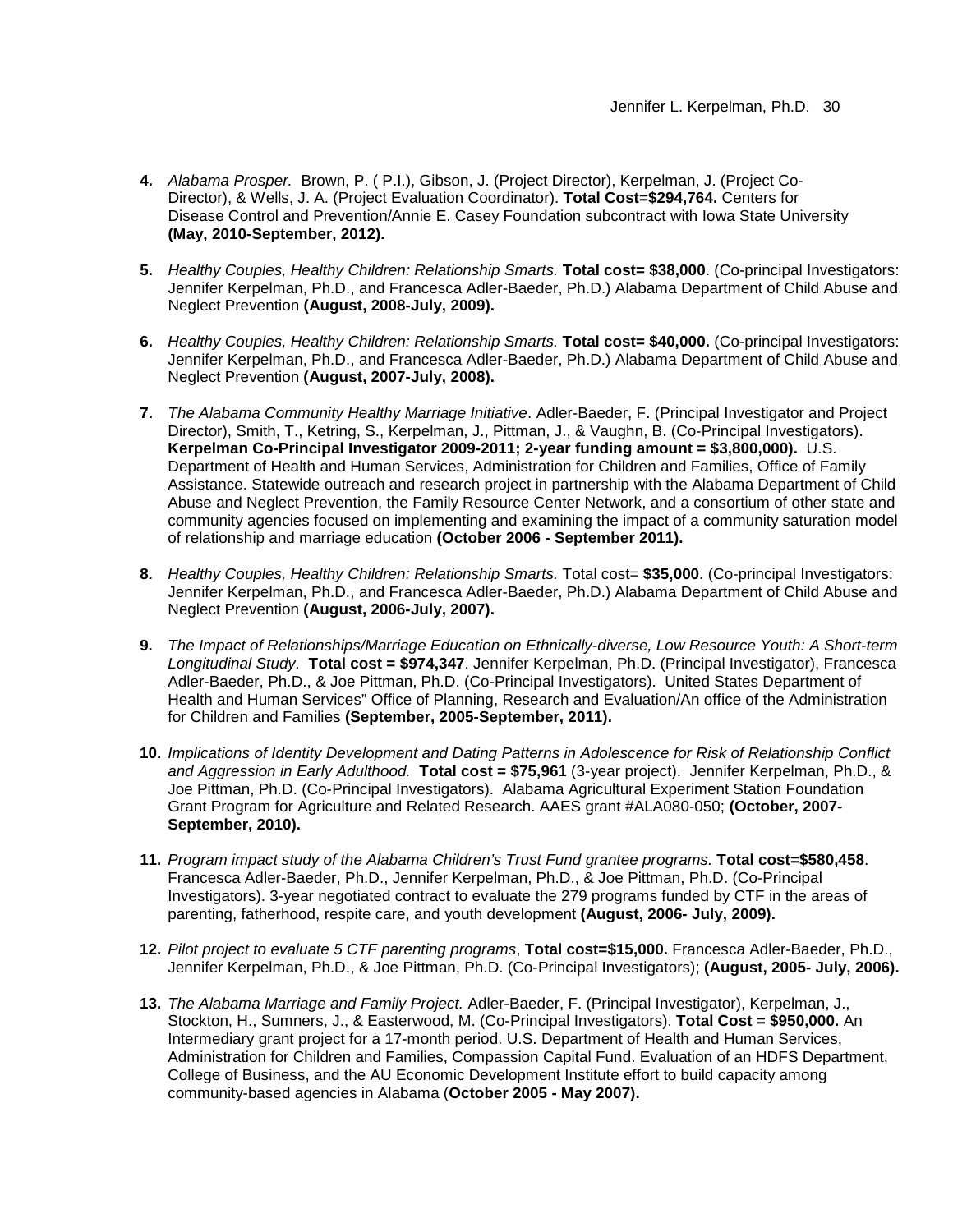- **14.** *Youth implementation and evaluation project: Healthy Couples, Healthy Children: Relationship Smarts.* **Total cost= \$35,000.** (Co=principal Investigators: Francesca Adler-Baeder, Ph.D. and Jennifer Kerpelman, Ph.D.) Alabama Department of Child Abuse and Neglect Prevention **(August, 2005-July, 2006).**
- **15.** *Healthy Couples, Healthy Children*. **Total cost=\$40,000.** Francesca Adler-Baeder, Ph.D., & Jennifer Kerpelman, Ph.D. (Co-Principal Investigators). A program implementation and evaluation study focused on building relationships strengths through 2 venues: (1) marriage education targeting premarital and new couples and **(**2) healthy relationship skills education for youth; Alabama Department of Child Abuse and Neglect Prevention **(August, 2004-July, 2005).**
- **16.** U.S. Department of Agriculture, Alabama Agricultural Experiment Station, AES ALA010-013, "Linkages between Identity Development and Capital Building Activity among Adolescents Reared in Rural African American and White Families," Co-Principal Investigator (with J. F. Pittman & L. K. Lamke), **2003-2008.**
- **17.** *Adolescent identity processes and capital building activities in rural African American and Caucasian families.* **Total cost = \$40,000**. (Principal Investigators: Jennifer Kerpelman, Ph.D., Joe Pittman, Ph.D., Leanne Lamke, Ph.D., & Donna Sollie, Ph.D.) Alabama Agricultural Experiment Station Foundation Grant Program for Agriculture and Related Research **(May, 2003-April, 2004).**
- **18.** *Transitions in rural Alabama: An evaluation of a youth development program*. Total cost= **\$171,995** (Principal Investigators: Alexander Vazsonyi, Ph.D. and Jennifer Kerpelman, Ph.D.). United States Department of Agriculture (USDA) Rural Development Grant (62.0;CSREES Agreement No. 00-35401-9256) **(October, 2000-September, 2003).**
- **19.** *Enhancing positive parent-teen interaction within military families*. **Total cost=\$150,856.** (Principal Investigators: Jennifer Kerpelman, Ph.D., Joe Pittman, Ph.D., Alexander Vazsonyi, Ph.D.; Co-Principal Investigator: Karen Bartoszuk, M.S.). Virginia Tech (in cooperation with the U. S. Air Force, USDA/CSREES); **(May, 2000-August, 2001).**
- **20.** *Possible selves in future life roles: Development and testing of a Q-sort methodology*. **Total cost=**  \$4000. (Principal Investigator: Jennifer Kerpelman, Ph.D.). Submitted to Auburn University Competitive Research Grants **(May, 2000-April, 2001).**
- **21.** *Self-beliefs and aspirations of female adolescents: The influence of close relationships*. **Total cost=\$12,000.** (Principal Investigator: Jennifer Kerpelman, Ph.D.). North Carolina Agricultural Research Service (NC06476); **(July, 1997-August, 1999).**
- **22.** *Examining identity processes within close relationship contexts*. **Total cost= \$17,997.** (Principal Investigator: Jennifer Kerpelman, Ph.D.). National Science Foundation (Research Planning Grant, SBR-9616361); **(April, 1997-March, 1999).**
- **23.** *Young adults' expectations about future roles and the communities in which they intend to live.* Total cost= \$**15,000**. (Principal Investigator: Jennifer Kerpelman, Ph.D.). North Carolina Agricultural Research Service (NCS05814); **(January, 1995-July, 1997).**
- **24.** *Anticipated identities during the transition to adulthood*. **Total cost= \$2,464.** (Principal Investigator: Jennifer Kerpelman, Ph.D.). University of North Carolina-Greensboro (New Faculty Research Grant). **Funded (March, 1995-October, 1995).**
- **25.** *Examining young men's investments in their future family and career identities.* **Total cost=\$1,000.** (Principal Investigator: Jennifer Kerpelman, Ph.D.). College of Human Environmental Sciences, University of North Carolina-Greensboro **(March 1995-February, 1997).**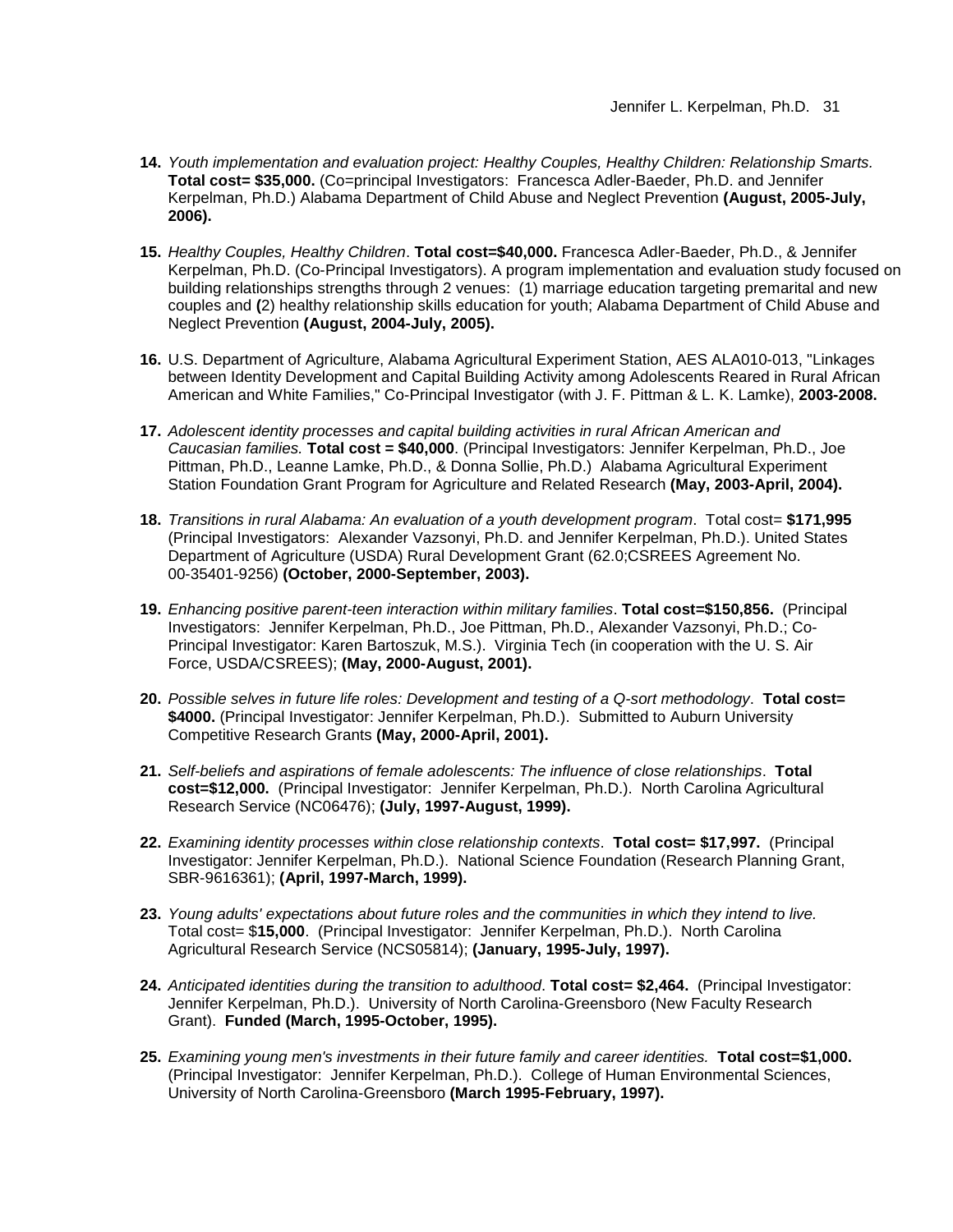## **Outreach/Extension**

## 1. Curricula

- Harrell-Levy, M. K.\*, Soto, J. B.\* created in consultation with **Kerpelman**, J. & Adler-Baeder, F. (August, 2012). *Bridging the Great Divide: Parents and Teens Communicating about Health Relationships.* 6-module curriculum. HE-0964, Alabama Cooperative Extension System. <https://store.aces.edu/ItemDetail.aspx?ProductID=14396>
- **Kerpelman**, J. L., Buys, D., Montoya, A., Lathem, B., Newell, A., et al. (2008). The 4-H War on Hunger Guidebook. Provides educational activities, community service ideas, and a broad range of resources for educating youth about domestic and global hunger and involving youth in efforts to reduce hunger.
- **Kerpelman**, J. L., (2007). Contributor to the *Relationship Smarts - Revised curriculum (adapted from Pearson, 2004)*. Areas contributed: Possible Selves Tree activities (lesson 1), How to Really Get to Know Someone activities Battractions, communication, family and relationship background and conscience activities (lesson 6).
- **Kerpelman**, J., & Crosswhite, J. (2003). *Stay Connected (www.aces.edu/teens/stayconnected)*: aims to strengthen the quality of parent-adolescent relationships. Areas addressed include: communication, conflict, autonomy and responsibility taking, spending time together, family decision making, talking about sensitive topics, and tolerance and diversity. Stay Connected was initially implemented and evaluated in 2003 and continues to be offered as part of parenting and youth development programs.
- **Kerpelman**, J., Cook, E., & Mosher, L. (2001). *Promoting Alabama Youth Development* (PAYD; www.aces.edu/teens/alyouthdevelopment): facilitates the promotion of positive youth development (communication, conflict management, self- knowledge, goal setting and planning) and prevention of negative risk-taking (negative peer pressure, poor self-control, problem anticipation). PAYD was initially implemented and evaluated in 2001-2002 and continues to be implemented across Alabama, as well as outside the state.
- 2. Instructional Games
	- **Kerpelman**, J., Cook, E., & Mosher, L. (2001). The Game of Real Life. This interactive game was designed as part of the *PAYD* program to enhance adolescents' understanding of adulthood responsibilities. Most of the materials for the game can be downloaded from the web and the game board can be purchased from ACES. Information for obtaining the materials and instructions for the Game of Real Life can be found at: [www.aces.edu/teens/alyouthdevelopment/mod4.pdf](http://www.aces.edu/teens/alyouthdevelopment/mod4.pdf)
- 3. Inservice Training Provided to Extension Personnel and Community Partners

*Relationship Smarts Plus*. (March, 2013). Alabama Cooperative Extension Agent training on the Relationship Smarts Plus curriculum for delivery in the schools and communities, Auburn, AL.

*Relationship Smarts Plus (RS+) and Bridging The Great Divide*.(BTGD) (June 2012). AHMREI/Family Resource Center personnel training on the RS+ and BTGD curricula.

*Relationship Smarts Plus*. (March, 2010). Teacher/Extension Agent/Community Resource Center Personnel training on the Relationship Smarts Plus curriculum for delivery in the schools and Community during Summer and Fall, 2009. Co-facilitated with Kate Stringer, Hans Saint-Eloi Cadely, Felicia Tuggle, & Marinda Harrell-Levy, Auburn, AL.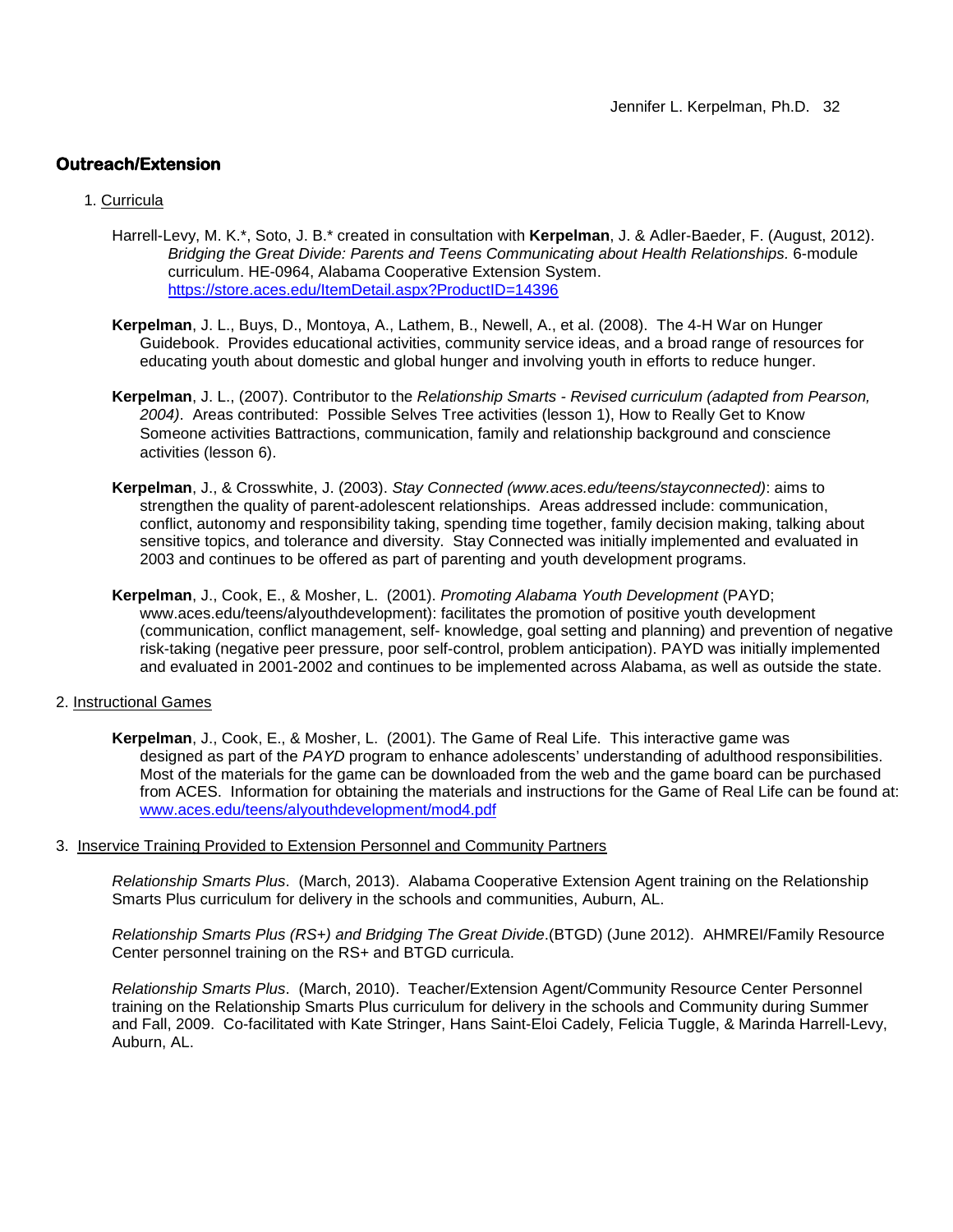*Bridging the Great Divide*. (February, 2010). Extension Agent/Community Resource Center Personnel training on the Bridging the Great Divide curriculum for delivery to parents. Co-facilitated with Marinda Harrell-Levy, Montgomery, AL.

*Relationship Smarts Plus*. (May, 2009). Teacher/Extension Agent/Community Resource Center Personnel training on the Relationship Smarts Plus curriculum for delivery in the schools and Community during Summer and Fall, 2009, Auburn, AL.

*Bridging the Great Divide*. (March, 2009). Extension Agent/Community Resource Center Personnel training on the Bridging the Great Divide curriculum for delivery to parents during summer and fall 2009. Co-facilitated with Janet Soto and Marinda Harrell-Levy, Montgomery, AL.

*Relationship Smarts Plus*. (January, 2009). Teacher/Extension Agent/Community Resource Center Personnel training on the Relationship Smarts Plus curriculum for delivery in the schools and Community during Spring semester, 2008. Co-facilitated with Francesca Adler-Baeder, Ph.D., Auburn, AL. *Youth-focused Relationships Education.* (January, 2009) Presentation of the Extension Team Project 13G Strengthening Relationships and Marriages for the annual ACES/FCD PPT meeting. Auburn, AL.

*Ages and Stages* (November, 2008). Segment of a 4-H Volunteer Training Video. Coordinated by Nancy Alexander, ACES 4-H Volunteer and Leadership Specialist.

*Relationship Smarts Plus.* (January, 2008). Teacher/Extension Agent/Community Resource Center Personnel training on the Relationship Smarts Plus curriculum for delivery in the schools and Community during Spring semester, 2008. Co-facilitated with Francesca Adler-Baeder, Ph.D., Auburn, AL.

*Love U2: Increasing Your Relationship Smarts* (February, 2007). Abstinence Educators Training provided for the HIVE Creative Group. Co-Facilitated with Denise Shirley, CEC and Elaine Alberson, retired Extension Agent, 4-H Center, Columbiana, AL.

*Relationship Smarts Plus.* (January, 2007). Teacher/Extension Agent/Community Resource Center Personnel training on the Relationship Smarts Plus curriculum for delivery in the schools and Community during Spring semester, 2007. Co-facilitated with Francesca Adler-Baeder, Ph.D., Auburn, AL.

*Relationship Smarts Plus*. (December, 2006). Teacher/Extension Agent training on the Relationship Smarts Plus curriculum for delivery in the schools during Spring semester, 2007. Co-facilitated with Francesca Adler-Baeder, Ph.D., Auburn, AL.

*Effective Programming for Adolescents and Their Families* (November, 2006). The Alabama Marriage and Family Project workshop for Eastern Alabama. Lee County, Auburn, AL.

*Effective Programming for Adolescents and Their Families* (October, 2006). The Alabama Marriage and Family Project workshop for Southwestern Alabama. Baldwin, County, Orange Beach, AL.

*Effective Programming for Adolescents and Their Families* (August, 2006). The Alabama Marriage and Family Project workshop for Northern Alabama. Marshall County, Boaz, AL.

*Relationship Smarts: A Tool to Measure Healthy Relationships*. (July, 2006). The Alabama Association of Career/Technical Education Professional Development Conference. Co-facilitated with Joe Pittman, Ph.D., Mobile, AL.

*Relationship Smarts Plus*. (February, 2006). Teacher/Extension Agent training on the Relationship Smarts Plus curriculum for delivery in the schools during Spring semester, 2006. Co-facilitated with Francesca Adler-Baeder, Ph.D., Dadeville, AL /Auburn, AL.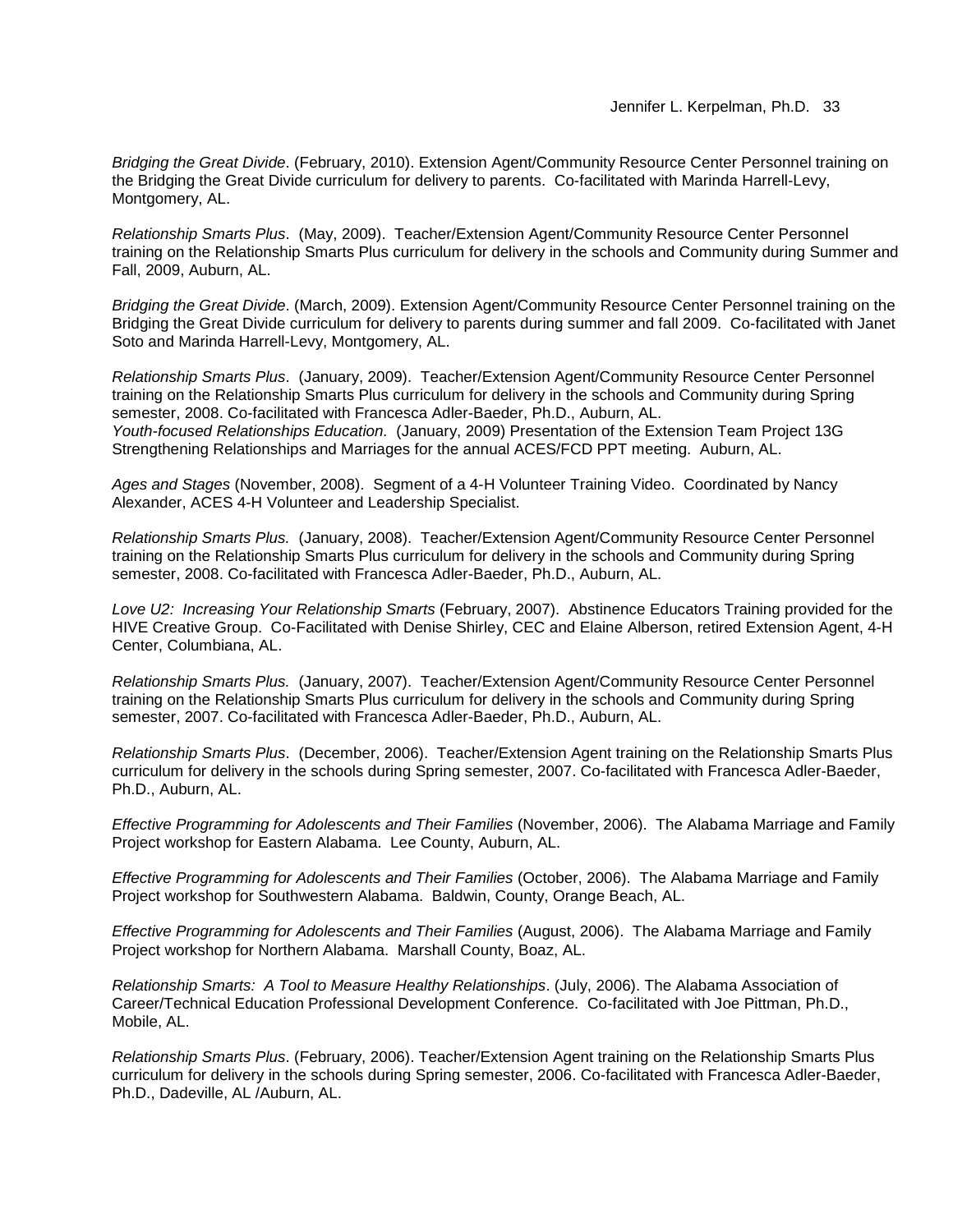*Moving Ahead* (January, 2006). Presentation at the annual 4-H PPT meeting addressing ways to train and work effectively with volunteers in 4-H programming. 4-H Center, Columbiana, AL.

*Helping Teens Set Limits on Violent Video Games* (January, 2006). Materials (powerpoint, games, discussion questions) addressing adolescents and video game violence presented via phone conference training to Extension Agents and Agent Assistants.

*Relationship Smarts*. (May, 2005). Teacher/Extension Agent training on the Relationship Smarts (adapted) curriculum for delivery in the schools. Hale County, AL.

*Relationship Smarts*. (December, 2004). Teacher/Extension Agent training on the Relationship Smarts (adapted) curriculum for delivery in the schools during Spring semester, 2005. Co-facilitated with Francesca Adler-Baeder, Ph.D., Montgomery, AL.

*Family Matters*. (April, 2003). 2-day conference offered to all ACES agents and agent assistants who work with children, youth and families. The conference covers research updates and implications for practice, resource round tables, and cutting edge topics. Co-facilitated with Francesca Adler-Baeder, Ph.D. and Ellen Abell, Ph.D. Held at Stillwater in Dadeville, AL.

*Promoting Alabama Youth Development (PAYD)*. (February, 2002). Inservice covering the 8-module PAYD program for strengthening youth. Held at the State 4H Center in Columbiana, AL.

*Moving Ahead: Train-the Trainer.* (January,2002). Inservice covering a new curriculum for training new 4-H agents and volunteers who lead 4H programs Held at the State 4H Center in Columbiana, AL.

*Parent-Teen Communication Resources*. (September, 2001), Inservice presented to Cooperative Extension Agents covering video and print resources developed for strengthening parent-teen relationships. New Adolescents, Young Adults, and Families web site unveiled. Auburn University Hotel and Conference Center, Auburn, AL.

*Moving Ahead: Train-the Trainer*. May, 2001). Inservice covering a new curriculum for training new 4-H agents and volunteers who lead 4H programs (Held at the State 4H Center in Columbiana, AL.

*Applying Recent Child and Adolescent Research to Your Programming*. (September, 2000). 2-day Inservice for Alabama Extension Agents; inservice co-facilitated with Ellen Abell, Ph.D., Auburn, AL.

*Update on Adolescent Development and Parent-Adolescent Relationships Research*. (September, 2000). 1-day inservice held in Cullman, AL.

#### 4. Outreach Presentations and Workshops

*Ensuring Your Professional Success During and After Graduate School (May, 2013).* Moderator for presentation presented at the biennial meeting of the Society for Research on Identity Formation. Saint Paul, Minnesota.

*The Future of Family and Consumer Sciences from the Perspective of Academia: FCS in the "Real World" (February, 2012). Presentation at the National Extension Association of Family and Consumer Sciences. Eufala, Alabama.*

*Youth-focused Relationships Education* (June, 2011). Presentation to the Auburn University Career Development class. Auburn, Alabama.

*Youth-focused Relationships Education* (July, 2011). Presentation to the Auburn University Career Development class. Auburn, Alabama.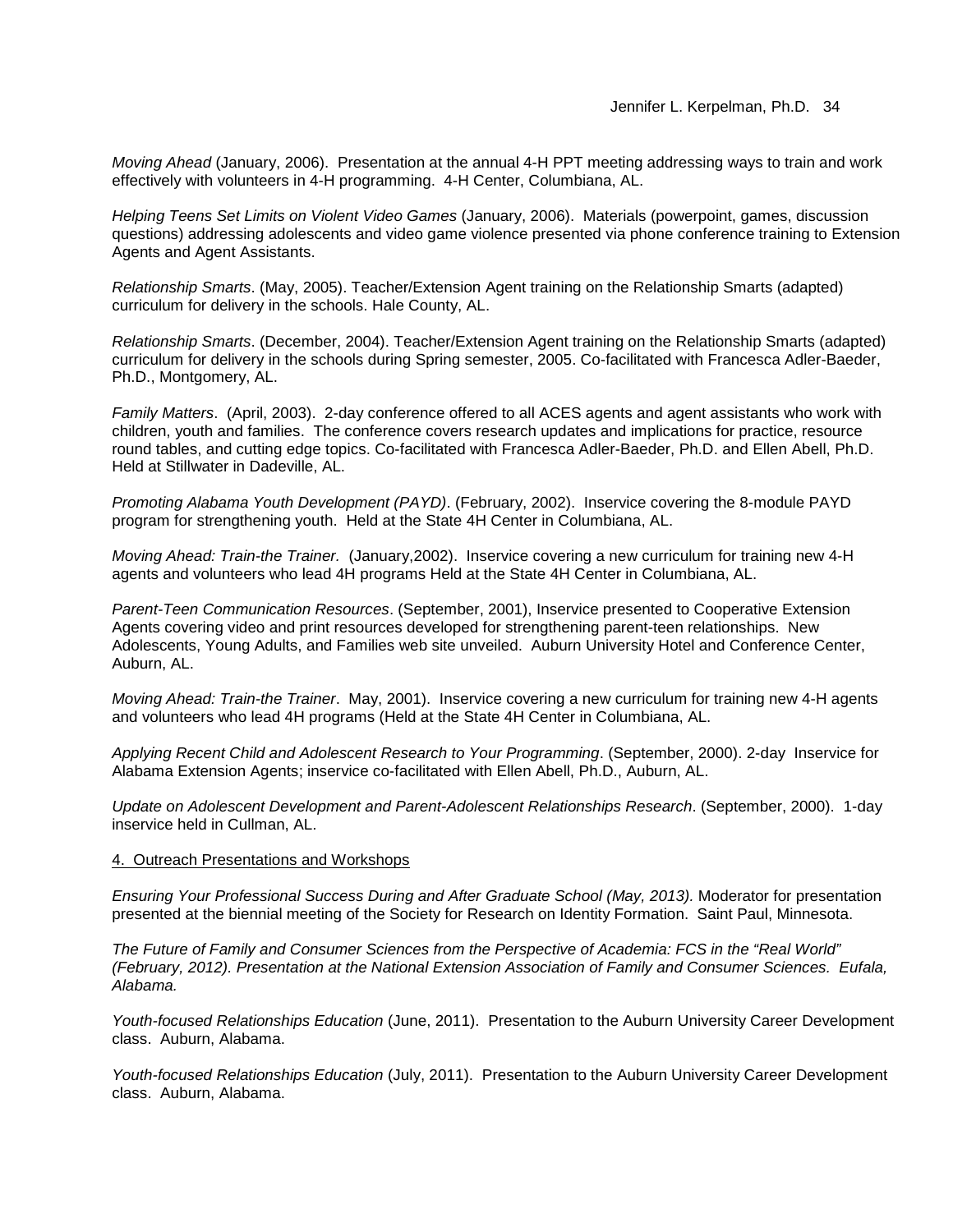*We Need to Talk: Engaging Parents and Teens in Conversations about Relationships and Sexual Health* (May, 2011). Co-presentation with Marinda Harrell-Levy, M.S. at the 8<sup>th</sup> Annual conference of the Alabama Campaign to Prevent Teen Pregnancy, Birmingham, Alabama.

*Autauga Leadership Day* (February, 2011). Supervised the efforts of graduate and undergraduate students, working with Healthy Couples, Healthy Children: Targeting Youth, who prepared and facilitated a half-day leadership training experience for 30 Autauga middle school students who visited the Auburn University college campus.

*The Missing Link - helping young people get smart about their love lives* (January, 2011). CYFAR Webinar presented to a national audience of approximately 150 professionals. Webinar presentation can be found at http://www1.cyfernet.org/onlinepd/01-11-MissingLink.html.

*Community Education Programs for Preventing Child Abuse: Evaluation of Programs Funded by the Alabama Department of Child Abuse and Neglect Prevention* (August, 2010). Presented to law and social work faculty and students at Hakuoh University, Tochigi Prefecture, Japan.

*Youth-focused Relationships Education* (September, 2010). Presentation to the Auburn University Career Development class. Auburn, Alabama.

*Personality IQ and Citizenship* (September, 2009). Presentation for the Dallas County Youth Leadership Retreat. Organized by Carolyn Powell, Selma/Dallas Leadership Coordinator. 4-H Center, Columbiana, AL.

Kerpelman, J. (June, 2009). "Unveiling Your Best Self" African American Healthy Marriage Initiative Conference. U.S. Department of Health and Human Services, Administration for Children and Families. Chapel Hill, N.C.

*Advocacy and Action: Integrating Hunger Based Learning into the Curriculum* (April, 2009) Panel presentation at the *Universities Fighting World Hunger: New Directions for Students around the Globe* 2009 European University Hunger Summit, Rome, Italy.

*Fostering Healthy Relationships among Youth: Lessons from the Field - Alabama* (March, 2009) part of a panel presentation AFostering Healthy Relationships among Youth: Lessons from the Field" presented at the FACS Multi-state conference for Alabama, Georgia, and Florida.

*Educating Youth To Be Relationship Smart* (February, 2009). Alabama Healthy Marriages, Healthy Families, and Responsible Fatherhood State Conference on Best Practices.The Alabama Community Healthy Marriage Initiative (ACHMI), Montgomery, AL.

*Healthy Relationships and Marriages and Adolescent Health*. (December, 2008). Presented to representatives from the Centers for Disease Control and Prevention. Atlanta, GA.

*Communicating with Your Adolescent* (October, 2008). Presented for the Dothan City Schools Parent Involvement Summit "Yes We Can." Coordinated by Rosalind James, ACES FCD agent.

*Personality IQ and Citizenship* (September, 2008). Presentation for the Dallas County Youth Leadership Retreat. Organized by Carolyn Powell, Selma/Dallas Leadership Coordinator. 4-H Center, Columbiana, AL.

Kerpelman, J., Adler-Baeder, F., & Pittman, J. (June, 2008). "It's More Than Romance: Becoming Relationship Smart" African American Healthy Marriage Initiative Conference. U.S. Department of Health and Human Services, Administration for Children and Families. Chapel Hill, N.C.

*Working with Low Resource Families* (February, 2008). Presented at the NEP meeting coordinated by Drs. Barbara Struempler and Sondra Palmer, ACES Nutrition Specialists, Alabama.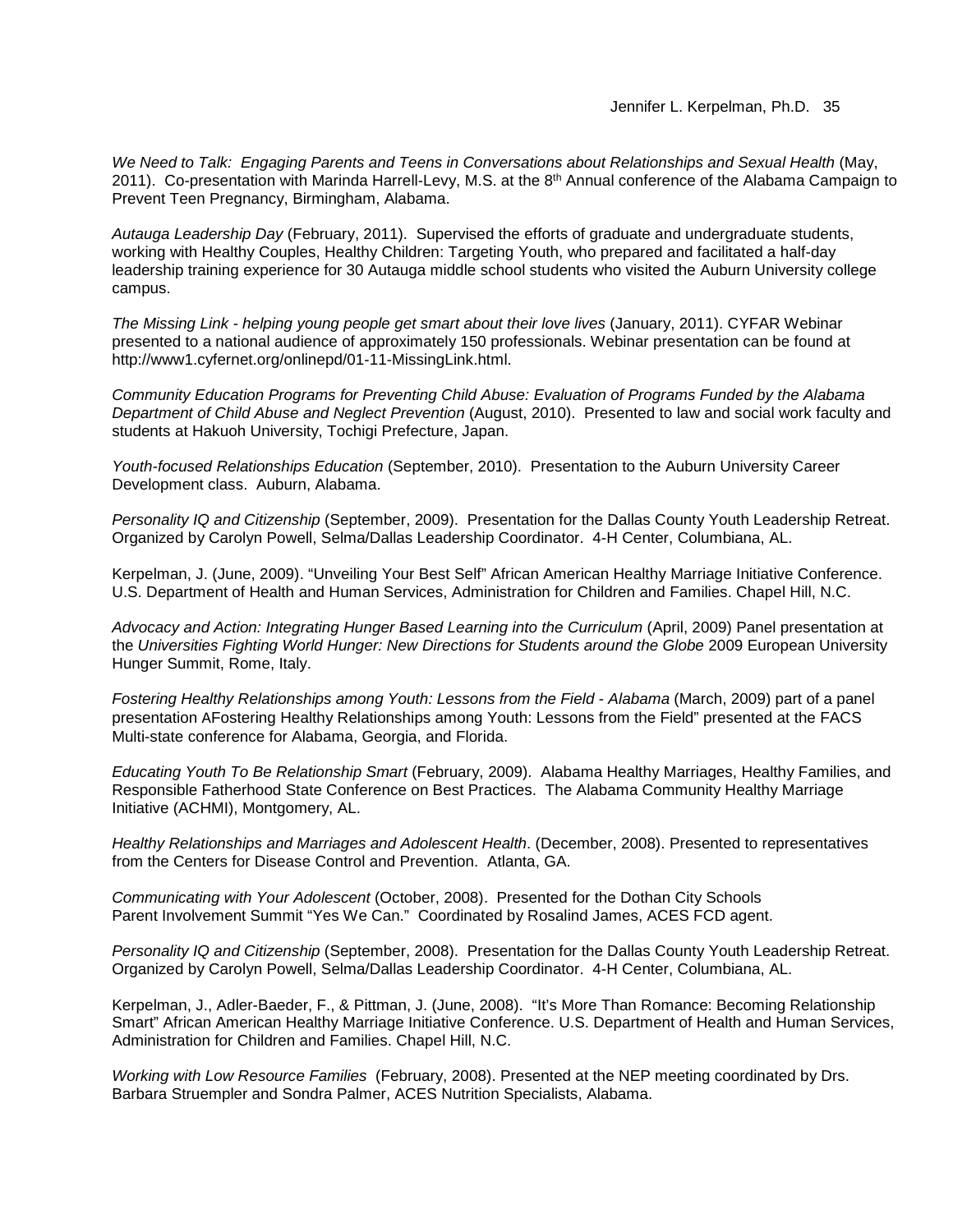Futris, T. G., Kerpelman, J., Adler-Baeder, F., Higginbotham, B., & Behnke, A. (October 2007). The National Extension Relationship and Marriage Education Network: Cultivating future healthy relationships through youth-focused programming. National Extension 4-H Association Annual Conference. Atlanta, GA.

*Educating Our Youth To Be Relationship Smart* (September, 2007). Alabama Healthy Marriages, Healthy Families, and Responsible Fatherhood State Conference on Best Practices.The Alabama Community Healthy Marriage Initiative (ACHMI), Opelika, AL.

*Universities Fighting World Hunger: The Auburn Hunger Model* (September, 2007). Presentation at the "To Whom Much is Given" service learning and community engagement conference, The UA Center for Ethics & Social Responsibility, the Alabama Poverty Project, Impact: Alabama, and the UAB Center for Urban Affairs. Copresented with David Buys, M.S, Tuscaloosa, AL.

*Global and Local Hunger Education and Advocacy: Expanding the AU War on Hunger* (September, 2007). Presentation at the semi-annual meeting of the Southern Rural Development Center's (SRDC) "Extension and Research Activities for Health" working group, Atlanta, GA.

*Personality IQ and Citizenship* (September, 2007). Presentation for the Dallas County Youth Leadership Retreat. Organized by Carolyn Powell, Selma/Dallas Leadership Coordinator. 4-H Center, Columbiana, AL.

*Personality IQ and Citizenship* (July, 2007). Presentation for the Autauga County Youth Leadership Retreat. Organized by Yvonne Thomas, Autauga CEC; co-presented with David Buys, M.S.

*Personality IQ and Citizenship* (June, 2007). Presentation for the Perry/Wilcox County Youth Leadership Retreat. Organized by Carolyn Powell; co-presented with Amy Newell, Bailey Lathem and Julia Henderson.

*You've Got Personality* (September 2006). Presentation for the Selma/Dallas County Youth Leadership Orientation organized by Callie Nelson, Dallas CEC and Carolyn Powell, Selma/Dallas Leadership Coordinator. Paul M. Grist YMCA Camp, Selma, AL.

*Understanding Personality Style in Effective Leadership* (August,2006). Presentation for the Selma/Dallas County Adult Leadership Orientation organized by Callie Nelson, Dallas CEC and Carolyn Powell, Selma/Dallas Leadership Coordinator. 4-H Center, Columbiana, AL.

*You've Got Personality* (August 2006). Presentation for the Autauga Youth Leadership Orientation organized by Yvonne Thomas, Autauga CEC. 4-H Center, Columbiana, AL.

*Youth Focused Relationships and Marriage Education* Panelist for the Family Life Electronic Seminar: Relationship and Marital Enrichment Education*.* (April, 2006). Directed by Ted Futris, Ph.D., and sponsored by Ohio State University.

A*ssisting Children and Families Coping with Disaster*" video presentation moderator. (November 2005). Video production directed, and partially scripted, by Ellen Abell, Ph.D. and co-produced with ACES, Auburn University.

*New Directions for the Healthy Couples, Healthy Children Project: Targeting Youth* (April, 2005). Presented with Francesca Adler-Baeder, Ph.D. at the National Extension Family Life Specialists' Conference, Washington D. C.

*Parenting Your Adolescent: Your Teenager Really Does Care What You Think*. (March, 2005). Auburn University Personal Growth Class.

*What's Love Got To Do With It?* (July, 2004). Sessions on low risk dating strategies presented at 4-H State Congress, Huntsville, Alabama. Developed a four-activity workshop and trained/supervised 9 HDFS Graduate and Undergraduate students in the delivery of the sessions.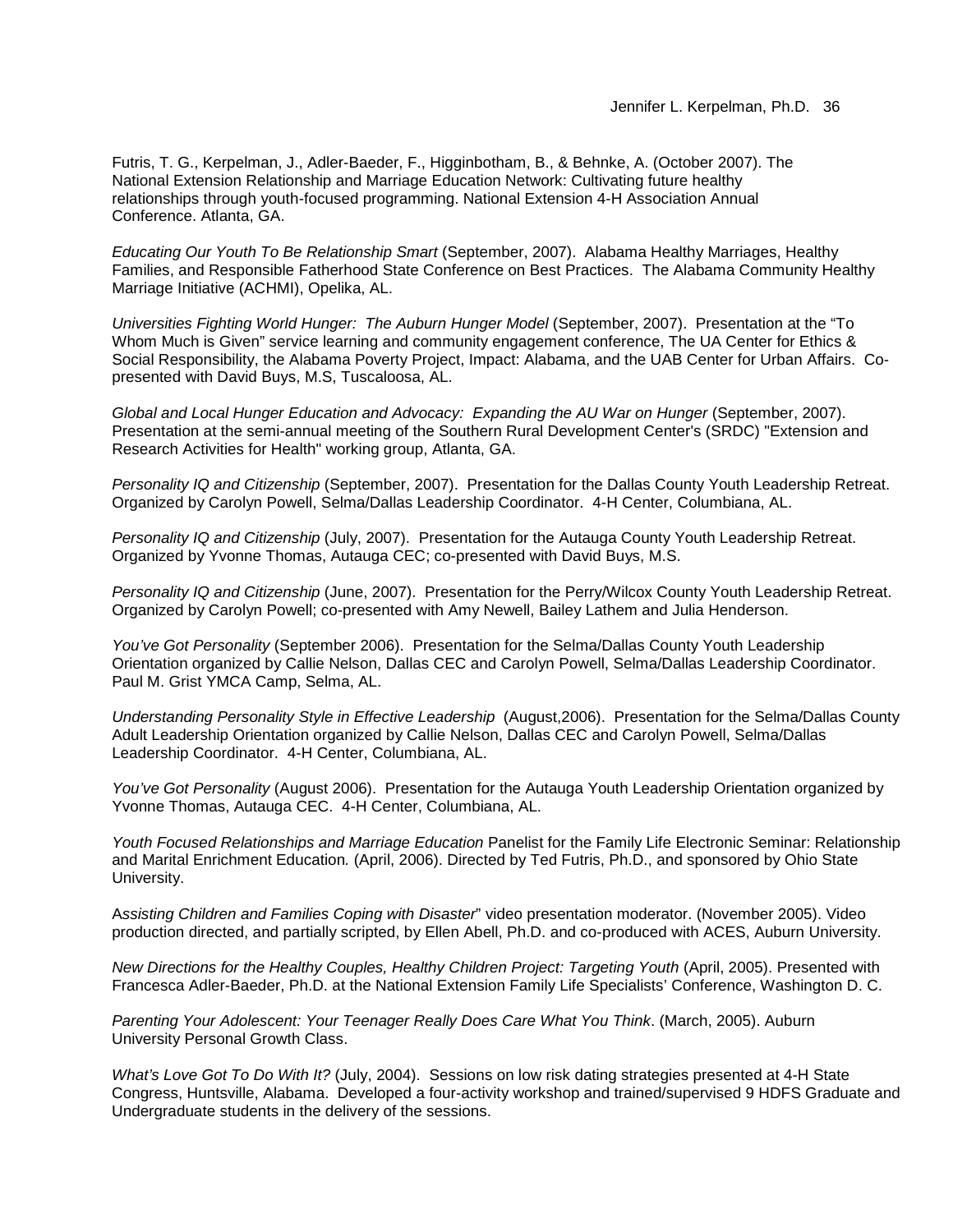*StayConnected: A Flexible Program for Enhancing Parent-Teen Relationships* Workshop facilitated with Jennifer Crosswhite, M.S. at the 2nd Biennial Conference on Family Support. Sponsored by the Corporate Foundation for Children and the Family & Child Training System, Birmingham, Alabama (October, 2003).

*Youth Development Workshops*. (July, 2003). (1) "I'm Talking to You!"; (2) "Can't Talk, Can't See!; (3) "I've Got Personality!"; (4) "We're Fighting Again?"; (5) "Let's Talk About..." presented at 4-H State Congress, Auburn University. Developed the five workshops and trained/supervised 11 HDFS Graduate and Undergraduate students in the delivery of these workshops.

*Parenting Your Adolescent: Your Teenager Really Does Care What You Think* (ER370). (March, 2003). Auburn University Personal Growth Class.

*Parent-Teen Communication About Sex* Panelist for the *Adolescent Sexuality: Research and Extension Programming e-conference.* (February, 2003). Directed by Ted Futris, Ph.D. and Francesca Adler-Baeder, Ph.D., and sponsored by Ohio State and Auburn Universities.

*Promoting Alabama Youth Development: A Program for Strengthening Youth*. (March, 2002). Paper presented at the National Extension Family Life Specialists' Conference, Kansas City, MO.

*Teen Leader Training* (January 24, 2002). Workshop on assertiveness and problem solving for teen leaders in Bibb, County, Alabama (co-facilitated with Helen Herndon-Jones, Extension Agent).

*Your Adolescent Does Care What You Think*. (January, 2002). Auburn University Work Life Seminars.

*When Talking Gets Tough*. (May, 2001). Presentation for foster parents from Seraaj Home Inc., Tuskegee, AL (cofacilitated with Yvonne Thomas and Jennifer Wells, Cooperative Extension Agents).

*When Talking Gets Tough*. (March, 2001). Presentation for foster parents from Seraaj Home Inc., Montgomery, AL (co-facilitated with Yvonne Thomas and Jennifer Wells, Cooperative Extension Agents).

*Tips for Parents of Adolescents*. (February, 2001). Presentation for parents and teachers in Baldwin County.

*Helping Mothers Foster Their Adolescent Daughters' Development*. (February, 2000) Parenting Seminar for Educators, Cullman County Extension Office, Cullman, AL.

*Fostering Your Daughter's Development*. (February, 2000) Parenting Seminar for Parents of Adolescents, Cullman County Extension Office, Cullman, AL.

*Preparing for the Future: Thinking About Our Possible Selves*. (February, 2000). Teens Getting Involved in the Future (weekend retreat), Alabama 4-H Youth Development Center, Columbiana, AL.

*Managing Family and Career Responsibilities.* (February, 2000). Auburn City Employees Wellness Week, Auburn, AL.

*Communicating with and Disciplining Your Teen* (October, 1999). School Awareness Day, Milbrooke Middle School, Wetumpka, AL.

Regional Specialist Presentations to Extension Agents: Southeast Alabama Regional Meeting on Family & Individual Well Being (Opelika, AL, September, 1999); Southwest Alabama Regional Meeting on Family and Consumer Science meeting (Linden, AL, September, 1999); North Alabama Regional Family and Consumer Sciences Update (Cullman, AL., November, 1999).

*Balancing Work, Family and Self*. (September, 1999). Family Summit: Building Stronger Families, Pell City, AL.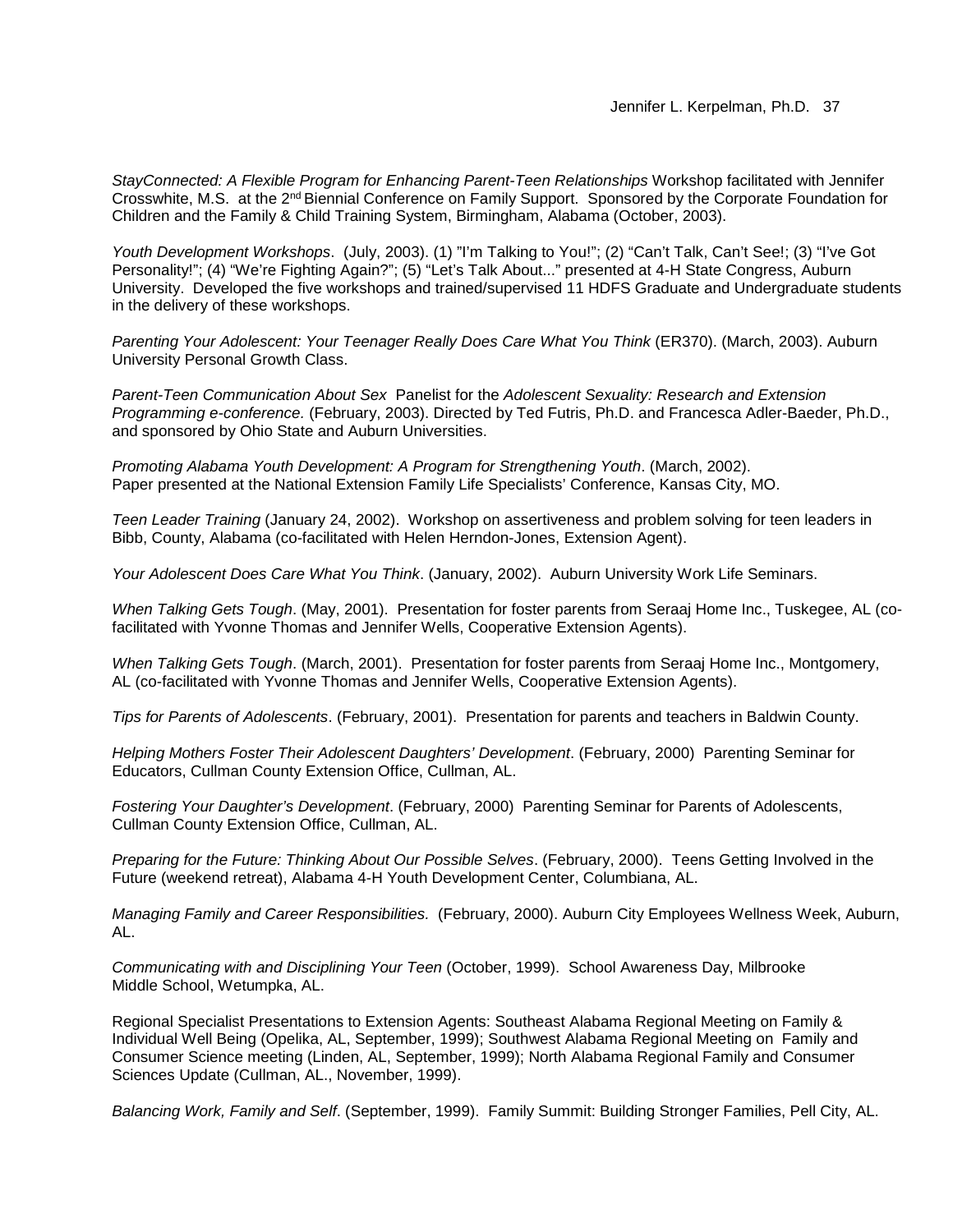*Mothering Teenage Daughters: Guiding and Getting Along with Your Teen*. (September, 1999). Parents as Partners: The Governor's Conference on Education Children, Montgomery, AL.

*Improving Relationships of Mothers and Their Teenage Daughters*. (September, 1999). Parents as Partners: The Governor's Conference on Education Children, Montgomery, AL.

### 5. Technical Assistance

Relationship Smarts Plus listing with SAMHSA's National Registry of Evidenced-based Programs and Practices. Submission and review processes completed in 2011. Acceptance into the NREPP registry November 2012.

Alabama Personal Responsibility Education Program (APREP) Orientation (July, 2011). Presented with Jamie Keith (Alabama Campaign to Prevent Teen Pregnancy), Alyssa McElwain, and Caroline May (HDFS Graduate Student Assistants) for the APREP grantees. Alabama Department of Public Health, Montgomery, AL. Georgia Bridging the Great Divide B provided webinar training (with Marinda Harrell-Levy) to Georgia Extension faculty on the Bridging the Great Divide curriculum content and implementation (August, 2009).

The Alabama Marriage and Family Project (AMFP) Technical Assistant and Project Staff (subcontract = \$6,401). Funded by the U.S. Department of Health and Human Services, Administration for Children and Families, Compassion Capital Fund for an Intermediary grant project for a 17-month period. (Principal Investigator and Project Director Francesca Adler-Baeder, Ph.D.; Funding period: September 2005 - February, 2007).

Relationships Education Training for SAFE educators (Abstinence Education for middle school and high school students)-collaborated with Denise Shirley (Hale County CEC) to provide training for 8 SAFE educators on Relationship Smarts as part of their capacity building for their AMFP grant (May 24, 2006, Dadeville, AL) Alabama Department of Child Abuse and Neglect Prevention Local Review Team Member (2005-present). Reviewer for CTF grant proposals June 22 and 23, Montgomery, AL.

Training/Evaluation Partner for Hale County Extension project - Free to Succeed: Teen Pregnancy Prevention program (2005). Funded by Alabama Department of Education. Project Coordinator - Denise Shirley, ACES FCD REA, Hale county, AL.

Children, Youth, Families, and Communities (CYFC) Steering Committee Member (2002-2004). Goals of the committee were to develop a new State Major Program addresses linkages between CYFC across urban and rural programs. In addition, the committee successfully worked toward establishing Certified Teachers who can offer training for the Family Development Credential (FDC). Most Family and Child Development agents have obtained the FDC credential.

Youth Development Program Developer/Facilitator for Local High Schools (2000-present). Each semester, undergraduate and graduate students are trained as facilitators of youth development programs (activities drawn from PAYD, Stay Connected, and Dating Smarts) and deliver these activities to students in Tallapoosa, Lee, and Montgomery counties at the local high schools. In addition, the students provide one-day programming for community groups (e.g. Upward Bound) requesting specific youth programming.

Co-developer, HDFS Extension newsletter (2003, volumes 1 and 2), Auburn University, biannual publication. Distributed to Alabama extension educators, HDFS faculty and students.

Co-coordinator, HDFS Extension "Family Matters" Research Update Conference (April, 2003). Assisted with program planning and provided presentation on families and diversity, Lake Martin, AL.

Co-implementer, Children, Youth and Family Needs Assessment (2001-2002): Conducted state-wide needs assessment to help determine the types of programs and resources needed to support the efforts of ACES agents working with children, youth and families.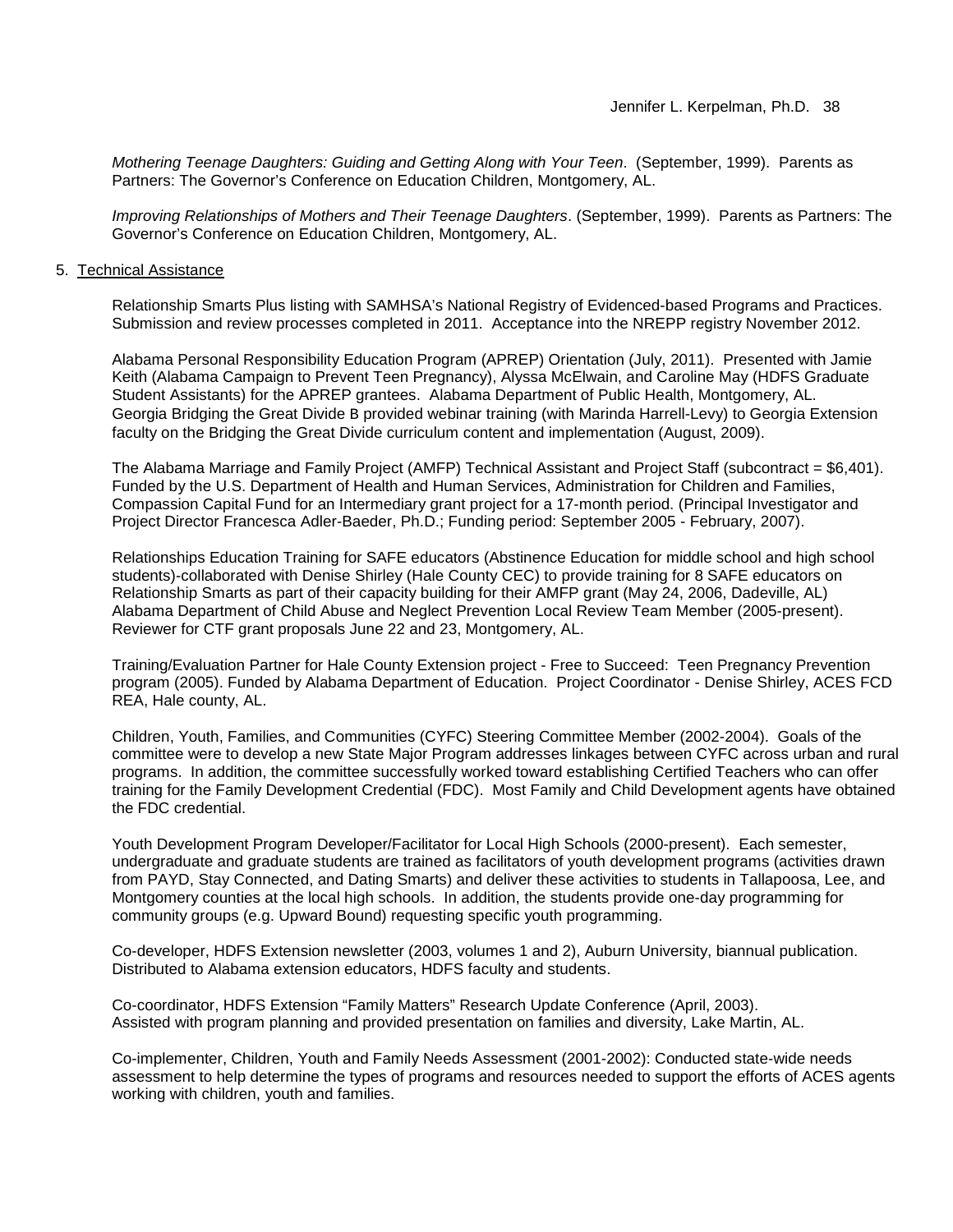#### 6. Outreach Publications (peer reviewed)

- **Kerpelman**, J. L. (Winter, 2014). Healthy adolescent romantic relationships. *NCFR Report Family Focus on Mate Selection*, National Council on Family Relations, Minneapolis, MN
- **Kerpelman**, J.L. & Jensen, J. (2011). Communicating with your teen: Social Networking and Cyberbullying; HE-0939. Principles of Parenting, Auburn University, Human Development and Family Studies/Cooperative Extension; [http://www.aces.edu/pubs/docs/H/HE-0939/HE-0939.pdf.](http://www.aces.edu/pubs/docs/H/HE-0939/HE-0939.pdf)
- **Kerpelman**, J. L. (2007). Youth-focused relationships and marriage education. In T. Futris (Ed.) *Cultivating healthy couple and marital relationships: A guide to effective programming (pp. 32-41)*. National Extension Relationship and Marriage Education Network: Athens, GA.
- **Kerpelman**, J. L. (2006). Stay Connected Brochure, HE-828. Accompanies the poster size exhibit delineating the components of the Stay Connected program. For use by Extension Agents in settings targeting professional and lay audiences as a means for increasing awareness of Stay Connected and the Alabama Cooperative Extension System.
- **Kerpelman**, J. L. (2005). Stay Connected Exhibit. Poster size exhibit (brief case format) delineating the components of the Stay Connected program. For use by Extension Agents in settings targeting professional and lay audiences as a means for increasing awareness of Stay Connected and the Alabama Cooperative Extension System.
- **Kerpelman**, J.L. & Thorsen, P. (2005). Communicating with your teen: Trust, HE-785. Principles of Parenting. Auburn University: Human Development and Family Studies/Cooperative Extension; www.aces.edu/pubs/docs/H/HE-0785.
- **Kerpelman**, J.L., (2003). "Nurturing Tolerance." Article for the second issue of the Family Matters newsletter, Human Development and Family Studies, Auburn University.
- **Kerpelman**, J.L., & Thomas, L. (2003). Communicating with your teen: Talking about sex, HE-783. *Principles of Parenting*. Auburn University: Human Development and Family Studies/Cooperative Extension; www.aces.edu/pubs/docs/H/HE-0783/HE-0783.
- **Kerpelman**, J.L., (2003). "Getting Involved with Adolescents." Feature Article for the first issue of the Family Matters newsletter, Human Development and Family Studies, Auburn University.
- **Kerpelman**, J. L. (2001). Communicating with your teen: Spending time together, HE-782. *Principles of Parenting.* Auburn University: Human Development and Family Studies/Cooperative Extension; www.aces.edu/pubs/docs/H/HE-0782.
- **Kerpelman**, J. L. (2001). Communicating with your teen: Negotiation, HE-781. *Principles of Parenting*. Auburn University: Human Development and Family Studies/Cooperative Extension; www.aces.edu/pubs/docs/H/HE-0781.
- **Kerpelman**, J. L. (2000). Communicating with your teen. *Principles of Parenting*, HE-780. Auburn University: Human Development and Family Studies/Cooperative Extension; www.aces.edu/pubs/docs/H/HE-0780.
- **Kerpelman**, J.L. (2000). Why communication is so important during the teenage years. *News and Public Affairs Unit of Extension Communications*. Packet of news articles distributed to 40 state, regional and national magazines.
- Debord, K., Canu, R. R., **Kerpelman**, J. L., & Matthews, D. W. (2000). Work-family needs and welfare reform in North Carolina. *NCFR Report,* (pp. 13-14). Minneapolis, MN: National Council on Family Relations.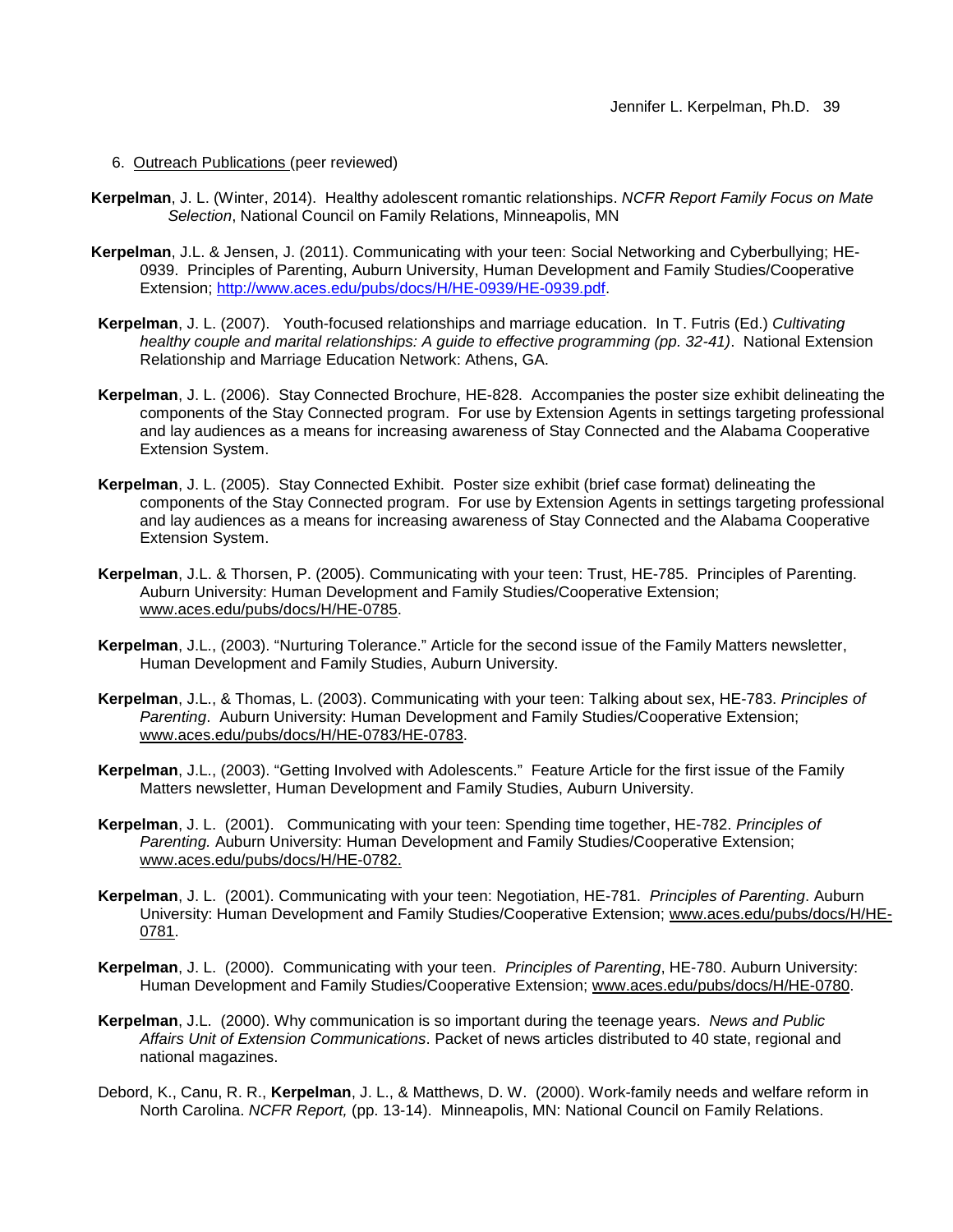### 7. Electronic products: web sites and videos

Hunger Educational Activities posted on the World Food Programme website: http://www.wfp.org/students-andteachers. Multiple activities developed and submitted for posting on the Students and Teachers page of the Word Food Programme website (ongoing project).

IDCR Website Co-developer (http://www.auburn.edu/humsci/IDRC). Site for the Identity Development and Close Relationships Research Lab is under development. It will contain sections addressing the Healthy Couples, Healthy Children: Targeting Youth project; the Young Adult Experiences project; the Attachment-Identity project; and the Identity Processing Style Q-sort.

Adolescents and Families Extension Web Site Developer (http://www.aces.edu/teens/). The site was established January, 2001 and houses four areas: Parent-Teen Relationships, Youth Development, Principles of Parenting, and 4H Train the Trainer. Each area contains pages that offer information for Extension Agents, Educators, Parents, and Teens.

Stay Connected Video Series. A series of 15 public service announcement (PSA) videos were developed as part of the Stay Connected project for the United States Department of Defense (DoD) Healthy Parenting Initiative. These videos are available in VHS, DVD and web formats. The videos can be viewed on the web at: www.aces.edu/teens/parenteen/video. These PSA videos have been incorporated into a broad range of parenting and youth programs offered through ACES and the Human Development and Family Studies Department, as well as by DoD, and parent and family educators in other states.

## **Service**

### 1. Auburn University Service/Administrative Activities

1a. University Committees

| 2018-2019        | Auburn University Promotion and Tenure Committee, ex-officio             |
|------------------|--------------------------------------------------------------------------|
| 2018-2019        | Space Management/Repair and Renovation Committee                         |
| 2018-2019        | Auburn Research and Technology Foundation Board                          |
| 2018-2019        | <b>Research Governance Committee</b>                                     |
| 2018-2019        | President's Cabinet                                                      |
| 2018-2019        | Provosť's Council                                                        |
| 2018-2019        | <b>IT Strategic Investment Council</b>                                   |
| 2018-2019        | <b>Faculty Research Committee, Chair</b>                                 |
| 2018-present     | Auburn University Health Sciences Research Initiative Steering Committee |
| 2018             | Provost's Research Mentor Award committee                                |
| 2017-2018        | Auburn University Associate Deans for Research, Chair                    |
| 2014-present     | Advocating ADR for the Health Disparities Research Cluster               |
| $2014 - present$ | <b>OVPR Research Infrastructure Task Force</b>                           |
| 2013- present    | Auburn University Outreach Scholarship Council member                    |
| $2013 - 2016$    | Faculty Senate Program Representative for Research Week, ex-officio      |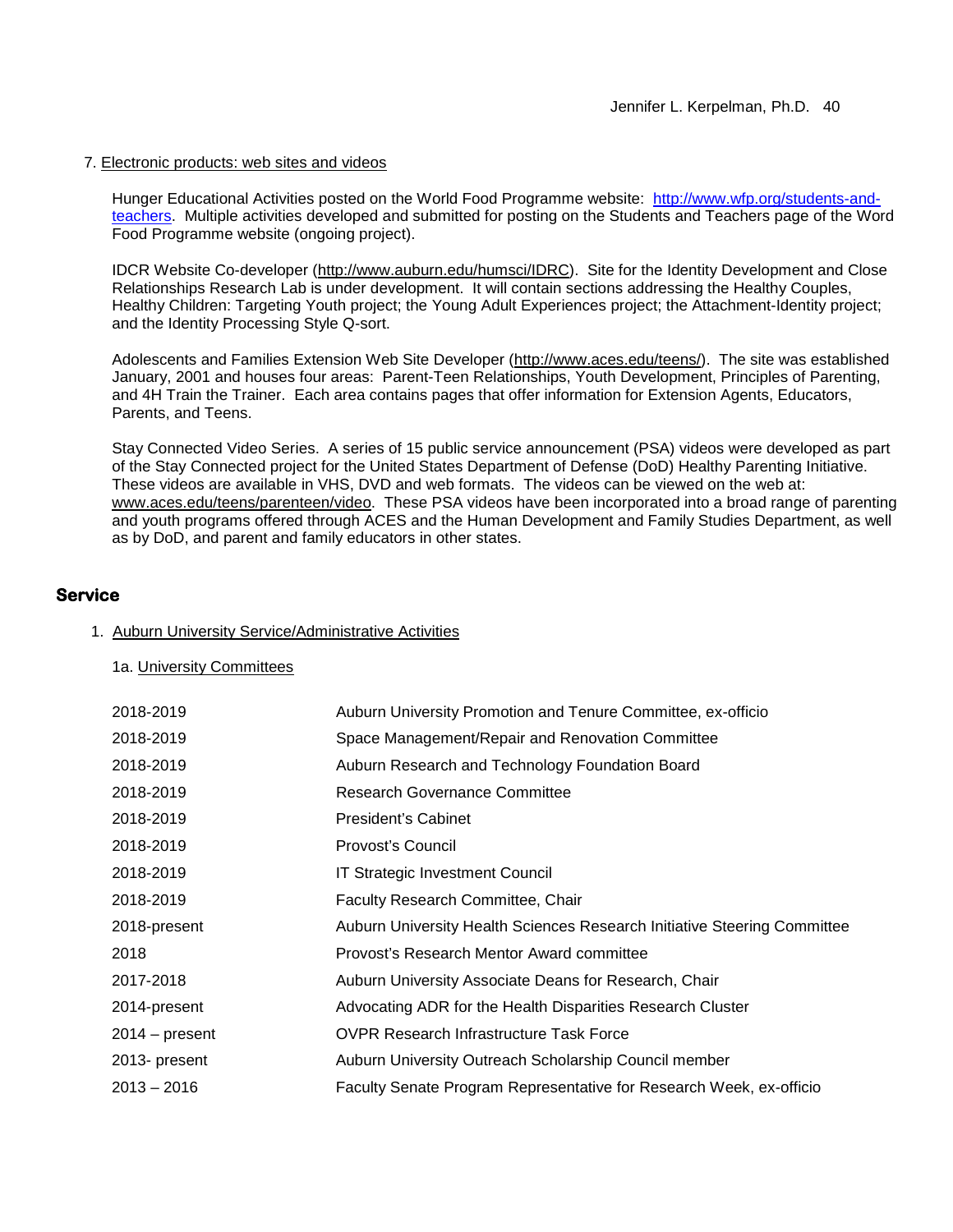| 2017-present                        |                                                                                      | Research Symposia Steering Committee, Past Chair                                                        |
|-------------------------------------|--------------------------------------------------------------------------------------|---------------------------------------------------------------------------------------------------------|
| $2013 - 2017$                       |                                                                                      | This is Research Steering Committee, Chair                                                              |
| 2011-present                        |                                                                                      | <b>Student Grievance Committee</b>                                                                      |
| 2011-present                        |                                                                                      | <b>Graduate School Liaison Committee</b>                                                                |
| 2011-present                        |                                                                                      | <b>University Research Council</b>                                                                      |
| 2011-present                        |                                                                                      | Associate Deans for Research Group                                                                      |
| 2010-present                        |                                                                                      | Auburn University Women's Initiatives Board of Directors                                                |
| 2010-present                        |                                                                                      | Women's Studies Advisory Committee member                                                               |
| 2009-2010; 2012- present            |                                                                                      | University Health Science Initiative                                                                    |
| 2008-2009                           |                                                                                      | University Honors College Task Force                                                                    |
| 2007-2010                           |                                                                                      | University Outreach Council Representative                                                              |
| 2006-present                        |                                                                                      | War on Hunger Academic Initiatives Committee                                                            |
| 2002-2005                           |                                                                                      | <b>Faculty Salaries Committee</b>                                                                       |
| 2002-2003                           |                                                                                      | Committee on Research and Scholarship Incentive Plan                                                    |
| 2000-2002                           |                                                                                      | Women's Studies Curriculum Committee                                                                    |
| 1999-2002                           |                                                                                      | <b>Faculty Grievance Committee</b>                                                                      |
| 1b. Departmental/College Committees |                                                                                      |                                                                                                         |
| 2017                                |                                                                                      | Search Committee Chair, College of Human Sciences, Business Manager                                     |
| 2016-2017                           |                                                                                      | Search Committee Chair, Department of HDFS Department Head                                              |
| 2014-2015                           |                                                                                      | Search Committee Co-Chair, Assistant Dean for Extension/ACES State Program<br><b>Assistant Director</b> |
| $2014 - present$                    | Engineering)                                                                         | RFID Lab Steering Committee (Collaboration among Human Sciences, Business and                           |
| 2012-2013                           |                                                                                      | Search Committee Co-Chair, Assistant Dean for Extension/ACES State Program                              |
| 2012                                | <b>Assistant Director</b><br>Search Committee Member, Nutrition Extension Specialist |                                                                                                         |
| 2012                                |                                                                                      | Search Committee Member, Nutrition Assistant Professor                                                  |
| 2011-present                        |                                                                                      | College of Human Sciences Executive Group                                                               |
| 2011-present                        |                                                                                      | College of Human Sciences Administrative Council                                                        |

- 2008-2009 Qualifying Exam and Dissertation Committee
- 2007 Search Committee Chair, Human Development and Family Studies (2 Assistant Professor positions).
- 2007 Search Committee Member, ACES 4-H Volunteer Specialist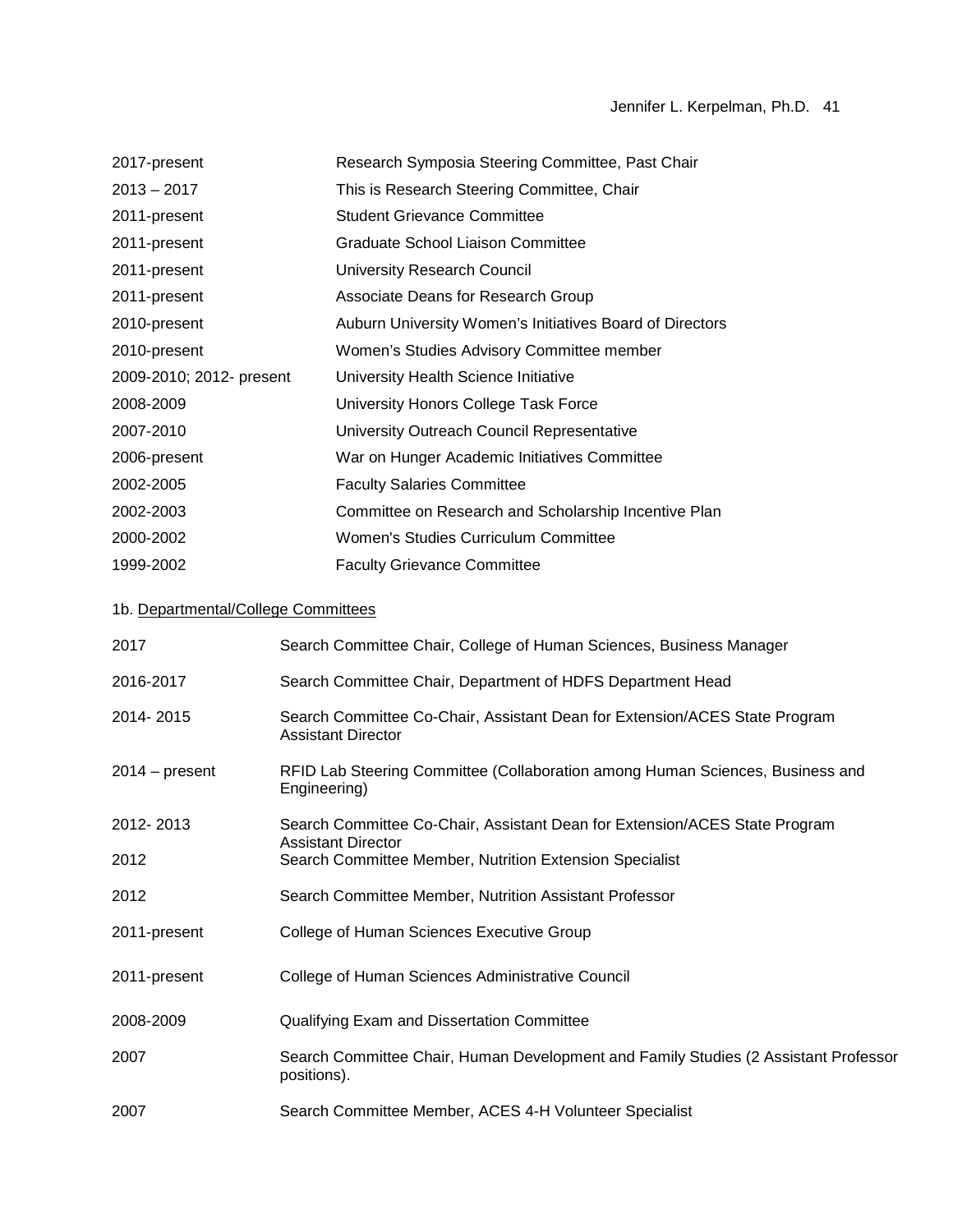| 2006-2009               | <b>HDFS Outstanding Faculty Award Committee</b>                                                                                                                                                                                                                    |
|-------------------------|--------------------------------------------------------------------------------------------------------------------------------------------------------------------------------------------------------------------------------------------------------------------|
| 2004-2005               | <b>Teaching Award Committee</b>                                                                                                                                                                                                                                    |
| 1999-2002               | Graduate Advisory: Student Recruitment Committee                                                                                                                                                                                                                   |
| 2002                    | <b>HDFS Web Site Development Committee</b>                                                                                                                                                                                                                         |
| 2001-2002               | Core team member of the proposed NSF Center for Children, Youth, & Families                                                                                                                                                                                        |
| 2000-2001               | Search Committee Chair, Human Development and Family Studies, Position Vacancy:<br>Assistant Professor and Extension Specialist                                                                                                                                    |
| <b>Other Committees</b> |                                                                                                                                                                                                                                                                    |
| 2018                    | Search Committee Member, School of Nursing, Associate Dean for Research                                                                                                                                                                                            |
| 2017                    | Search Committee Member, Auburn University, Provost                                                                                                                                                                                                                |
| 2017                    | Associate Provost/Associate Vice President for Research, John Liu, Review Committee<br>Member                                                                                                                                                                      |
| 2017                    | Director of Undergraduate Programs, Lorraine Wolf, Review Committee Member                                                                                                                                                                                         |
| 2016                    | Search Committee Chair, College of Agriculture, Associate Dean for Research, Associate<br><b>AAES Director</b>                                                                                                                                                     |
| 2016                    | Review panel member for the AAES-Cuba Collaboration Grants                                                                                                                                                                                                         |
| 2015-2016               | Search Committee Member, McCrary Institute Director, College of Engineering                                                                                                                                                                                        |
| 2015-2016               | Search Committee Member, Health Disparities Cluster Hire, Psychology Department                                                                                                                                                                                    |
| 2015-2016               | Dean of the Human Sciences, June Henton, Review Committee Member Liaison                                                                                                                                                                                           |
| 2015                    | Hunger Solutions Institute PUSH survey                                                                                                                                                                                                                             |
| 2015                    | Scholarship Incentive Program Review Committee Member                                                                                                                                                                                                              |
| 2015                    | Director of the Auburn Research and Technology Foundation, John Weete, Review<br><b>Committee Member</b>                                                                                                                                                           |
| 2014-2015               | Moderator of Cluster Hire Initiative Health Sciences Sessions; Facilitator and Co-author<br>of the Health Disparities Cluster Hire proposal sponsored by College of Human Sciences,<br>School of Nursing, Harrison School of Pharmacy, and College of Liberal Arts |
| 2014                    | Dean of the Graduate School, George Flowers, Review Committee Member                                                                                                                                                                                               |
| 2014                    | Department Head Martin O'Neill, Department of Nutrition, Dietetics, and Hospitality<br>Management, Review Committee Liaison                                                                                                                                        |
| 2013                    | Vice President for Research Pinkert Review Committee member                                                                                                                                                                                                        |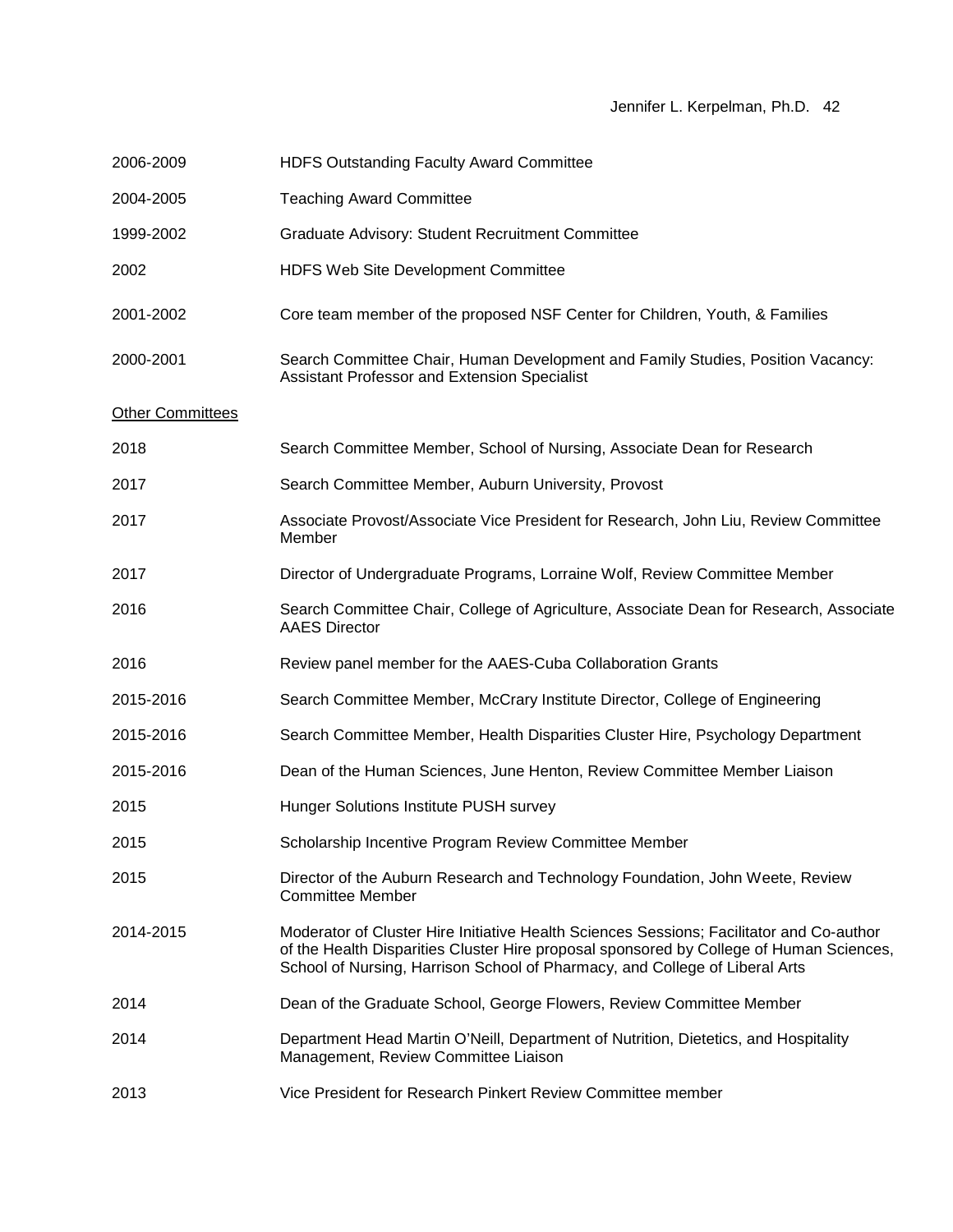| 2012         | Department Head Taylor, Department of Bio-Engineering, Review Committee Chair                                                                                                                                                                                                                                                                                                                                     |
|--------------|-------------------------------------------------------------------------------------------------------------------------------------------------------------------------------------------------------------------------------------------------------------------------------------------------------------------------------------------------------------------------------------------------------------------|
| 2011-present | Review panel member for AAES and Outreach Scholarship proposals                                                                                                                                                                                                                                                                                                                                                   |
| 2011         | Department Head Carol Warfield, Department of Consumer and Design Sciences, Review<br>Committee Liaison                                                                                                                                                                                                                                                                                                           |
| 2010-2011    | Co-Chair for the Education arm of the USDA/NIFI Global Food Security and Hunger<br>proposal                                                                                                                                                                                                                                                                                                                       |
| 2010-2014    | Alabama Prosper Team. Working with other ACES personnel, we are developing a plan<br>to compete for and implement if selected the Prosper model of effective youth and family<br>programming and evaluation.                                                                                                                                                                                                      |
| 2010-2010    | Dean Henton Review Committee member                                                                                                                                                                                                                                                                                                                                                                               |
| 2009-2011    | Faculty team member co-directing the Auburn Young Women Leaders Program. This<br>program is designed to connect female undergraduate student mentors with middle<br>school/junior high school female mentees. Structured classes for the mentors and the<br>mentors and mentees together are used to help build confidence, competence and<br>leaderships skills in both college women and their younger mentees. |

# 2. University of North Carolina-Greensboro Service Activities

| 2a. School Committees       |                                                                                    |
|-----------------------------|------------------------------------------------------------------------------------|
| 1998-1999                   | Special Committee for Faculty Enrichment                                           |
| 1995-1997                   | Mildred B. Davis Committee, University of North Carolina-Greensboro                |
| 2b. Departmental Committees |                                                                                    |
| 1998-1999                   | Undergraduate Committee                                                            |
| 1996-1999                   | <b>Quint State Faculty Representative</b>                                          |
| 1995-1999                   | <b>HDFS Library Representative</b>                                                 |
| 1994-1999                   | HDFS Symposium Committee (chair, 1996-1997)                                        |
| 1996-1998                   | <b>Graduate Committee</b>                                                          |
| 1995-1996                   | Search Committee, Human Development and Family Studies Department, Position:       |
|                             | <b>Assistant Professor</b>                                                         |
| 1994-1996                   | <b>HDFS Department Social Committee</b>                                            |
| 1994-1995                   | Search Committee, Human Development and Family Studies Department, Position: Chair |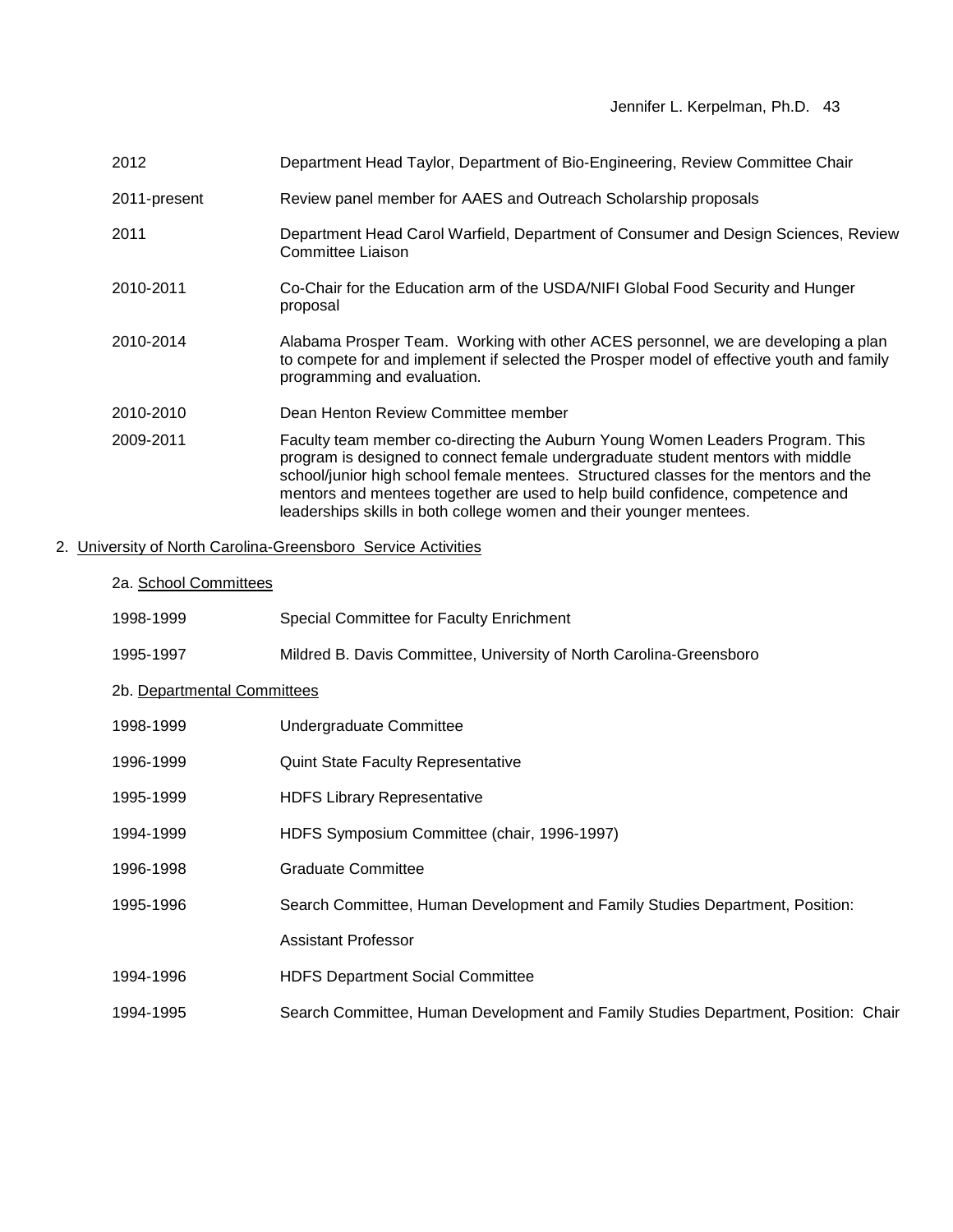### 3. Professional Service and Review Activities

#### 3a. Editorial Boards

| 2011-2012    | Guest Editor for Journal of Adolescence Special Issue "The Intersection of Identity<br>Development Processes and Peer Relationship Experiences" |
|--------------|-------------------------------------------------------------------------------------------------------------------------------------------------|
| 2007-present | Editorial Board member of Identity                                                                                                              |
| 2006-present | Editorial Board member of Journal of Social and Personal Relationships                                                                          |
| 2005-present | Editorial Board member for Family Relations                                                                                                     |
| 2005-present | Registered reviewer for Journal of Youth and Adolescence                                                                                        |
| 2004-present | Editorial Board member for Youth and Society                                                                                                    |
| 2000-2004    | Associate Editor for Family Relations; National Council on Family Relations                                                                     |

#### 3b. Ad Hoc Reviewer for Journals

- 2008-present *Journal of Family Theory and Review*
- 2008-present *Psychology of Women Quarterly*
- 2006-present *Sex Roles: A Journal of Research*
- 2005-present *Marriage and Family Review*
- 2002-present *Journal of Adolescent Research*
- 2002-present *Social Psychology Quarterly*
- 2000-present *Identity: A Journal of Theory and Research*
- 1999-present *Journal of Adolescence*
- 1998-present *Developmental Psychology*
- 1997-present *Family Science Review*
- 1994-present *Journal of Social and Personal Relationships*
- 1994-present *Journal of Marriage and the Family*
- 1994-present *Family Relations*

#### 3c. Other Reviewing

- 2015 & 2017 Reviewer for KL2 grant proposals (UAB Center for Clinical and Translational Science)
- 2011 present Reviewer for College of Outreach Scholarship Grants
- 2012 present Reviewer for AAES Competitive Grants
- 2012 present Review for AAES Small Equipment Grants
- 2010 Panel Reviewer for "Personality, Emotion, and Identity Development" for the Society for Research on Adolescence Biennial Meeting
- 1992-present Reviewer of proposals The National Council on Family Relations annual meeting